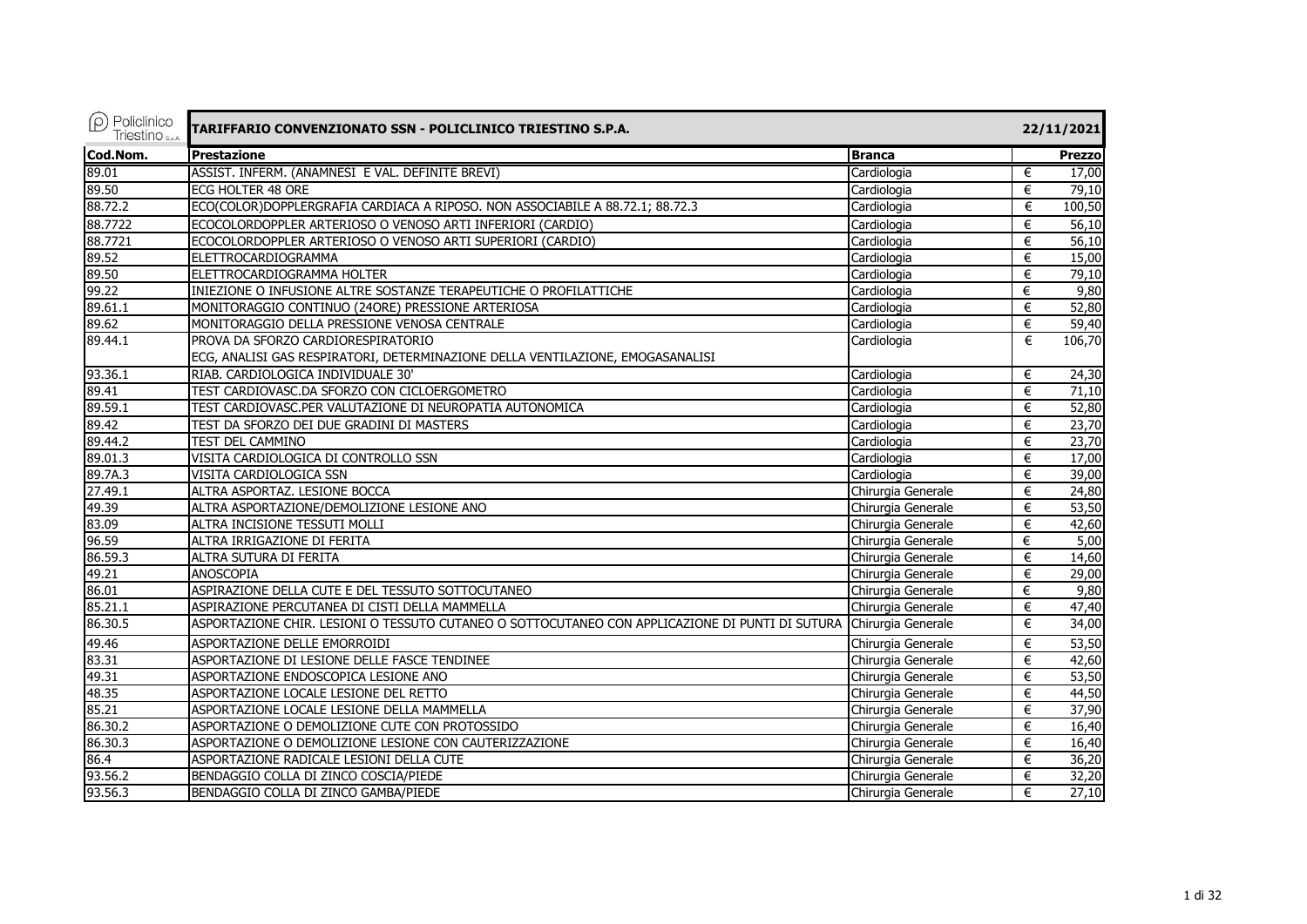| $\rho$ Policlinico<br>Triestino <sub>S.p.A.</sub> | TARIFFARIO CONVENZIONATO SSN - POLICLINICO TRIESTINO S.P.A.            |                    | 22/11/2021     |
|---------------------------------------------------|------------------------------------------------------------------------|--------------------|----------------|
| Cod.Nom.                                          | <b>Prestazione</b>                                                     | <b>Branca</b>      | <b>Prezzo</b>  |
| 48.24                                             | BIOPSIA (ENDOSCOPICA) DEL RETTO                                        | Chirurgia Generale | €<br>53,50     |
| 38.21                                             | BIOPSIA DEI VASI SANGUIGNI                                             | Chirurgia Generale | 51,70<br>€     |
| 27.23                                             | <b>BIOPSIA DEL LABBRO</b>                                              | Chirurgia Generale | 17,80<br>$\in$ |
| 21.22                                             | <b>BIOPSIA DEL NASO</b>                                                | Chirurgia Generale | 27,60<br>€     |
| 86.11                                             | BIOPSIA DELLA CUTE E DEL TESSUTO SOTTOCUTANEO                          | Chirurgia Generale | 17,80<br>€     |
| 49.23                                             | <b>BIOPSIA DELL'ANO</b>                                                | Chirurgia Generale | 30,30<br>$\in$ |
| 70.29.1                                           | BIOPSIA DELLE PARETI VAGINALI A GUIDA COLPOSCOPICA                     | Chirurgia Generale | 31,70<br>€     |
| 54.22                                             | BIOPSIA PARETE ADDOMINALE                                              | Chirurgia Generale | 26,70<br>€     |
| 40.11                                             | <b>BIOPSIA STRUTTURE LINFATICHE</b>                                    | Chirurgia Generale | 53,50<br>$\in$ |
| 83.03                                             | <b>BORSOTOMIA</b>                                                      | Chirurgia Generale | 35,60<br>€     |
|                                                   | CONSULTO, DEFINITIVO COMPLESSIVO                                       | Chirurgia Generale | €<br>57,40     |
| 86.25.00                                          | <b>DERMOABRASIONE</b>                                                  | Chirurgia Generale | 21,80<br>€     |
| 88.7722                                           | ECOCOLOR DOPPLER ARTI INFERIORI                                        | Chirurgia Generale | 56,10<br>€     |
| 88.7721                                           | ECOCOLOR DOPPLER ARTI SUPERIORI                                        | Chirurgia Generale | 56,10<br>€     |
| 86.05.1                                           | ESTRAZIONE CORPO ESTRANEO                                              | Chirurgia Generale | $\in$<br>47,40 |
| 86.30.4                                           | FOTOCOAGULAZIONE DI LESIONE DI CUTE CON ARGON LASER                    | Chirurgia Generale | €<br>21,10     |
| 64.92.1                                           | FRENULOTOMIA PREPUZIALE                                                | Chirurgia Generale | 23,70<br>€     |
| 49.01                                             | <b>INCISIONE ASCESSO PERIANALE</b>                                     | Chirurgia Generale | €<br>43,00     |
| 86.04                                             | INCISIONE CON DRENAGGIO DELLA CUTE E TESSUTO SOTTOCUTANEO              | Chirurgia Generale | €<br>47,40     |
| 49.01                                             | INCISIONE DI ASCESSO PERIANALE                                         | Chirurgia Generale | 43,00<br>€     |
| 86.09.1                                           | INCISIONE E SVUOTAMENTO DI EMATOMA O FLEMMONE PROFONDO                 | Chirurgia Generale | 47,40<br>€     |
|                                                   | INIEZIONI DI SOSTANZE SCLEROSANTI                                      | Chirurgia Generale | 10,70<br>€     |
| 86.07                                             | INSERZIONE DI DISPOSITIVO DI ACCESSO VASCOLARE TOTALMENTE IMPIANTABILE | Chirurgia Generale | 395,40<br>€    |
|                                                   | LEGATURA DEI DOTTI DEFERENTI                                           | Chirurgia Generale | 108,20<br>€    |
| 93.57.2                                           | MEDICAZIONE CHIRURGICA                                                 | Chirurgia Generale | 12,50<br>€     |
| 93.57.1                                           | MEDICAZIONE DI USTIONI                                                 | Chirurgia Generale | 12,50<br>€     |
| 38.59.1                                           | MINISTRIPPING DI VENE VARICOSE                                         | Chirurgia Generale | 266,80<br>€    |
| 48.23                                             | PROCTOSIGMOIDOSCOPIA                                                   | Chirurgia Generale | 32,10<br>€     |
| 96.27                                             | RIDUZIONE MANUALE DI ERNIA                                             | Chirurgia Generale | 15,00<br>€     |
| 96.26                                             | RIDUZIONE MANUALE DI PROLASSO RETTALE                                  | Chirurgia Generale | 15,00<br>€     |
| 86.22                                             | RIMOZIONE ASPORTATIVA DI FERITA                                        | Chirurgia Generale | 21,80<br>€     |
| 97.89                                             | RIMOZIONE DI ALTRO DISPOSITIVO TERAPEUTICO                             | Chirurgia Generale | €<br>6,50      |
| 86.23                                             | RIMOZIONE DI UNGHIA                                                    | Chirurgia Generale | 32,70<br>€     |
| 86.28                                             | RIMOZIONE NON ASPORTATIVA DI FERITA                                    | Chirurgia Generale | €<br>10,80     |
| 86.59.2                                           | SUTURA ESTETICA DI FERITA                                              | Chirurgia Generale | €<br>10,80     |
|                                                   | SUTURA ESTETICA FERITA VOLTO                                           | Chirurgia Generale | €<br>35,00     |
| 89.7A.2                                           | VISITA ANGIOLOGICA                                                     | Chirurgia Generale | €<br>29,00     |
| 89.7                                              | VISITA ANGIOLOGICA                                                     | Chirurgia Generale | 29,00<br>€     |
| 89.01.2                                           | VISITA ANGIOLOGICA DI CONTROLLO SSN                                    | Chirurgia Generale | €<br>17,00     |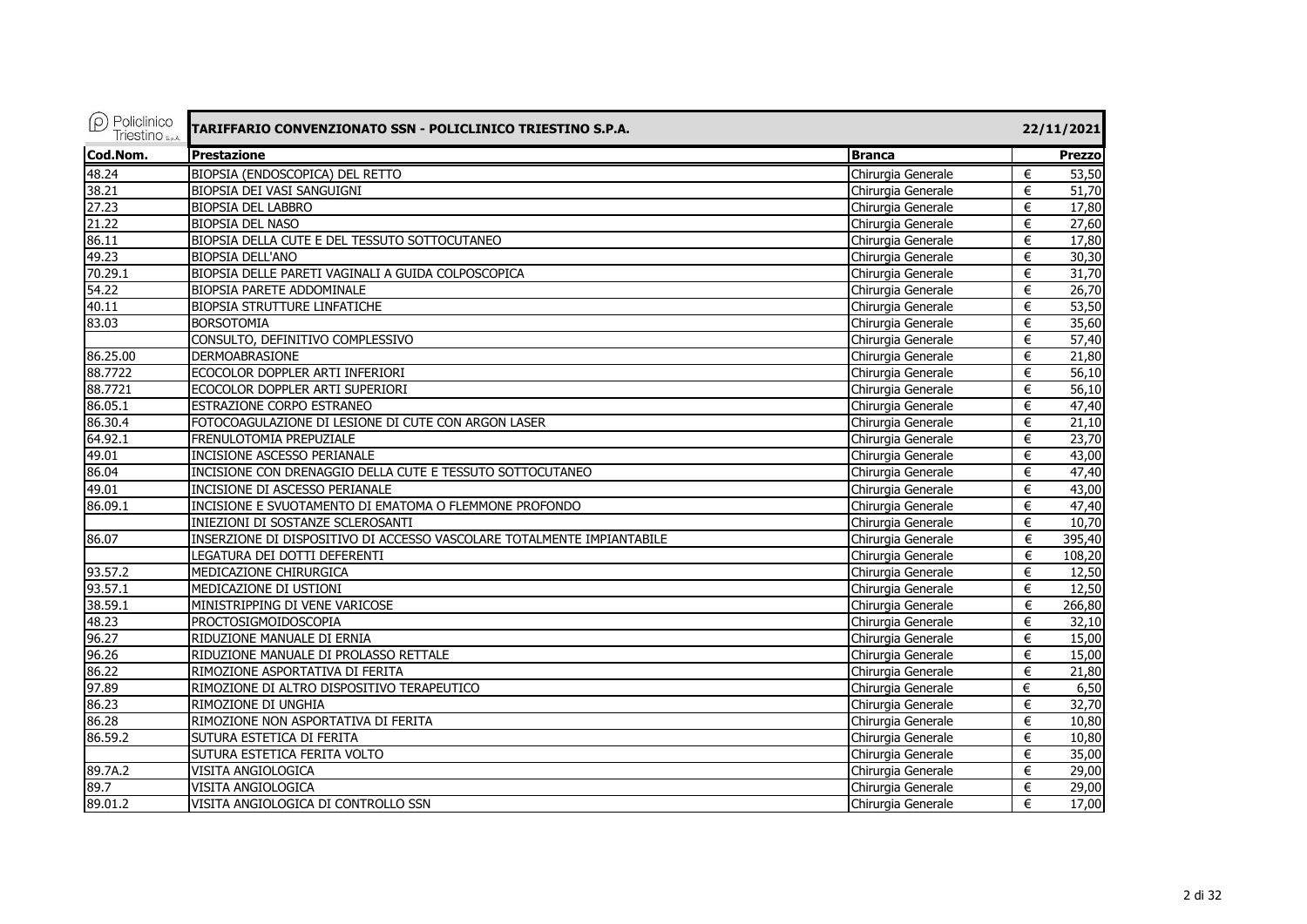| $\rho$ Policlinico<br>Triestino <sub>s.p.A.</sub> | TARIFFARIO CONVENZIONATO SSN - POLICLINICO TRIESTINO S.P.A.                                     |                    |   | 22/11/2021    |  |  |
|---------------------------------------------------|-------------------------------------------------------------------------------------------------|--------------------|---|---------------|--|--|
| Cod.Nom.                                          | <b>Prestazione</b>                                                                              | <b>Branca</b>      |   | <b>Prezzo</b> |  |  |
| 89.7                                              | <b>VISITA CHIRURGICA</b>                                                                        | Chirurgia Generale | € | 29,00         |  |  |
| 89.01.4                                           | VISITA CHIRURGICA DI CONTROLLO SSN                                                              | Chirurgia Generale | € | 17,00         |  |  |
| 89.7A.4                                           | VISITA CHIRURGICA SSN                                                                           | Chirurgia Generale | € | 39,00         |  |  |
| 96.59                                             | ALTRA IRRIGAZIONE FERITA                                                                        | Dermatologia       | € | 5,00          |  |  |
| 86.59.3                                           | ALTRA SUTURA DI FERITA                                                                          | Dermatologia       | € | 14,60         |  |  |
| 71.90.1                                           | ALTRI INTERVENTI SULL'APPARATO GENITALE FEMMINILE                                               | Dermatologia       | € | 37,90         |  |  |
| 93.57.2                                           | APPLICAZIONE ALTRA MEDICAZIONE SU FERITA                                                        | Dermatologia       | € | 12,50         |  |  |
| 86.01                                             | ASPIRAZIONE DELLA CUTE E DEL TESSUTO SOTTOCUTANEO                                               | Dermatologia       | € | 9,80          |  |  |
| 08.22                                             | ASPORTAZIONE ALTRA LESIONE MINORE PALPEBRA                                                      | Dermatologia       | € | 35,00         |  |  |
| 86.30.5                                           | ASPORTAZIONE CHIR. LESIONI O TESSUTO CUTANEO O SOTTOCUTANEO CON APPLICAZIONE DI PUNTI DI SUTURA | Dermatologia       | € | 34,00         |  |  |
| 70.33.1                                           | ASPORTAZIONE CONDILOMI VAGINALI                                                                 | Dermatologia       | € | 37,90         |  |  |
| 71.30.1                                           | ASPORTAZIONE CONDILOMI VULVARI E PERINEALI                                                      | Dermatologia       | € | 50,00         |  |  |
| 86.30.3                                           | ASPORTAZIONE DI LESIONE CON D.T.C.                                                              | Dermatologia       | € | 16,40         |  |  |
| 86.30.1                                           | ASPORTAZIONE O DEMOLIZIONE CUTE CON CRIOTERAPIA                                                 | Dermatologia       | € | 16,40         |  |  |
| 18.29                                             | ASPORTAZIONE O DEMOLIZIONE DI ALTRA LESIONE DELL'ORECCHIO ESTERNO                               | Dermatologia       | € | 18,10         |  |  |
| 64.2                                              | ASPORTAZIONE O DEMOLIZIONE LESIONIDEL PENE                                                      | Dermatologia       | € | 37,90         |  |  |
| 86.4                                              | ASPORTAZIONE RADICALE LESIONI DELLA CUTE                                                        | Dermatologia       | € | 36,20         |  |  |
| 86.11                                             | BIOPSIA DELLA CUTE E DEL TESSUTO SOTTOCUTANEO                                                   | Dermatologia       | € | 17,80         |  |  |
| 08.11                                             | <b>BIOPSIA DELLA PALPEBRA</b>                                                                   | Dermatologia       | € | 17,40         |  |  |
| 18.12                                             | BIOPSIA DELL'ORECCHIO ESTERNO                                                                   | Dermatologia       | € | 16,40         |  |  |
| 21.22                                             | <b>BIOPSIA NASO</b>                                                                             | Dermatologia       | € | 27,60         |  |  |
| 86.24                                             | CHEMIOCHIRURGIA DELLA CUTE                                                                      | Dermatologia       | € | 9,10          |  |  |
| 86.30.1                                           | CRIOTERAPIA CON AZOTO LIQUIDO                                                                   | Dermatologia       | € | 16,40         |  |  |
| 86.30.2                                           | CRIOTERAPIA CON NEVE CARBONICA O PROTOSSIDO DI AZOTO                                            | Dermatologia       | € | 16,40         |  |  |
| 86.27                                             | CURETTAGE DI UNGHIA, MATRICE UNGUEALE O PLICA UNGUEALE                                          | Dermatologia       | € | 21,80         |  |  |
| 86.25.00                                          | DERMOABRASIONE                                                                                  | Dermatologia       | € | 21,80         |  |  |
| 86.30.4                                           | FOTOCOAGULAZIONE DI LESIONE DI CUTE CON ARGON LASER                                             | Dermatologia       | € | 21,10         |  |  |
| 86.03                                             | INCISIONE DI CISTI O SENO PILONIDALE                                                            | Dermatologia       | € | 33,60         |  |  |
| 86.09.1                                           | INCISIONE E SVUOTAMENTO DI EMATOMA O FLEMMONE PROFONDO                                          | Dermatologia       | € | 47,40         |  |  |
| 86.04                                             | INCISISIONE E DRENAGGIO CUTE/TESSUTO SOTTOCUTANEO                                               | Dermatologia       | € | 47,40         |  |  |
| 86.02.2                                           | INFILTRAZIONE DI CHELOIDE                                                                       | Dermatologia       | € | 11,70         |  |  |
| 93.57.1                                           | MEDICAZIONE DI USTIONI                                                                          | Dermatologia       | € | 12,50         |  |  |
| 89.39.6                                           | OSSERVAZIONE DELLE LESIONI PIGMENTARIE E NON CON VIDEODERMATOSCOPIO                             | Dermatologia       | € | 60,00         |  |  |
| 89.39.2                                           | OSSERVAZIONE DERMATOLOGICA IN EPIDIASCOPIA                                                      | Dermatologia       | € | 8,90          |  |  |
| 89.39.1                                           | OSSERVAZIONE DERMATOLOGICA IN EPILUMINESCENZA                                                   | Dermatologia       | € | 8,90          |  |  |
| 91.49.3                                           | PRELIEVO MICROBIOLOGICO                                                                         | Dermatologia       | € | 3,40          |  |  |
| 86.22                                             | RIMOZIONE ASPORTATIVA DI FERITA, INFEZIONE O USTIONE                                            | Dermatologia       | € | 21,80         |  |  |
| 86.05.1                                           | RIMOZIONE CORPO ESTRANEO DA CUTE                                                                | Dermatologia       | € | 47,40         |  |  |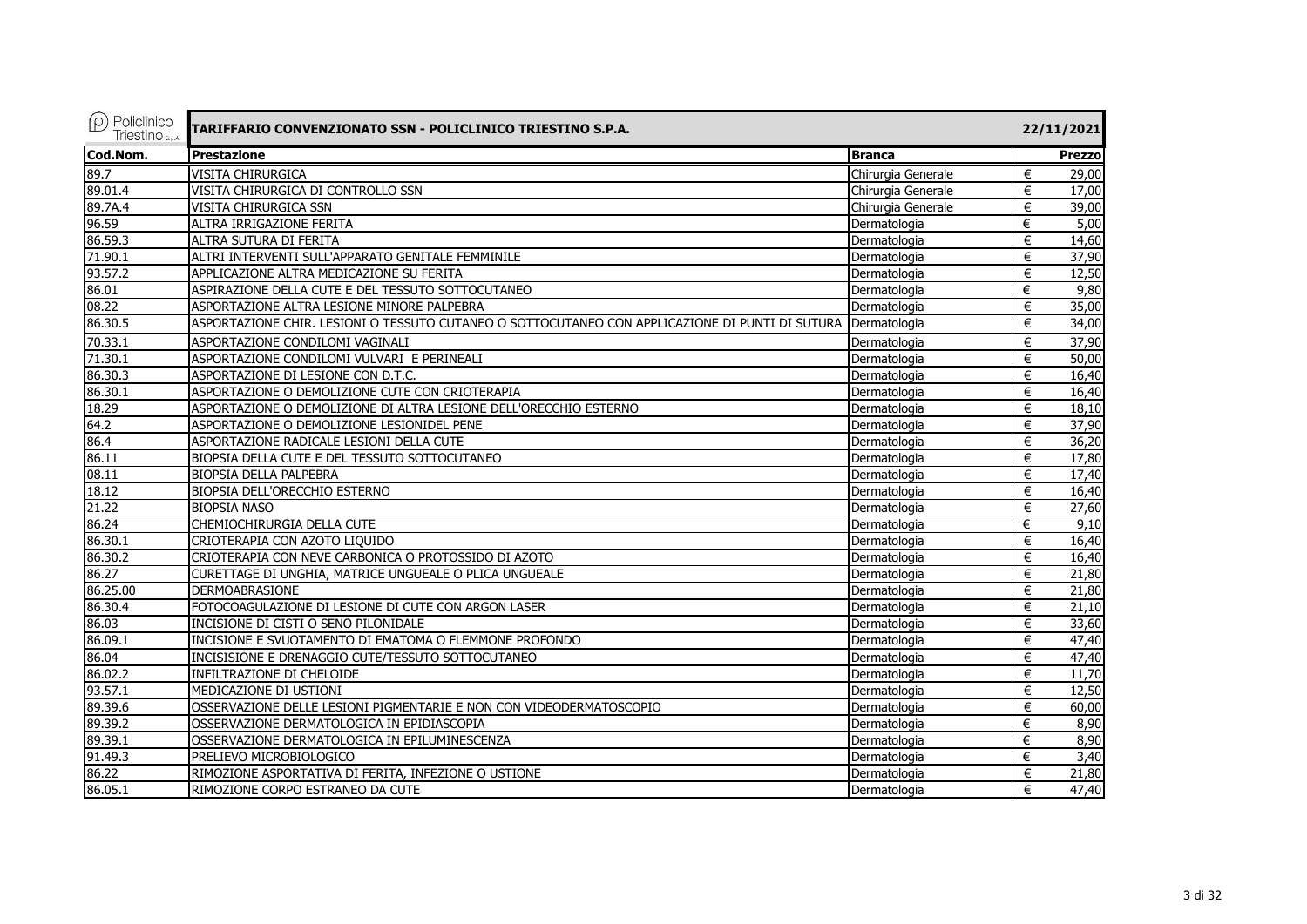| $\circled{P}$ Policlinico<br>Triestino S.p.A. | TARIFFARIO CONVENZIONATO SSN - POLICLINICO TRIESTINO S.P.A.                                                                            |                     |   | 22/11/2021    |
|-----------------------------------------------|----------------------------------------------------------------------------------------------------------------------------------------|---------------------|---|---------------|
|                                               | <b>Prestazione</b>                                                                                                                     | <b>Branca</b>       |   | <b>Prezzo</b> |
| Cod.Nom.<br>98.20                             | RIMOZIONE CORPO ESTRANEO SENZA INCISIONE                                                                                               | Dermatologia        | € | 9,80          |
| 97.89                                         | RIMOZIONE DI ALTRO DISPOSITIVO TERAPEUTICO                                                                                             | Dermatologia        | € | 6,50          |
| 86.28                                         | RIMOZIONE NON ASPORTATIVA DI FERITA, INFEZIONE O USTIONE                                                                               | Dermatologia        | € | 10,80         |
| 86.59.1                                       | SUTURA ESTETICA DI FERITA DEL VOLTO                                                                                                    | Dermatologia        | € | 36,20         |
| 86.59.2                                       | SUTURA ESTETICA DI FERITA IN ALTRI DISTRETTI DEL CORPO                                                                                 | Dermatologia        | € | 10,80         |
| 89.01.7                                       | VISITA DERMATOLOGICA DI CONTROLLO SSN                                                                                                  | Dermatologia        | € | 17,00         |
| 89.7A.7                                       | VISITA DERMATOLOGICA SSN                                                                                                               | Dermatologia        | € | 29,00         |
| 43.41.1                                       | ASPORTAZIONE O DEMOLIZIONE LOCALE DI LESIONE O TESSUTO DELLO STOMACO<br>PER VIA ENDOSCOPICA<br>POLIPECTOMIA GASTRICA DI UNO O PIÙ POLI | Endoscopia          | € | 62,20         |
| 44.14                                         | BIOPSIA ENDOSCOPICA DELLO STOMACO                                                                                                      | Endoscopia          | € | 55,30         |
| 45.23                                         | <b>COLONSCOPIA</b>                                                                                                                     | Endoscopia          | € | 120,00        |
| 45.23.1                                       | COLONSCOPIA - ILEOSCOPIA RETROGRADA                                                                                                    | Endoscopia          | € | 131,70        |
| 45.26.1                                       | COLONSCOPIA - ILEOSCOPIA RETROGRADA CON BIOPSIA                                                                                        | Endoscopia          | € | 149,80        |
| 45.25                                         | COLONSCOPIA CON BIOPSIA                                                                                                                | Endoscopia          | € | 150,00        |
| 45.23.4                                       | COLONSCOPIA TOTALE CON BIOPSIA IN SEDE MULTIPLA PER PIÙ SEGMENTI DI COLON. ESCLUSO: I TRATTI<br>PARZIALI E LE BIOPSIE IN SEDE MULTI    | Endoscopia          | € | 172,90        |
| 45.23.3                                       | COLONSCOPIA TOTALE CON BIOPSIA IN SEDE UNICA PER SINGOLO SEGMENTO DI COLON. ESCLUSO: I TRATTI<br>PARZIALI E LE BIOPSIE IN SEDE UNIC    | Endoscopia          | € | 150,00        |
| 42.92.1                                       | DILATAZIONE ENDOSCOPICA DELL'ESOFAGO                                                                                                   | Endoscopia          | € | 112,55        |
| 45.13                                         | ESOFAGOGASTRODUODENOSCOPIA                                                                                                             | Endoscopia          | € | 80,00         |
| 45.16.2                                       | ESOFAGOGASTRODUODENOSCOPIA [EGDS] CON BIOPSIA IN SEDE MULTIPLA. NON ASSOCIABILE A: BIOPSIA<br>DELL'ESOFAGO (42.24 E 42.24.1); BIOP     | Endoscopia          | € | 172,90        |
| 45.16.1                                       | ESOFAGOGASTRODUODENOSCOPIA [EGDS] CON BIOPSIA IN SEDE UNICA. NON ASSOCIABILE A: BIOPSIA<br>DELL'ESOFAGO (42.24 E 42.24.1); BIOPSIA     | Endoscopia          | € | 123,60        |
| 45.23.2                                       | ILEOCOLONSCOPIA RETROGRADA CON BIOPSIA                                                                                                 | Endoscopia          | € | 131,70        |
| 45.19.2                                       | MARCATURA DI LESIONE DEL TUBO DIGERENTE IN CORSO DI EGDS O COLONSCOPIA                                                                 | Endoscopia          | € | 40,00         |
| 45.42                                         | POLIPECTOMIA                                                                                                                           | Endoscopia          | € | 210,00        |
| 45.42.1                                       | POLIPECTOMIA DELL' INTESTINO CRASSO IN CORSO DI ENDOSCOPIA SEDE MULTIPLA.POLIPECTOMIA PER PIÙ<br>SEGM. COLON, PER UNO O PIÙ POLIPI     | Endoscopia          | € | 112,00        |
| 45.42                                         | POLIPECTOMIA DELL' INTESTINO CRASSO IN CORSO DI ENDOSCOPIA SEDE UNICA. POLIPECTOMIA SINGOLO<br>SEGM. DI COLON PER UNO O PIÙ POLIPI     | Endoscopia          | € | 117,10        |
| 99.29.A                                       | SEDAZIONE COSCIENTE ASSOCIABILE ALLE ENDOSCOPIE                                                                                        | Endoscopia          | € | 50,00         |
| 93.39.4                                       | DIADINAMICHE, CORRENTI INTERFERENZIALI                                                                                                 | Fisiochinesiterapia | € | 5,80          |
| 93.39.2                                       | DRENAGGIO LINFATICO MANUALE                                                                                                            | Fisiochinesiterapia | € | 22,60         |
| 93.31.2                                       | IDROCHINESITERAPIA DI GRUPPO (30')                                                                                                     | Fisiochinesiterapia | € | 6,00          |
| 93.31.1                                       | IDROCHINESITERAPIA INDIVIDUALE (30')                                                                                                   | Fisiochinesiterapia | € | 25,00         |
| 99.99.1                                       | LASERTERAPIA (X SEDUTA)                                                                                                                | Fisiochinesiterapia | € | 6,00          |
| 93.39.8                                       | <b>MAGNETO TERAPIA</b>                                                                                                                 | Fisiochinesiterapia | € | 7,60          |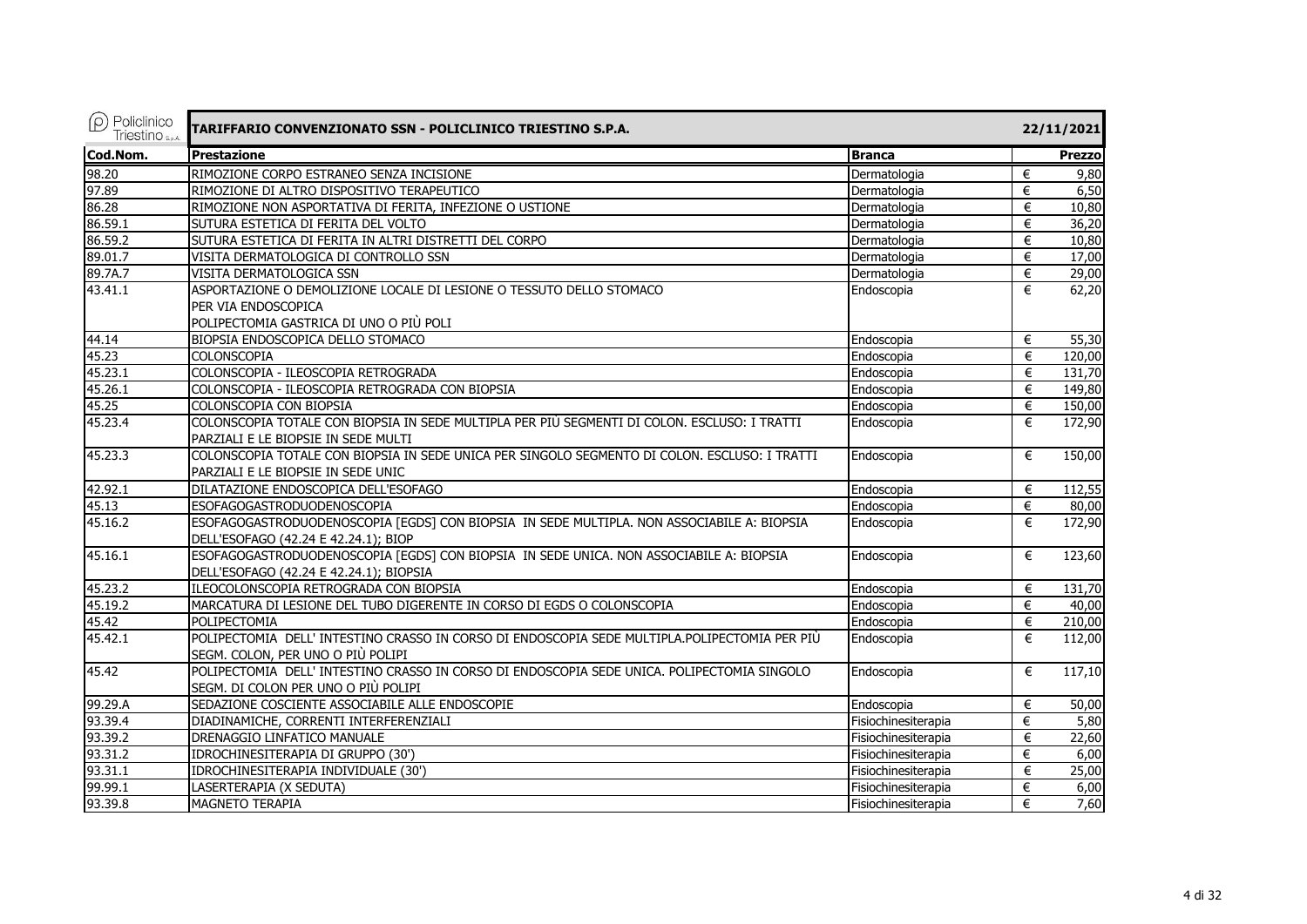| $(\rho)$ Policlinico<br>Triestino <sub>sp.A.</sub> | TARIFFARIO CONVENZIONATO SSN - POLICLINICO TRIESTINO S.P.A. |                     | 22/11/2021             |
|----------------------------------------------------|-------------------------------------------------------------|---------------------|------------------------|
| Cod.Nom.                                           | <b>Prestazione</b>                                          | <b>Branca</b>       | Prezzo                 |
| 93.39.0                                            | MASSAGGIO CONNETTIVALE                                      | Fisiochinesiterapia | €<br>22,60             |
| 93.16                                              | MOBILIZZAZIONE DI ALTRE ARTICOLAZIONI                       | Fisiochinesiterapia | €<br>11,30             |
| 93.11.4                                            | RIED. FUNZIONALE X SEGMENTO CORPOREO (30')                  | Fisiochinesiterapia | 20,00<br>€             |
| 93.11.1                                            | RIED. MOTORIA IND. MOTULESO GRAVE, COMPLESSA 60'            | Fisiochinesiterapia | €<br>32,30             |
| 93.11.2                                            | RIED. MOTORIA INDIVIDUALE (45')                             | Fisiochinesiterapia | 26,00<br>€             |
| 93.11.2                                            | RIED. MOTORIA INDIVIDUALE (60')                             | Fisiochinesiterapia | €<br>26,00             |
| 93.11.5                                            | RIEDUCAZIONE MOTORIA DI GRUPPO                              | Fisiochinesiterapia | €<br>13,80             |
| 93.39.5                                            | <b>TENS</b>                                                 | Fisiochinesiterapia | 5,80<br>€              |
| 93.22                                              | TRAINING DEAMBUL. E DEL PASSO (30')                         | Fisiochinesiterapia | €<br>15,60             |
| 93.39.9                                            | ULTRASUONI (X SEDUTA)                                       | Fisiochinesiterapia | €<br>8,40              |
| 89.01U                                             | VISITA DI MED. FISICA E RIABILITAZ. DI CONTROLLO            | Fisiochinesiterapia | €<br>17,00             |
| 89.7B.2                                            | VISITA DI MEDICINA FISICA E RIABILITAZIONE                  | Fisiochinesiterapia | 29,00<br>€             |
| 90.19.2                                            | 17 BETA ESTRADIOLO                                          | Laboratorio Analisi | 11,50<br>€             |
| 90.54.7                                            | AC. GLUTAMMICO DECARB. ABS (GAD)                            | Laboratorio Analisi | 25,60<br>€             |
| 90.68.5                                            | ACARUS SIRO IGE SPECIFICHE                                  | Laboratorio Analisi | €<br>14,40             |
| <b>ACCAM</b>                                       | ACCETTAZIONE AMMINISTRATIVA                                 | Laboratorio Analisi | 2,80<br>€              |
| ACCAM2                                             | ACCETTAZIONE AMMINISTRATIVA CUMULATIVA                      | Laboratorio Analisi | 2,80<br>€              |
| 90.17.E                                            | ACE (ANGIOTENSIN CONVERTING ENZYME)                         | Laboratorio Analisi | 12,00<br>€             |
| 90.68.5                                            | ACETOSELLA MINORE IGE SPECIFICHE                            | Laboratorio Analisi | 14,40<br>€             |
| 90.01.5                                            | <b>ACIDI BILIARI</b>                                        | Laboratorio Analisi | 8,10<br>€              |
| 90.02.5                                            | <b>ACIDO LATTICO</b>                                        | Laboratorio Analisi | 4,70<br>€              |
| 90.43.5                                            | <b>ACIDO URICO</b>                                          | Laboratorio Analisi | €<br>1,10              |
| 90.43.5                                            | ACIDO URICO (URINE 24H)                                     | Laboratorio Analisi | €<br>1,10              |
| 90.03.4                                            | ACIDO VALPROICO                                             | Laboratorio Analisi | 8,30<br>€              |
| 90.15.2                                            | <b>ACTH</b>                                                 | Laboratorio Analisi | 18,10<br>€             |
| 91.13.3                                            | ADENO VIRUS (FECI)                                          | Laboratorio Analisi | $\overline{5,50}$<br>€ |
| 91.1232                                            | ADENOVIRUS ABS IGG                                          | Laboratorio Analisi | €<br>11,20             |
| 91.1231                                            | ADENOVIRUS ABS IGM                                          | Laboratorio Analisi | 16,00<br>€             |
| 90.46.3                                            | AGGLUTININE A FREDDO                                        | Laboratorio Analisi | 6,30<br>€              |
| 90.68.5                                            | AGLIO IGE SPECIFICHE                                        | Laboratorio Analisi | €<br>14,40             |
| 90.93.3                                            | AGOASPIRATO (COLTURA)                                       | Laboratorio Analisi | 5,90<br>€              |
| 90.68.5                                            | ALBICOCCA IGE SPECIFICHE                                    | Laboratorio Analisi | 14,40<br>€             |
| 90.68.5                                            | ALBUME IGE SPECIFICHE                                       | Laboratorio Analisi | €<br>14,40             |
| 90.05.1                                            | <b>ALBUMINA</b>                                             | Laboratorio Analisi | 2,30<br>€              |
| 90.05.2                                            | <b>ALDOLASI</b>                                             | Laboratorio Analisi | €<br>2,50              |
| 90.05.3                                            | ALDOSTERONE (URINE 24H)                                     | Laboratorio Analisi | 12,90<br>€             |
| 90.05.3                                            | ALDOSTERONE IN CLINOSTATISMO                                | Laboratorio Analisi | 12,90<br>€             |
| 90.05.3                                            | ALDOSTERONE IN ORTOSTATISMO                                 | Laboratorio Analisi | 12,90<br>€             |
| 90.05.4                                            | ALFA 1 ANTITRIPSINA                                         | Laboratorio Analisi | 5,50<br>€              |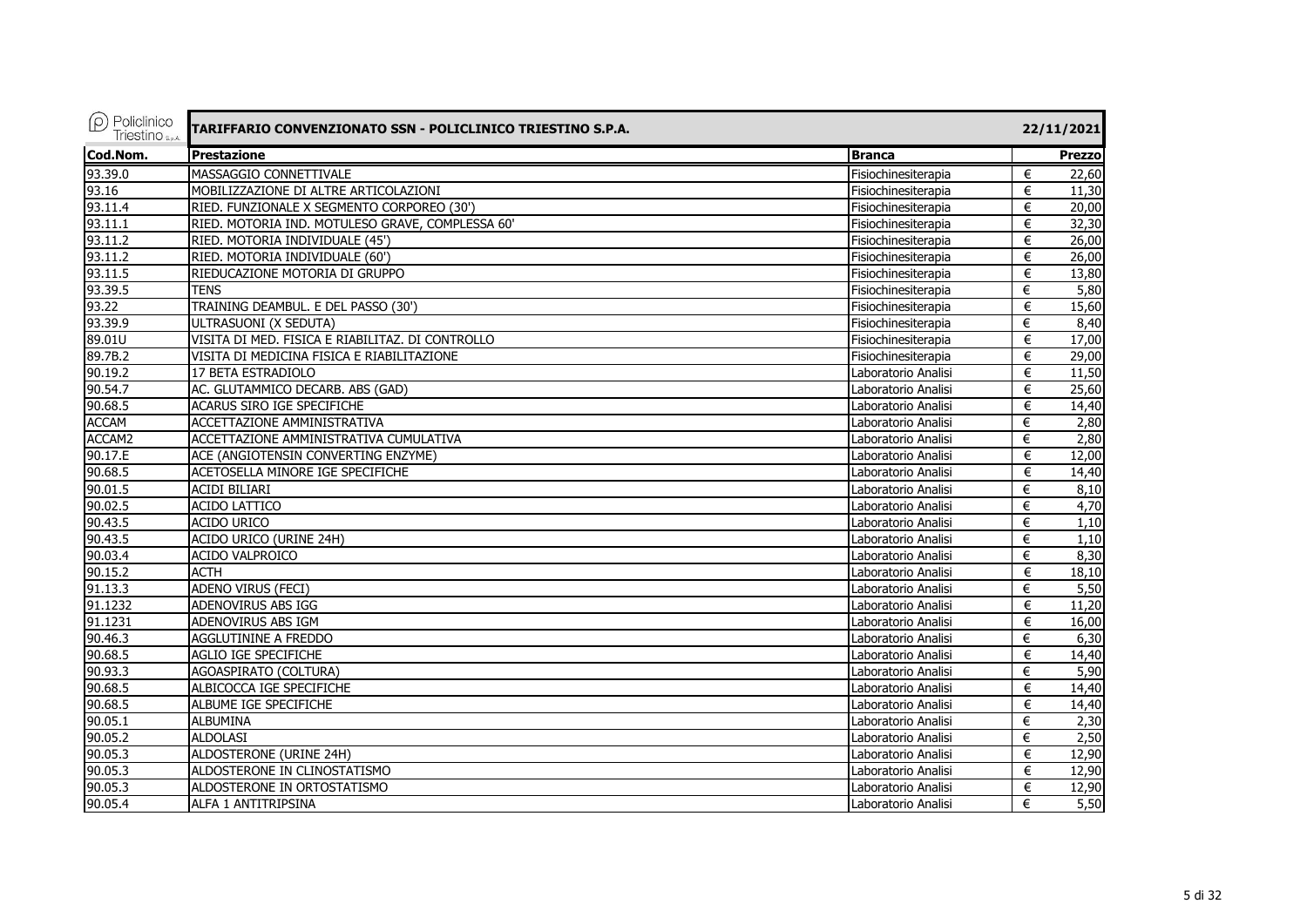| $(\rho)$ Policlinico<br><b>Triestino</b> S.D.A. | TARIFFARIO CONVENZIONATO SSN - POLICLINICO TRIESTINO S.P.A. |                     |   | 22/11/2021    |
|-------------------------------------------------|-------------------------------------------------------------|---------------------|---|---------------|
| Cod.Nom.                                        | <b>Prestazione</b>                                          | <b>Branca</b>       |   | <b>Prezzo</b> |
| 90.06.1                                         | ALFA 1 GLICOPROTEINA ACIDA                                  | Laboratorio Analisi | € | 6,70          |
| 90.68.5                                         | ALFA LATTO-ALBUMINA IGE SPECIFICHE                          | Laboratorio Analisi | € | 14,40         |
| 90.05.5                                         | <b>ALFAFETOPROTEINA</b>                                     | Laboratorio Analisi | € | 10,90         |
| 90.68.5                                         | ALTERNARIA ALTERNATA IGE SPECIFICHE (TENIUS)                | Laboratorio Analisi | € | 14,40         |
| 90.68.5                                         | AMBROSIA GIGANTE IGE SPECIFICHE                             | Laboratorio Analisi | € | 14,40         |
| 90.68.5                                         | AMBROSIA OCCIDENTALE IGE SPECIFICHE                         | Laboratorio Analisi | € | 14,40         |
| 90.06.4                                         | <b>AMILASI</b>                                              | Laboratorio Analisi | € | 2,30          |
| 90.06.4                                         | AMILASI (URINE 24 H)                                        | Laboratorio Analisi | € | 2,30          |
| 90.06.4                                         | AMILASI (URINE SPONTANEE)                                   | Laboratorio Analisi | € | 2,30          |
| 90.06.5                                         | AMILASI PANCREATICA                                         | Laboratorio Analisi | € | 4,50          |
| 90.20.3                                         | AMIODARONEMIA                                               | Laboratorio Analisi | € | 8,10          |
| 90.07.5                                         | <b>AMMONIO</b>                                              | Laboratorio Analisi | € | 11,70         |
| 90.68.5                                         | AMOXICILLINA IGE SPECIFICHE                                 | Laboratorio Analisi | € | 14,40         |
| 90.68.5                                         | AMPICILLINA IGE SPECIFICHE                                  | Laboratorio Analisi | € | 14,40         |
| 90.68.5                                         | ANANAS IGE SPECIFICHE                                       | Laboratorio Analisi | € | 14,40         |
| 90.08.1                                         | ANDROSTENEDIOLO GLUCORONIDE                                 | Laboratorio Analisi | € | 11,10         |
| 90.68.5                                         | ANISAKIS SIMPLEX IGE SPECIFICHE                             | Laboratorio Analisi | € | 14,40         |
| 90.85.2                                         | ANTIBIOGRAMMA                                               | Laboratorio Analisi | € | 10,80         |
| 90.84.1                                         | ANTIBIOGRAMMA ANAEROBI                                      | Laboratorio Analisi | € | 10,80         |
| 90.85.2                                         | ANTIBIOGRAMMA GRAM N.                                       | Laboratorio Analisi | € | 10.80         |
| 90.57.5                                         | ANTITROMBINA III                                            | Laboratorio Analisi | € | 2,50          |
| 90.77.2                                         | <b>APC RESISTANCE</b>                                       | Laboratorio Analisi | € | 8,00          |
| 90.68.5                                         | APE IGE SPECIFICHE                                          | Laboratorio Analisi | € | 14,40         |
| 90.08.4                                         | APOLIPOPROTEINA A1                                          | Laboratorio Analisi | € | 6,30          |
| 90.08.5                                         | APOLIPOPROTEINA B                                           | Laboratorio Analisi | € | 6,30          |
| 90.09.1                                         | APTOGLOBINA                                                 | Laboratorio Analisi | € | 4,10          |
| 90.76.1                                         | APTT                                                        | Laboratorio Analisi | € | 2,30          |
| 90.68.5                                         | <b>ARACHIDI IGE SPECIFICHE</b>                              | Laboratorio Analisi | € | 14,40         |
| 90.68.5                                         | ARAGOSTA IGE SPECIFICHE                                     | Laboratorio Analisi | € | 14,40         |
| 90.68.5                                         | ARANCIA IGE SPECIFICHE                                      | Laboratorio Analisi | € | 14,40         |
| 90.68.5                                         | ARTEMISIIFOLIA IGE SPECIFICHE                               | Laboratorio Analisi | € | 14,40         |
| 90.68.5                                         | ASPARAGO IGE SPECIFICHE                                     | Laboratorio Analisi | € | 14,40         |
| 90.68.5                                         | ASPERGILLUS FUMIGATUS IGE SPECIFICHE                        | Laboratorio Analisi | € | 14,40         |
| 90.68.5                                         | ASSENZIO IGE SPECIFICHE                                     | Laboratorio Analisi | € | 14,40         |
| 90.68.5                                         | ASSENZIO SELVATICO IGE SPECIFICHE                           | Laboratorio Analisi | € | 14,40         |
| 90.68.5                                         | AVENA IGE SPECIFICHE                                        | Laboratorio Analisi | € | 14,40         |
| 91.01.9                                         | B.K. COLTURA (LIQUIDO PLEURICO)                             | Laboratorio Analisi | € | 98,30         |
| 91.01.9                                         | B.K. COLTURA (URINE)                                        | Laboratorio Analisi | € | 98,30         |
| 91.01.9                                         | B.K. COLTURA (BRONCOASPIRATO)                               | Laboratorio Analisi | € | 98,30         |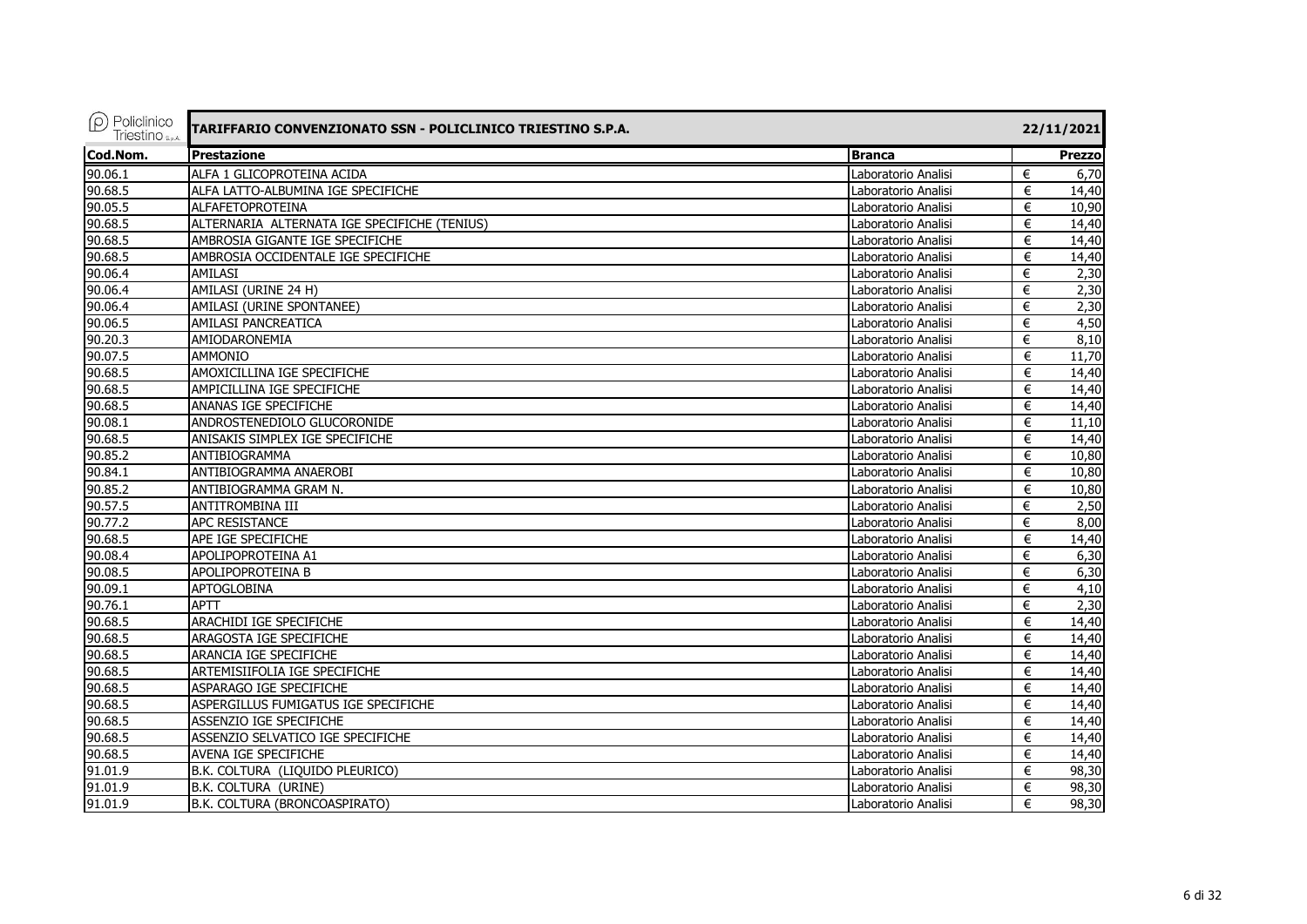| $(\rho)$ Policlinico<br>Triestino <sub>sp.A.</sub> | TARIFFARIO CONVENZIONATO SSN - POLICLINICO TRIESTINO S.P.A. |                     | 22/11/2021    |  |  |
|----------------------------------------------------|-------------------------------------------------------------|---------------------|---------------|--|--|
| Cod.Nom.                                           | <b>Prestazione</b>                                          | <b>Branca</b>       | <b>Prezzo</b> |  |  |
| 91.01.9                                            | B.K. COLTURA (ESPETTORATO)                                  | Laboratorio Analisi | €<br>98,30    |  |  |
| 90.99.2                                            | B.K. DNA (LIQUIDO PLEURICO)                                 | Laboratorio Analisi | €<br>78,90    |  |  |
| 90.99.2                                            | B.K. DNA (BRONCOASPIRATO)                                   | Laboratorio Analisi | €<br>78,90    |  |  |
| 90.68.5                                            | <b>BANANA IGE SPECIFICHE</b>                                | Laboratorio Analisi | 14,40<br>€    |  |  |
| 90.86.4                                            | BATTERI IN CAMPIONI BIOLOGICI DIVERSI RIC.MICROSCOPICA      | Laboratorio Analisi | €<br>1,70     |  |  |
| 90.09.4                                            | BENZODIAZEPINE                                              | Laboratorio Analisi | 7,80<br>€     |  |  |
| 90.5171                                            | BETA 2 GLICOPROTEINA ABS IGG                                | Laboratorio Analisi | 15,70<br>€    |  |  |
| 90.5171                                            | BETA 2 GLICOPROTEINA ABS IGM                                | Laboratorio Analisi | 15,70<br>€    |  |  |
| 90.10.1                                            | BETA 2 MICROGLOBULINE                                       | Laboratorio Analisi | 9,50<br>€     |  |  |
| 90.10.1                                            | BETA 2 MICROGLOBULINE (URINE 24H)                           | Laboratorio Analisi | 9,50<br>€     |  |  |
| 90.27.5                                            | <b>BETA HCG</b>                                             | Laboratorio Analisi | 18,10<br>€    |  |  |
| 90.68.5                                            | BETA LATTO-GLOBULINA IGE SPECIFICHE                         | Laboratorio Analisi | 14,40<br>€    |  |  |
| 90.68.5                                            | BETULLA IGE SPECIFICHE                                      | Laboratorio Analisi | 14,40<br>€    |  |  |
| 90.10.5                                            | <b>BILIRUBINA TOTALE E FRAZIONATA</b>                       | Laboratorio Analisi | 3,70<br>€     |  |  |
| 90.10.4                                            | <b>BILIRUBINA TOTALE REFLEX</b>                             | Laboratorio Analisi | €<br>2,30     |  |  |
| 90.8752                                            | BORRELIA ABS IGG                                            | Laboratorio Analisi | 15,70<br>€    |  |  |
|                                                    | BORRELIA ABS IGG (REFLEX)                                   | Laboratorio Analisi | €             |  |  |
| 90.8751                                            | <b>BORRELIA ABS IGM</b>                                     | Laboratorio Analisi | 15,70<br>€    |  |  |
|                                                    | BORRELIA ABS IGM (REFLEX)                                   | Laboratorio Analisi | €             |  |  |
| 90.87.T                                            | <b>BORRELIA REFLEX</b>                                      | Laboratorio Analisi | 21,20<br>€    |  |  |
| 90.93.7                                            | BRONCOASPIRATO (COLTURA)                                    | Laboratorio Analisi | €<br>18,60    |  |  |
| 90.55.1                                            | CA 125                                                      | Laboratorio Analisi | 16,40<br>€    |  |  |
| 90.55.2                                            | CA 15-3                                                     | Laboratorio Analisi | 15,90<br>€    |  |  |
| 90.56.1                                            | CA 72-4                                                     | Laboratorio Analisi | 16,30<br>€    |  |  |
| 90.68.5                                            | CACAO IGE SPECIFICHE                                        | Laboratorio Analisi | €<br>14,40    |  |  |
| 90.68.5                                            | CAFFE' IGE SPEFICHE                                         | Laboratorio Analisi | 14,40<br>€    |  |  |
| 90.68.5                                            | CALAMARO IGE SPECIFICHE                                     | Laboratorio Analisi | €<br>14,40    |  |  |
| 90.11.4                                            | CALCIO                                                      | Laboratorio Analisi | €<br>1,10     |  |  |
| 90.11.4                                            | CALCIO (URINE 24H)                                          | Laboratorio Analisi | 1,10<br>€     |  |  |
| 90.1142                                            | CALCIO IONIZZATO                                            | Laboratorio Analisi | 6,00<br>€     |  |  |
| 90.11.5                                            | <b>CALCITONINA</b>                                          | Laboratorio Analisi | 12,90<br>€    |  |  |
| 90.93.4                                            | CALCOLO (COLTURA)                                           | Laboratorio Analisi | 5,50<br>€     |  |  |
| 90.12.A                                            | <b>CALPROTECTINA FECALE</b>                                 | Laboratorio Analisi | €<br>12,10    |  |  |
| 90.88.E                                            | CAMPYLOBACTER FECI (COLTURA)                                | Laboratorio Analisi | 29,10<br>€    |  |  |
| 90.42.4                                            | CAPACITA' FERRO-LEGANTE LATENTE (UIBC)                      | Laboratorio Analisi | 3,50<br>€     |  |  |
| 90.12.3                                            | CARBAMAZEPINA (TEGRETOL)                                    | Laboratorio Analisi | €<br>11,80    |  |  |
| 90.47.5                                            | CARDIOLIPINA ABS IGA                                        | Laboratorio Analisi | 11,10<br>€    |  |  |
| 90.47.5                                            | CARDIOLIPINA ABS IGG                                        | Laboratorio Analisi | 11,10<br>€    |  |  |
| 90.47.5                                            | CARDIOLIPINA ABS IGM                                        | Laboratorio Analisi | €<br>11,10    |  |  |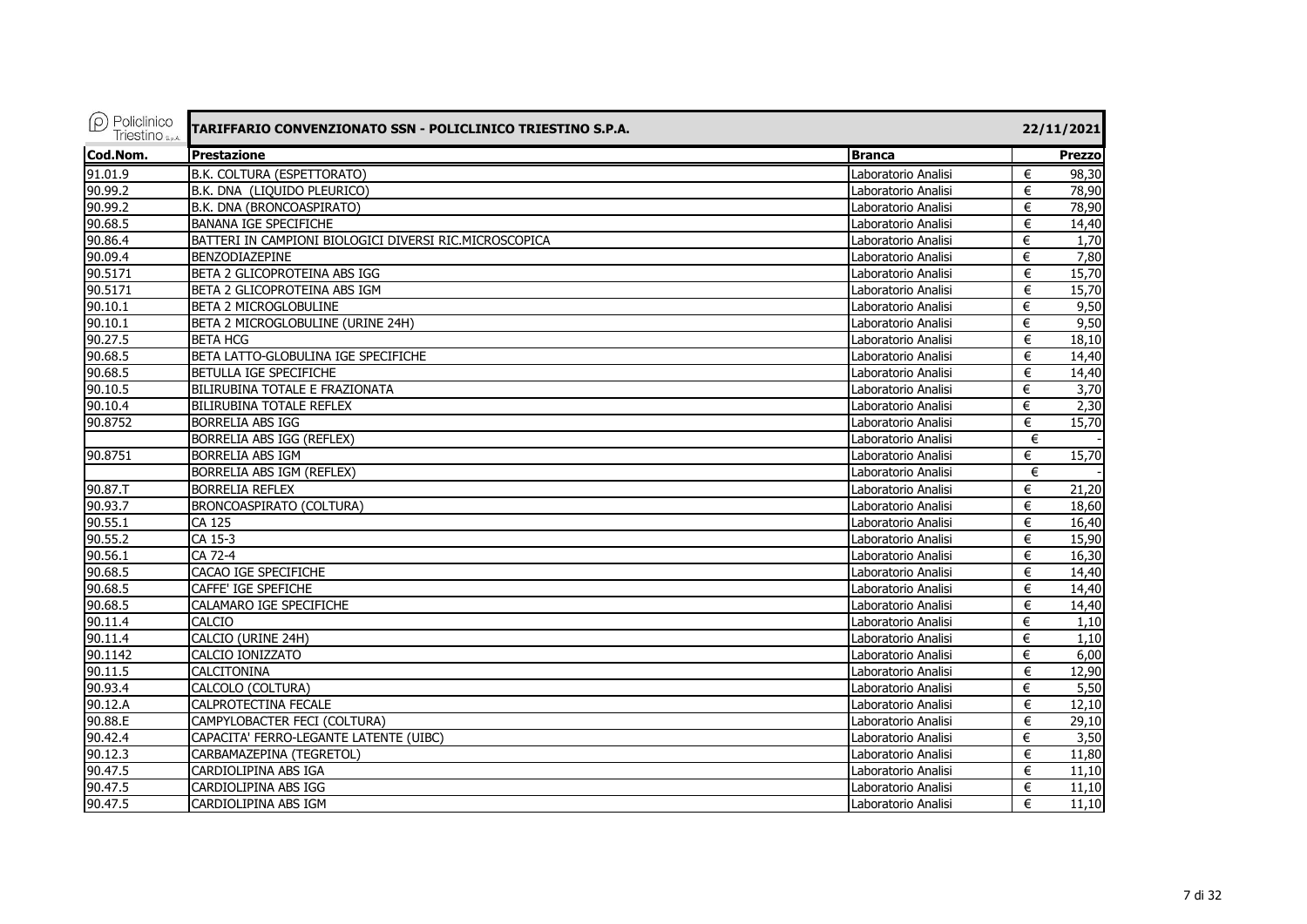| $(\rho)$ Policlinico<br>Triestino <sub>sp.A.</sub> | TARIFFARIO CONVENZIONATO SSN - POLICLINICO TRIESTINO S.P.A. |                     | 22/11/2021            |
|----------------------------------------------------|-------------------------------------------------------------|---------------------|-----------------------|
| Cod.Nom.                                           | <b>Prestazione</b>                                          | <b>Branca</b>       | <b>Prezzo</b>         |
| 90.68.5                                            | CARNE BOVINA IGE SPECIFICHE                                 | Laboratorio Analisi | 14,40<br>€            |
| 90.68.5                                            | CARNE DI TACCHINO IGE SPECIFICHE                            | Laboratorio Analisi | €<br>14,40            |
| 90.68.5                                            | CARNE SUINA IGE SPECIFICHE                                  | Laboratorio Analisi | €<br>14,40            |
| 90.68.5                                            | CARNI DI POLLO IGE SPECIFICHE                               | Laboratorio Analisi | 14,40<br>€            |
| 90.68.5                                            | CASEINA IGE SPECIFICHE                                      | Laboratorio Analisi | 14,40<br>€            |
| 90.2841                                            | CATENE LEGGERE KAPPA-LAMBDA SIERO                           | Laboratorio Analisi | 12,00<br>€            |
| 90.2841                                            | CATENE LEGGERE KAPPA-LAMBDA URINE                           | Laboratorio Analisi | 12,00<br>€            |
| 90.68.5                                            | CAVOLFIORE IGE SPECIFICHE                                   | Laboratorio Analisi | 14,40<br>€            |
| 90.56.3                                            | <b>CEA</b>                                                  | Laboratorio Analisi | 10,90<br>€            |
| 90.12.5                                            | <b>CERULOPLASMINA</b>                                       | Laboratorio Analisi | €<br>$\frac{1}{5,00}$ |
| 90.15.1                                            | CHETONI (URINE SPONTANEE)                                   | Laboratorio Analisi | 0,70<br>€             |
| 90.89.6                                            | CHLAMYDIA AG (CERVICALE)                                    | Laboratorio Analisi | 9,20<br>€             |
| 90.89.6                                            | CHLAMYDIA AG (URETRALE)                                     | Laboratorio Analisi | 9,20<br>€             |
| 90.89.6                                            | CHLAMYDIA AG (URINE)                                        | Laboratorio Analisi | 9,20<br>€             |
| 90.8912                                            | CHLAMYDIA PNEUMONIAE IGG                                    | Laboratorio Analisi | 10,10<br>€            |
| 90.8911                                            | CHLAMYDIA PNEUMONIAE IGM                                    | Laboratorio Analisi | 14,80<br>€            |
| 90.8911                                            | CHLAMYDIA PNUEMONIAE IGA                                    | Laboratorio Analisi | 14,80<br>€            |
| 90.89.14                                           | CHLAMYDIA PSITTACI IGG                                      | Laboratorio Analisi | 15,80<br>€            |
| 90.89.13                                           | CHLAMYDIA PSITTACI IGM                                      | Laboratorio Analisi | €<br>19,80            |
| 90.8911                                            | CHLAMYDIA TRACHOMATIS ABS IGA                               | Laboratorio Analisi | 14,80<br>€            |
| 90.8912                                            | CHLAMYDIA TRACHOMATIS ABS IGG                               | Laboratorio Analisi | €<br>10,10            |
| 90.8911                                            | CHLAMYDIA TRACHOMATIS ABS IGM                               | Laboratorio Analisi | €<br>14,80            |
|                                                    | CHLAMYDIA TRACHOMATIS DNA CERVICALE (PROFILO)               | Laboratorio Analisi | €                     |
|                                                    | CHLAMYDIA TRACHOMATIS DNA SEMINALE (PROFILO)                | Laboratorio Analisi | €                     |
|                                                    | CHLAMYDIA TRACHOMATIS DNA URETRALE (PROFILO)                | Laboratorio Analisi | €                     |
|                                                    | CHLAMYDIA TRACHOMATIS DNA URINE (PROFILO)                   | Laboratorio Analisi | €                     |
| 90.13.2                                            | <b>CICLOSPORINA</b>                                         | Laboratorio Analisi | €<br>14,40            |
| 90.68.5                                            | <b>CILIEGIA IGE SPECIFICHE</b>                              | Laboratorio Analisi | €<br>14,40            |
| 90.68.5                                            | CIOCCOLATO IGE SPECIFICHE                                   | Laboratorio Analisi | €<br>14,40            |
| 90.68.5                                            | CIPOLLA IGE SPECIFICHE                                      | Laboratorio Analisi | €<br>14,40            |
| 90.68.5                                            | <b>CIPRESSO IGE SPECIFICHE</b>                              | Laboratorio Analisi | €<br>14,40            |
| 91.14.1                                            | <b>CITOMEGALOVIRUS ABS IGG</b>                              | Laboratorio Analisi | 9,70<br>€             |
|                                                    | CITOMEGALOVIRUS ABS IGG (REFLEX)                            | Laboratorio Analisi | €                     |
| 91.1431                                            | CITOMEGALOVIRUS ABS IGM                                     | Laboratorio Analisi | 9,70<br>€             |
|                                                    | CITOMEGALOVIRUS ABS IGM (REFLEX)                            | Laboratorio Analisi | €                     |
| 91.15.F                                            | <b>CITOMEGALOVIRUS REFLEX</b>                               | Laboratorio Analisi | 23,20<br>€            |
| 91.1414                                            | CITOMEGALOVIRUS TEST AVIDITA'                               | Laboratorio Analisi | 46,20<br>€            |
| 90.48.2                                            | CITOPLASMA NEUTROFILI ABS (C-ANCA, PR3)                     | Laboratorio Analisi | 10,10<br>€            |
| 90.48.2                                            | CITOPLASMA NEUTROFILI ABS (P-ANCA, MPO)                     | Laboratorio Analisi | 10,10<br>€            |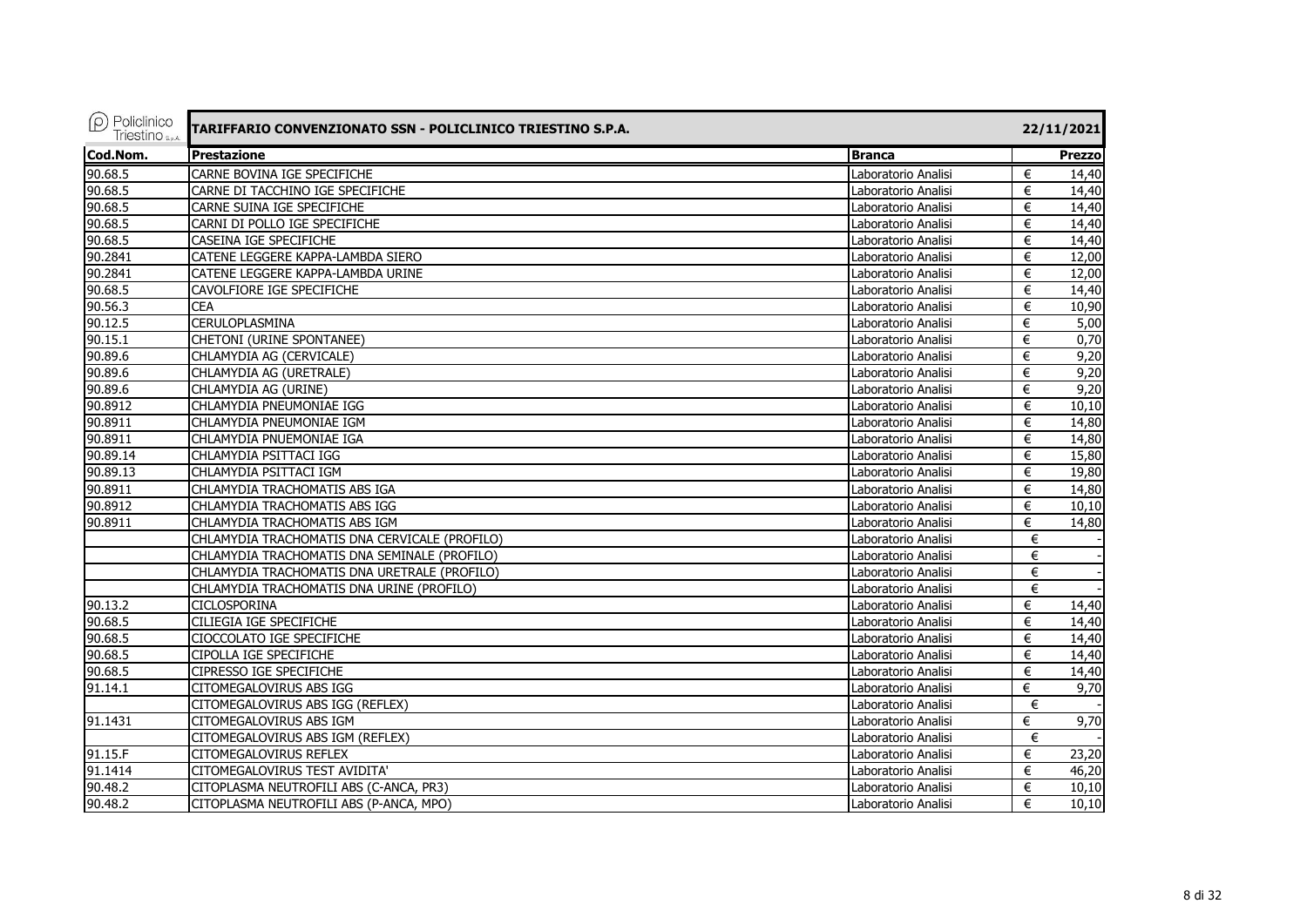| $\rho$ Policlinico<br>Triestino <sub>s.p.A.</sub> | TARIFFARIO CONVENZIONATO SSN - POLICLINICO TRIESTINO S.P.A. |                     | 22/11/2021    |
|---------------------------------------------------|-------------------------------------------------------------|---------------------|---------------|
| Cod.Nom.                                          | <b>Prestazione</b>                                          | <b>Branca</b>       | <b>Prezzo</b> |
| 90.47.D                                           | <b>CITRULLINA ABS</b>                                       | Laboratorio Analisi | €<br>10,40    |
| 90.15.4                                           | <b>CK</b>                                                   | Laboratorio Analisi | €<br>2,30     |
| 90.68.5                                           | CLADOSPORIUM HERBARUM IGE SPECIFICHE                        | Laboratorio Analisi | €<br>14,40    |
| 90.16.4                                           | <b>CLEARANCE DELLA CREATININA</b>                           | Laboratorio Analisi | €<br>1,60     |
| 90.13.3                                           | <b>CLORO</b>                                                | Laboratorio Analisi | 1,10<br>€     |
| 90.13.3                                           | CLORO (URINE 24H)                                           | Laboratorio Analisi | 1,10<br>€     |
| 90.14.3                                           | <b>COLESTEROLO</b>                                          | Laboratorio Analisi | 1,80<br>€     |
| 90.14.1                                           | <b>COLESTEROLO HDL</b>                                      | Laboratorio Analisi | 2,80<br>€     |
| 90.14.1                                           | COLESTEROLO HDL-LDL                                         | Laboratorio Analisi | 2,80<br>€     |
| 90.13.C                                           | COLESTEROLO LDL (DOSAGGIO)                                  | Laboratorio Analisi | €<br>1,80     |
| 90.14.4                                           | <b>COLINESTERASI</b>                                        | Laboratorio Analisi | €<br>2,30     |
| 90.60.2                                           | COMPLEMENTO C3C                                             | Laboratorio Analisi | 5,80<br>€     |
| 90.60.2                                           | COMPLEMENTO C4                                              | Laboratorio Analisi | €<br>5,80     |
| 90.93.3                                           | CONFERMA TAMPONE RETTALE PER CRE                            | Laboratorio Analisi | €             |
| 90.62.5                                           | CONTA EOSINOFILI NASALI                                     | Laboratorio Analisi | €<br>2,20     |
| 90.58.2                                           | <b>COOMBS DIRETTO</b>                                       | Laboratorio Analisi | 6.10<br>€     |
| 90.49.3                                           | COOMBS INDIRETTO                                            | Laboratorio Analisi | €<br>8,30     |
| 90.94.3                                           | <b>COPROCOLTURA</b>                                         | Laboratorio Analisi | €<br>8,30     |
| 90.1451                                           | COPROPORFIRINE URINARIE                                     | Laboratorio Analisi | €<br>8,20     |
| 90.15.3                                           | <b>CORTISOLO</b>                                            | Laboratorio Analisi | €<br>11,50    |
| 90.15.3                                           | <b>CORTISOLO ORE 16</b>                                     | Laboratorio Analisi | €<br>11,50    |
| 90.15.3                                           | CORTISOLO URINARIO                                          | Laboratorio Analisi | €<br>11,50    |
| 90.16.3                                           | <b>CREATININA</b>                                           | Laboratorio Analisi | €<br>2,00     |
| 90.16.3                                           | CREATININA (URINE 24H)                                      | Laboratorio Analisi | €<br>2,00     |
| 90.16.3                                           | CREATININURIA (MICROALBUMINURIA)                            | Laboratorio Analisi | €<br>2,00     |
| 90.16.3                                           | CREATINURIA (CAMPIONE SPONTANEO)                            | Laboratorio Analisi | 2,00<br>€     |
| 90.61.1                                           | <b>CRIOGLOBULINE</b>                                        | Laboratorio Analisi | €<br>1,50     |
| 90.16.5                                           | <b>CROMO</b>                                                | Laboratorio Analisi | 8,00<br>€     |
| 90.26.5                                           | CURVA GLICEMICA 75G (0-120)                                 | Laboratorio Analisi | 4,20<br>€     |
| 90.26.5                                           | CURVA GLICEMICA 75G (0-60-120)                              | Laboratorio Analisi | 4,20<br>€     |
| 90.26.5                                           | CURVA GLICEMICA GRAVIDANZA 75G (0-60-120)                   | Laboratorio Analisi | 4,20<br>€     |
| 90.28.5                                           | CURVA INSULINEMICA 75G (0-30-60-90-120-150)                 | Laboratorio Analisi | €<br>27,00    |
| 90.38.3                                           | CURVA PROLATTINA (2 PRELIEVI)                               | Laboratorio Analisi | 24,90<br>€    |
| 90.38.3                                           | CURVA PROLATTINA (3 PRELIEVI)                               | Laboratorio Analisi | €<br>24,90    |
| 90.61.3                                           | CYFRA 21                                                    | Laboratorio Analisi | €<br>18,60    |
| 90.61.4                                           | D-DIMERO                                                    | Laboratorio Analisi | €<br>7,50     |
| 90.68.5                                           | DERMATOPHAGOIDES FARINAE IGE SPECIFICHE                     | Laboratorio Analisi | €<br>14,40    |
| 90.68.5                                           | DERMATOPHAGOIDES MICROCERAS IGE SPECIFICHE                  | Laboratorio Analisi | €<br>14,40    |
| 90.68.5                                           | DERMATOPHAGOIDES PTERONYSSINUS IGE SPECIFICHE               | Laboratorio Analisi | €<br>14,40    |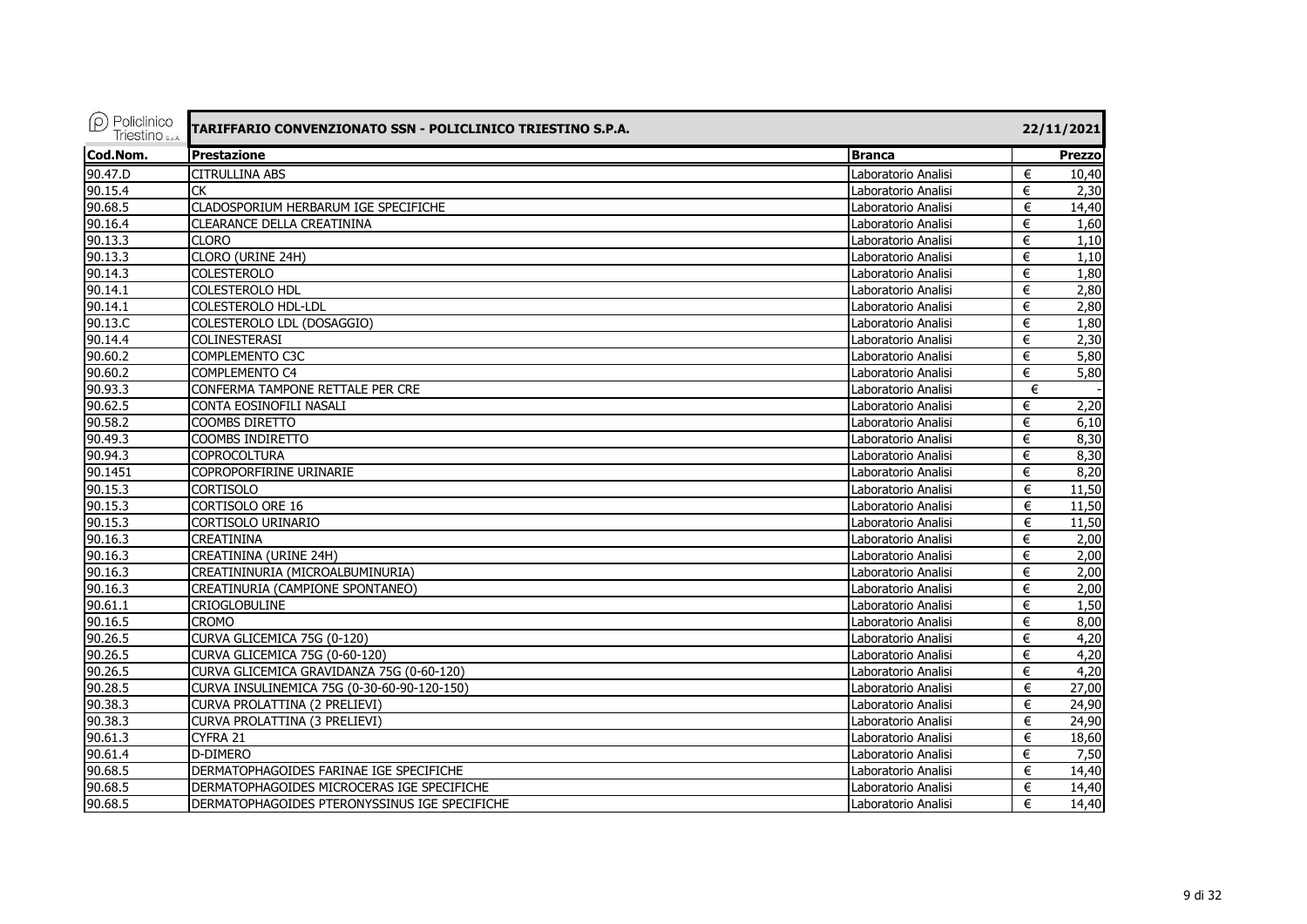| $(\rho)$ Policlinico<br><b>Triestino</b> S.D.A. | TARIFFARIO CONVENZIONATO SSN - POLICLINICO TRIESTINO S.P.A. |                     |   | 22/11/2021 |  |  |
|-------------------------------------------------|-------------------------------------------------------------|---------------------|---|------------|--|--|
| Cod.Nom.                                        | <b>Prestazione</b>                                          | <b>Branca</b>       |   | Prezzo     |  |  |
| 90.17.1                                         | <b>DHEA</b>                                                 | Laboratorio Analisi | € | 9,40       |  |  |
| 90.17.2                                         | DHEA-S                                                      | Laboratorio Analisi | € | 13,60      |  |  |
| 90.21.1                                         | <b>DIGOSSINA</b>                                            | Laboratorio Analisi | € | 9,80       |  |  |
| 90.48.3                                         | DNA NATIVO ABS                                              | Laboratorio Analisi | € | 10,50      |  |  |
| 90.38.4                                         | ELETTROFORESI PROTEICA                                      | Laboratorio Analisi | € | 6,80       |  |  |
| 90.39.1                                         | ELETTROFORESI PROTEINE (URINE 24H)                          | Laboratorio Analisi | € | 4,10       |  |  |
| 90.94.1                                         | <b>EMOCOLTURA</b>                                           | Laboratorio Analisi | € | 23,40      |  |  |
| 90.62.2                                         | <b>EMOCROMO CON FORMULA</b>                                 | Laboratorio Analisi | € | 5,30       |  |  |
| 90.66.7                                         | EMOGLOBINA ASSETTO                                          | Laboratorio Analisi | € | 35,80      |  |  |
| 90.28.1                                         | EMOGLOBINA GLICOSILATA                                      | Laboratorio Analisi | € | 13,60      |  |  |
| 90.47.7                                         | ENA ANTIGENE J0 1 ABS                                       | Laboratorio Analisi | € | 10,90      |  |  |
| 90.47.9                                         | ENA ANTIGENE SCL 70 ABS                                     | Laboratorio Analisi | € | 10,90      |  |  |
| 90.47.B                                         | ENA ANTIGENE SSA (RO) ABS                                   | Laboratorio Analisi | € | 10,90      |  |  |
| 90.47.C                                         | ENA ANTIGENE SSB (LA) ABS                                   | Laboratorio Analisi | € | 10,90      |  |  |
| 90.47.3                                         | <b>ENA SCREENING</b>                                        | Laboratorio Analisi | € | 10,90      |  |  |
| $90.47 \cdot E$                                 | <b>ENDOMISIO ABS IGA</b>                                    | Laboratorio Analisi | € | 6,40       |  |  |
| 90.47.E                                         | <b>ENDOMISIO ABS IGG</b>                                    | Laboratorio Analisi | € | 6,40       |  |  |
| 90.18.4                                         | ENOLASI NEURONESPECIFICA                                    | Laboratorio Analisi | € | 16,30      |  |  |
| 91.17.6                                         | <b>EPATITE A PROFILO</b>                                    | Laboratorio Analisi | € | 19,40      |  |  |
| 91.18.6                                         | <b>EPATITE B REFLEX</b>                                     | Laboratorio Analisi | € | 35,90      |  |  |
| 91.20.3                                         | <b>EPATITE DELTA ABS</b>                                    | Laboratorio Analisi | € | 10,70      |  |  |
|                                                 | EPATITE DELTA ABS (PROFILO)                                 | Laboratorio Analisi | € |            |  |  |
| 91.20.7                                         | EPATITE DELTA PROFILO                                       | Laboratorio Analisi | € | 29,90      |  |  |
| 90.68.5                                         | EPITELIO CONIGLIO IGE SPECIFICHE                            | Laboratorio Analisi | € | 14,40      |  |  |
| 90.68.5                                         | EPITELIO DI CANE IGE SPECIFICHE                             | Laboratorio Analisi | € | 14,40      |  |  |
| 90.68.5                                         | EPITELIO DI GATTO IGE SPECIFICHE                            | Laboratorio Analisi | € | 14,40      |  |  |
| 90.68.5                                         | EPITELIO DI RATTO IGE SPECIFICHE                            | Laboratorio Analisi | € | 14,40      |  |  |
| 91.21.1                                         | EPSTEIN BARR ABS IGG (EA)                                   | Laboratorio Analisi | € | 11,90      |  |  |
| 91.21.1                                         | EPSTEIN BARR ABS IGG (EBNA)                                 | Laboratorio Analisi | € | 11,90      |  |  |
|                                                 | EPSTEIN BARR ABS IGG (EBNA) (REFLEX)                        | Laboratorio Analisi | € |            |  |  |
| 91.21.1                                         | EPSTEIN BARR ABS IGG (VCA)                                  | Laboratorio Analisi | € | 11,90      |  |  |
|                                                 | EPSTEIN BARR ABS IGG (VCA) (REFLEX)                         | Laboratorio Analisi | € |            |  |  |
| 91.21.1                                         | EPSTEIN BARR ABS IGM (VCA)                                  | Laboratorio Analisi | € | 11,90      |  |  |
|                                                 | EPSTEIN BARR ABS IGM (VCA) (REFLEX)                         | Laboratorio Analisi | € |            |  |  |
| 91.21.6                                         | <b>EPSTEIN BARR REFLEX</b>                                  | Laboratorio Analisi | € | 38,10      |  |  |
| 90.68.5                                         | ERBA CANINA IGE SPECIFICHE                                  | Laboratorio Analisi | € | 14,40      |  |  |
| 90.68.5                                         | ERBA MAZZOLINA IGE SPECIFICHE                               | Laboratorio Analisi | € | 14,40      |  |  |
| 91.41.3                                         | ES. ISTOLOGICO APP.DIG.: BIOPSIA ENDOSCOPICA(SEDE UNICA)    | Laboratorio Analisi | € | 18,00      |  |  |
| 91.41.4                                         | ES. ISTOLOGICO APP.DIG.: BIOPSIA ENDOSCOPICA(SEDI MULTIPLE) | Laboratorio Analisi | € | 59,40      |  |  |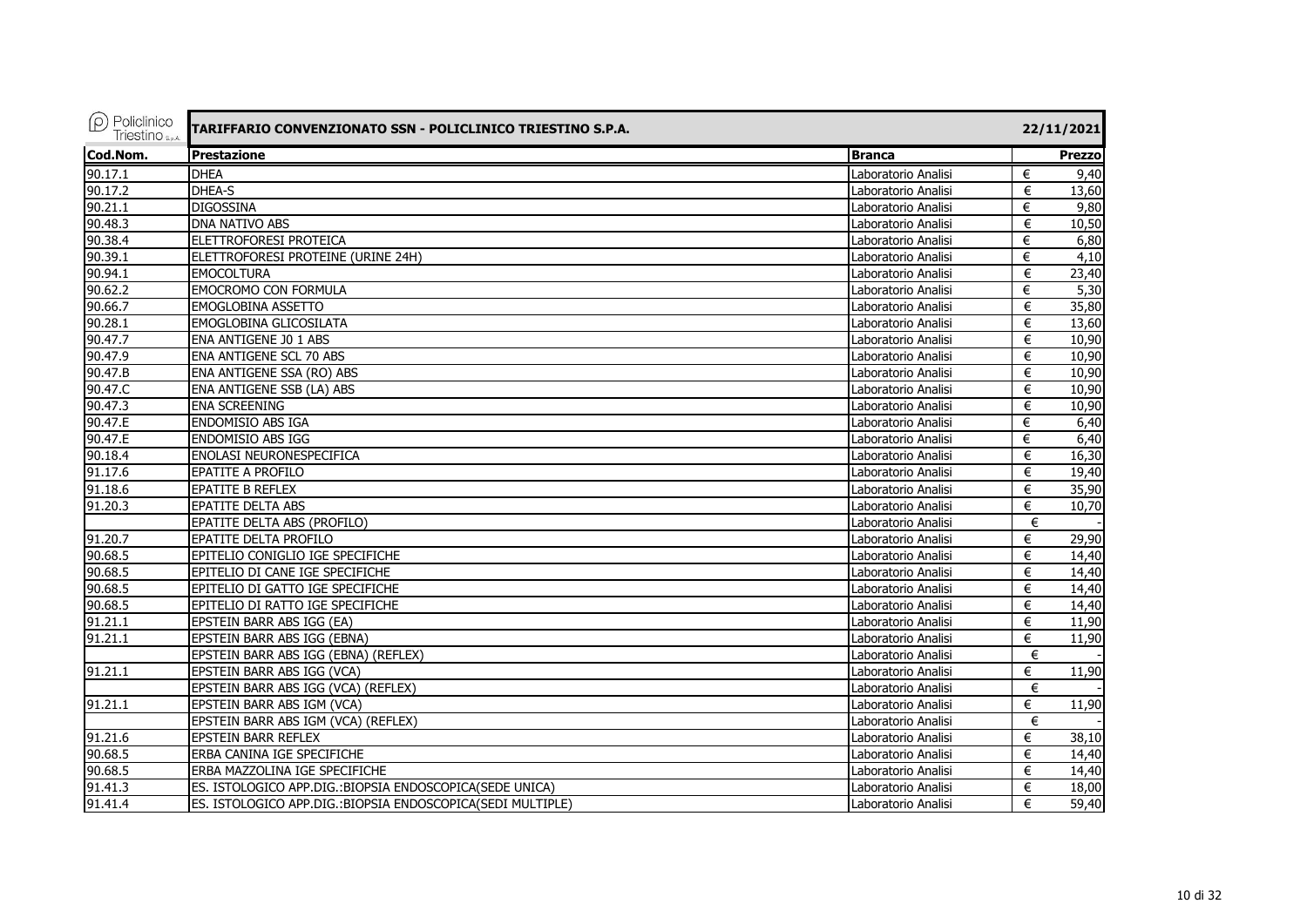| $\rho$ Policlinico<br>Triestino <sub>sp.A.</sub> | TARIFFARIO CONVENZIONATO SSN - POLICLINICO TRIESTINO S.P.A.      |                     | 22/11/2021 |
|--------------------------------------------------|------------------------------------------------------------------|---------------------|------------|
| Cod.Nom.                                         | <b>Prestazione</b>                                               | <b>Branca</b>       | Prezzo     |
| 91.42.2                                          | ES. ISTOLOGICO APP.DIG.: POLIPECTOMIA ENDOSCOPICA (SEDE UNICA)   | Laboratorio Analisi | €<br>18,00 |
| 91.42.1                                          | ES. ISTOLOGICO APP.DIG.: POLIPECTOMIA ENDOSCOPICA(SEDI MULTIPLE) | Laboratorio Analisi | €<br>59,40 |
| 91.4051                                          | ES. ISTOLOGICO CUTE E/O TESSUTI MOLLI                            | Laboratorio Analisi | 23,90<br>€ |
| 90.12.1                                          | ESAME CHIMICO DEL CALCOLO                                        | Laboratorio Analisi | €<br>8,90  |
| 90.93.3                                          | <b>ESAME COLTURALE</b>                                           | Laboratorio Analisi | 5,90<br>€  |
| 90.98.4                                          | ESAME COLTURALE PER MICETI                                       | Laboratorio Analisi | €<br>2,90  |
| 90.21.3                                          | <b>ESAME FECI</b>                                                | Laboratorio Analisi | €<br>4,30  |
| 90.30.4                                          | ESAME LIQUIDO ASCITICO                                           | Laboratorio Analisi | 3,50<br>€  |
| 90.30.4                                          | ESAME LIQUIDO PERITONEALE                                        | Laboratorio Analisi | 3,50<br>€  |
| 90.30.4                                          | ESAME LIQUIDO PLEURICO                                           | Laboratorio Analisi | 3,50<br>€  |
| 90.32.1                                          | ESAME LIQUIDO SINOVIALE                                          | Laboratorio Analisi | 2,30<br>€  |
| 90.4431                                          | ESAME URINE COMPLETO                                             | Laboratorio Analisi | 3,00<br>€  |
| 90.4431                                          | ESAME URINE COMPLETO (II GETTO)                                  | Laboratorio Analisi | 3,00<br>€  |
| 90.93.6                                          | <b>ESCREATO (COLTURA)</b>                                        | Laboratorio Analisi | 16,20<br>€ |
| 90.19.3                                          | <b>ESTRIOLO</b>                                                  | Laboratorio Analisi | 11,50<br>€ |
| 90.19.3                                          | ESTRIOLO LIBERO                                                  | Laboratorio Analisi | 11,80<br>€ |
| 90.68.5                                          | EUROGLYPHUS MAYNEI IGE SPECIFICHE                                | Laboratorio Analisi | 14,40<br>€ |
| 90.22.1                                          | FENITOINA (DINTOINA)                                             | Laboratorio Analisi | €<br>9,60  |
| 90.22.3                                          | <b>FERRITINA</b>                                                 | Laboratorio Analisi | 13,90<br>€ |
| 90.65.1                                          | <b>FIBRINOGENO</b>                                               | Laboratorio Analisi | 2,30<br>€  |
| 90.68.5                                          | FICO IGE SPECIFICHE                                              | Laboratorio Analisi | 14,40<br>€ |
| 90.23.2                                          | <b>FOLATI</b>                                                    | Laboratorio Analisi | 13,80<br>€ |
| 90.68.5                                          | FORFORA CAVALLO IGE SPECIFICHE                                   | Laboratorio Analisi | €<br>14,40 |
| 90.68.5                                          | FORFORA DI CANE IGE SPECIFICHE                                   | Laboratorio Analisi | €<br>14,40 |
| 90.68.5                                          | FORMAGGIO FERMENTATO IGE SPECIFICHE                              | Laboratorio Analisi | 14,40<br>€ |
| 90.68.5                                          | FORMAGGIO MOLLE IGE SPECIFICHE                                   | Laboratorio Analisi | 14,40<br>€ |
| 90.23.4                                          | <b>FOSFATASI ACIDA</b>                                           | Laboratorio Analisi | €<br>2,40  |
| 90.24.2                                          | FOSFATASI ACIDA PROSTATICA                                       | Laboratorio Analisi | 14,40<br>€ |
| 90.23.5                                          | FOSFATASI ALCALINA                                               | Laboratorio Analisi | 2,30<br>€  |
| 90.24.3                                          | FOSFATI (URINE 24H)                                              | Laboratorio Analisi | 1,40<br>€  |
| 90.24.3                                          | <b>FOSFATO INORGANICO</b>                                        | Laboratorio Analisi | €<br>1,40  |
| 90.68.5                                          | FRAGOLA IGE SPECIFICHE                                           | Laboratorio Analisi | €<br>14,40 |
| 90.68.5                                          | FRASSINO IGE SPECIFICHE                                          | Laboratorio Analisi | €<br>14,40 |
| 90.27.4                                          | FREE BETA - HCG                                                  | Laboratorio Analisi | €<br>11,10 |
| 90.25.1                                          | <b>FRUTTOSAMINA</b>                                              | Laboratorio Analisi | €<br>2,80  |
| 90.23.3                                          | <b>FSH</b>                                                       | Laboratorio Analisi | €<br>11.50 |
| 90.43.3                                          | FT <sub>3</sub>                                                  | Laboratorio Analisi | 13,80<br>€ |
| 90.42.3                                          | FT4                                                              | Laboratorio Analisi | 13,80<br>€ |
| 90.68.5                                          | FUNGHI CHAMPIGNON IGE SPECIFICHE                                 | Laboratorio Analisi | €<br>14,40 |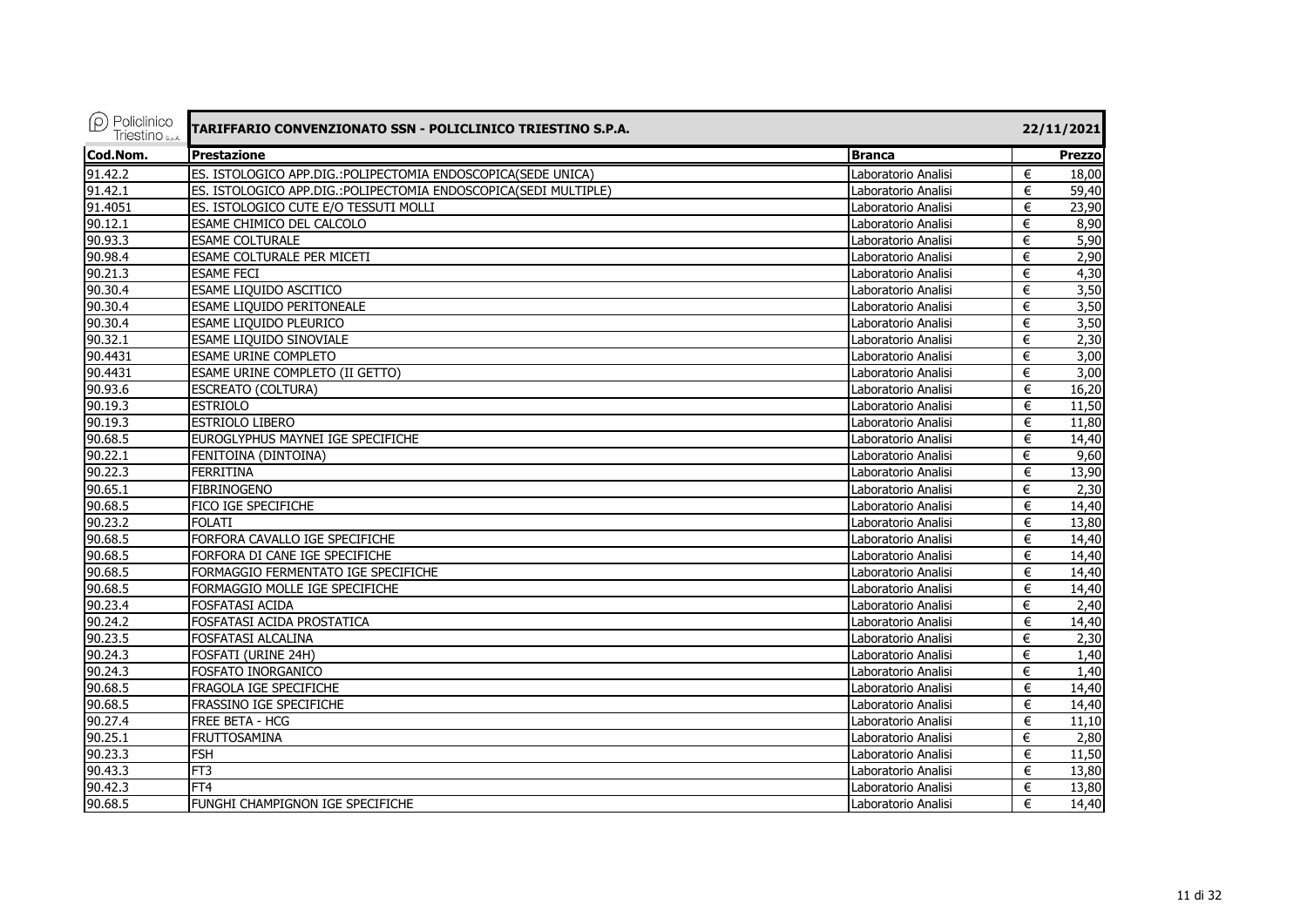| $(\rho)$ Policlinico<br>Triestino <sub>sp.A.</sub> | TARIFFARIO CONVENZIONATO SSN - POLICLINICO TRIESTINO S.P.A. |                     |   | 22/11/2021 |
|----------------------------------------------------|-------------------------------------------------------------|---------------------|---|------------|
| Cod.Nom.                                           | <b>Prestazione</b>                                          | <b>Branca</b>       |   | Prezzo     |
| 90.68.5                                            | <b>GAMBERO IGE SPECIFICHE</b>                               | Laboratorio Analisi | € | 14,40      |
| 90.25.5                                            | <b>GAMMA GT</b>                                             | Laboratorio Analisi | € | 2,30       |
| 90.68.5                                            | GIALLONE IGE SPECIFICHE (VESPULA SPECIES)                   | Laboratorio Analisi | € | 14,40      |
| 90.55.3                                            | GICA (CA 19-9)                                              | Laboratorio Analisi | € | 14,50      |
| 90.49.5                                            | GLIADINA DEAMIDATA ABS IGA                                  | Laboratorio Analisi | € | 10,10      |
| 90.49.5                                            | <b>GLIADINA DEAMIDATA ABS IGG</b>                           | Laboratorio Analisi | € | 10,10      |
| 90.27.1                                            | <b>GLUCOSIO</b>                                             | Laboratorio Analisi | € | 1,40       |
| 90.27.1                                            | GLUCOSIO (URINE 24H)                                        | Laboratorio Analisi | € | 1,40       |
| 90.27.1                                            | <b>GLUCOSIO POST PRANDIALE</b>                              | Laboratorio Analisi | € | 1,40       |
| 90.68.5                                            | <b>GLUTINE IGE SPECIFICHE</b>                               | Laboratorio Analisi | € | 14,40      |
| 90.68.5                                            | GLYCYPHAGUS DOMESTICUS IGE SPECIFICHE                       | Laboratorio Analisi | € | 14,40      |
| 90.09.2                                            | GOT (AST)                                                   | Laboratorio Analisi | € | 2,30       |
| 90.04.5                                            | GPT (ALT)                                                   | Laboratorio Analisi | € | 2,30       |
| 90.68.5                                            | <b>GRAMIGNA IGE SPECIFICHE</b>                              | Laboratorio Analisi | € | 14,40      |
| 90.68.5                                            | <b>GRANCHIO IGE SPECIFICHE</b>                              | Laboratorio Analisi | € | 14,40      |
| 90.68.5                                            | <b>GRANO IGE SPECIFICHE</b>                                 | Laboratorio Analisi | € | 14,40      |
| 90.68.5                                            | GRANO SARACENO IGE SPECIFICHE                               | Laboratorio Analisi | € | 14,40      |
| 90.68.5                                            | <b>GREER LABS INC IGE SPECIFICHE</b>                        | Laboratorio Analisi | € | 14,40      |
| 90.65.3                                            | <b>GRUPPO SANGUIGNO</b>                                     | Laboratorio Analisi | € | 6,80       |
| 91.17.1                                            | <b>HAV AB</b>                                               | Laboratorio Analisi | € | 9,70       |
|                                                    | HAV AB (PROFILO)                                            | Laboratorio Analisi | € |            |
| 91.17.2                                            | HAV ABS IGM                                                 | Laboratorio Analisi | € | 9,70       |
|                                                    | HAV ABS IGM (PROFILO)                                       | Laboratorio Analisi | € |            |
| 91.17.5                                            | <b>HBC ABS</b>                                              | Laboratorio Analisi | € | 9,70       |
|                                                    | HBC ABS (REFLEX)                                            | Laboratorio Analisi | € |            |
| 91.18.1                                            | <b>HBC ABS IGM</b>                                          | Laboratorio Analisi | € | 9,70       |
| 91.18.2                                            | <b>HBE ABS</b>                                              | Laboratorio Analisi | € | 9,70       |
| 91.18.4                                            | <b>HBE AG</b>                                               | Laboratorio Analisi | € | 9.70       |
| 91.18.3                                            | <b>HBS ABS</b>                                              | Laboratorio Analisi | € | 9,70       |
|                                                    | HBS ABS (REFLEX)                                            | Laboratorio Analisi | € |            |
| 91.18.5                                            | <b>HBS AG</b>                                               | Laboratorio Analisi | € | 9,70       |
|                                                    | HBS AG (REFLEX)                                             | Laboratorio Analisi | € |            |
| 91.19.1                                            | HBS AG TEST DI CONFERMA                                     | Laboratorio Analisi | € | 12,30      |
| 91.1952                                            | HCV ABS (TEST DI SCREENING)                                 | Laboratorio Analisi | € | 9.70       |
| 91.19.5                                            | HCV ABS (TEST DI SCREENING) REFLEX                          | Laboratorio Analisi | € | 10,70      |
| 90.94.C                                            | HELICOBACTER PYLORI (FECI)                                  | Laboratorio Analisi | € | 16.80      |
| 90.9442                                            | HELICOBACTER PYLORI ABS IGG                                 | Laboratorio Analisi | € | 15,70      |
| 91.21.B                                            | HERPES SIMPLEX PROFILO                                      | Laboratorio Analisi | € | 19,40      |
| 91.2212                                            | HERPES VIRUS 1 ABS IGG                                      | Laboratorio Analisi | € | 13,80      |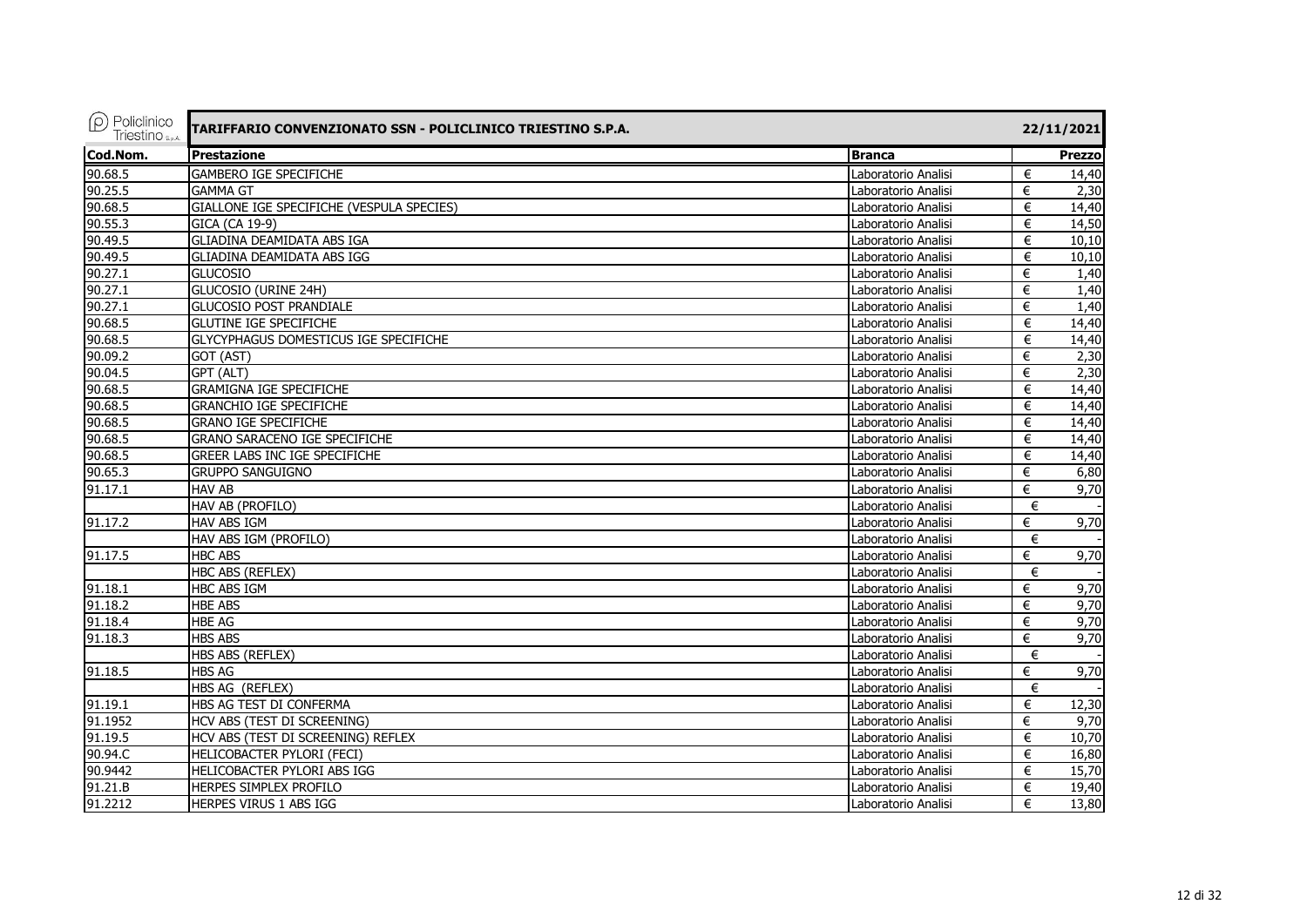| $(\rho)$ Policlinico<br>Triestino <sub>s.p.A.</sub> | TARIFFARIO CONVENZIONATO SSN - POLICLINICO TRIESTINO S.P.A.   |                     | 22/11/2021             |
|-----------------------------------------------------|---------------------------------------------------------------|---------------------|------------------------|
| Cod.Nom.                                            | Prestazione                                                   | <b>Branca</b>       | <b>Prezzo</b>          |
|                                                     | HERPES VIRUS 1 ABS IGG (PROFILO)                              | Laboratorio Analisi | €                      |
| 91.2211                                             | HERPES VIRUS 1-2 ABS IGM                                      | Laboratorio Analisi | €<br>15,70             |
| 91.2212                                             | HERPES VIRUS 2 ABS IGG                                        | Laboratorio Analisi | 13,80<br>€             |
|                                                     | HERPES VIRUS 2 ABS IGG (PROFILO)                              | Laboratorio Analisi | €                      |
| 91.23.F                                             | HIV 1-2 AB (TEST DI SCREENING) REFLEX                         | Laboratorio Analisi | 23,90<br>€             |
| 90.68.5                                             | HOLLISTER-STIER LABS IGE SPECIFICHE                           | Laboratorio Analisi | €<br>14,40             |
| 90.86.1                                             | IDENTIFICAZIONE BIOCHIMICA DI BATTERI                         | Laboratorio Analisi | €<br>10,80             |
| 91.07.4                                             | IDENTIFICAZIONE BIOCHIMICA E SIEROLOGICA DI GRUPPO SALMONELLE | Laboratorio Analisi | 6,50<br>€              |
| 91.08.3                                             | IDENTIFICAZIONE BIOCHIMICA E SIEROLOGICA SHIGELLE             | Laboratorio Analisi | 10,50<br>€             |
| 90.91.5                                             | IDENTIFICAZIONE BIOCHIMICA E.COLI PATOGENI DA COLTURA         | Laboratorio Analisi | €<br>7,20              |
| 90.97.4                                             | IDENTIFICAZIONE BIOCHIMICA MICETI                             | Laboratorio Analisi | 10,10<br>€             |
| 91.01.5                                             | IDENTIFICAZIONE BIOCHIMICA MICOBATTERI                        | Laboratorio Analisi | 7,20<br>€              |
| 91.03.2                                             | IDENTIFICAZIONE BIOCHIMICA MICOPLASMI                         | Laboratorio Analisi | €<br>7,20              |
| 91.03.3                                             | IDENTIFICAZIONE BIOCHIMICA UREAPLASMA UREALYTICUM             | Laboratorio Analisi | 5,50<br>€              |
| 90.98.2                                             | IDENTIFICAZIONE MICROSCOPICA MICETI                           | Laboratorio Analisi | 2,40<br>€              |
| 90.86.2                                             | IDENTIFICAZIONE SIEROLOGICA DI BATTERI                        | Laboratorio Analisi | 6,00<br>€              |
| 90.92.1                                             | IDENTIFICAZIONE SIEROLOGICA E.COLI PATOGENI DA COLTURA        | Laboratorio Analisi | 7,90<br>€              |
| 90.28.2                                             | IDROSSIPROLINURIA URINE 24H                                   | Laboratorio Analisi | 15,70<br>€             |
| 90.68.3                                             | <b>IGE TOTALI</b>                                             | Laboratorio Analisi | 10,90<br>€             |
| 90.69.4                                             | <b>IMMUNOGLOBULINE IGA</b>                                    | Laboratorio Analisi | $\overline{5,20}$<br>€ |
| 90.69.4                                             | IMMUNOGLOBULINE IGG                                           | Laboratorio Analisi | 5,20<br>€              |
| 90.69.4                                             | IMMUNOGLOBULINE IGM                                           | Laboratorio Analisi | $\overline{5,20}$<br>€ |
|                                                     | INDICE H.O.M.A.                                               | Laboratorio Analisi | €                      |
|                                                     | INDICE R.O.M.A. POSTMENOPAUSA                                 | Laboratorio Analisi | €                      |
|                                                     | INDICE R.O.M.A. PREMENOPAUSA                                  | Laboratorio Analisi | €                      |
| 90.50.5                                             | INSULA ABS (ICA)                                              | Laboratorio Analisi | €<br>7,60              |
| 90.29.1                                             | <b>INSULINA</b>                                               | Laboratorio Analisi | €<br>8,50              |
| 90.51.1                                             | <b>INSULINA ABS (AIAA)</b>                                    | Laboratorio Analisi | 10,80<br>€             |
| 90.68.5                                             | KIWI IGE SPECIFICHE                                           | Laboratorio Analisi | 14,40<br>€             |
| 90.68.5                                             | LANCIUOLA IGE SPECIFICHE                                      | Laboratorio Analisi | 14,40<br>€             |
| 90.68.5                                             | LATTE IGE SPECIFICHE                                          | Laboratorio Analisi | €<br>14,40             |
| 90.68.5                                             | LATTICE DI GOMMA IGE SPECIFICHE                               | Laboratorio Analisi | €<br>14,40             |
| 90.68.5                                             | LATTUGA IGE SPECIFICHE                                        | Laboratorio Analisi | 14,40<br>€             |
| 90.29.2                                             | LDH                                                           | Laboratorio Analisi | €<br>2,30              |
| 90.29.2                                             | LDH (VERSAMENTO CAVITARIO)                                    | Laboratorio Analisi | €<br>2,30              |
| 90.68.5                                             | LENTICCHIA IGE SPECIFICHE                                     | Laboratorio Analisi | €<br>14,40             |
| 90.68.5                                             | LEPIDOGLYPHUS DESTRUCTOR IGE SPECIFICHE                       | Laboratorio Analisi | €<br>14,40             |
| 90.32.3                                             | LH                                                            | Laboratorio Analisi | 11,50<br>€             |
| 90.68.5                                             | LIEVITO ACIDO NATURALE IGE SPECIFICHE                         | Laboratorio Analisi | €<br>14,40             |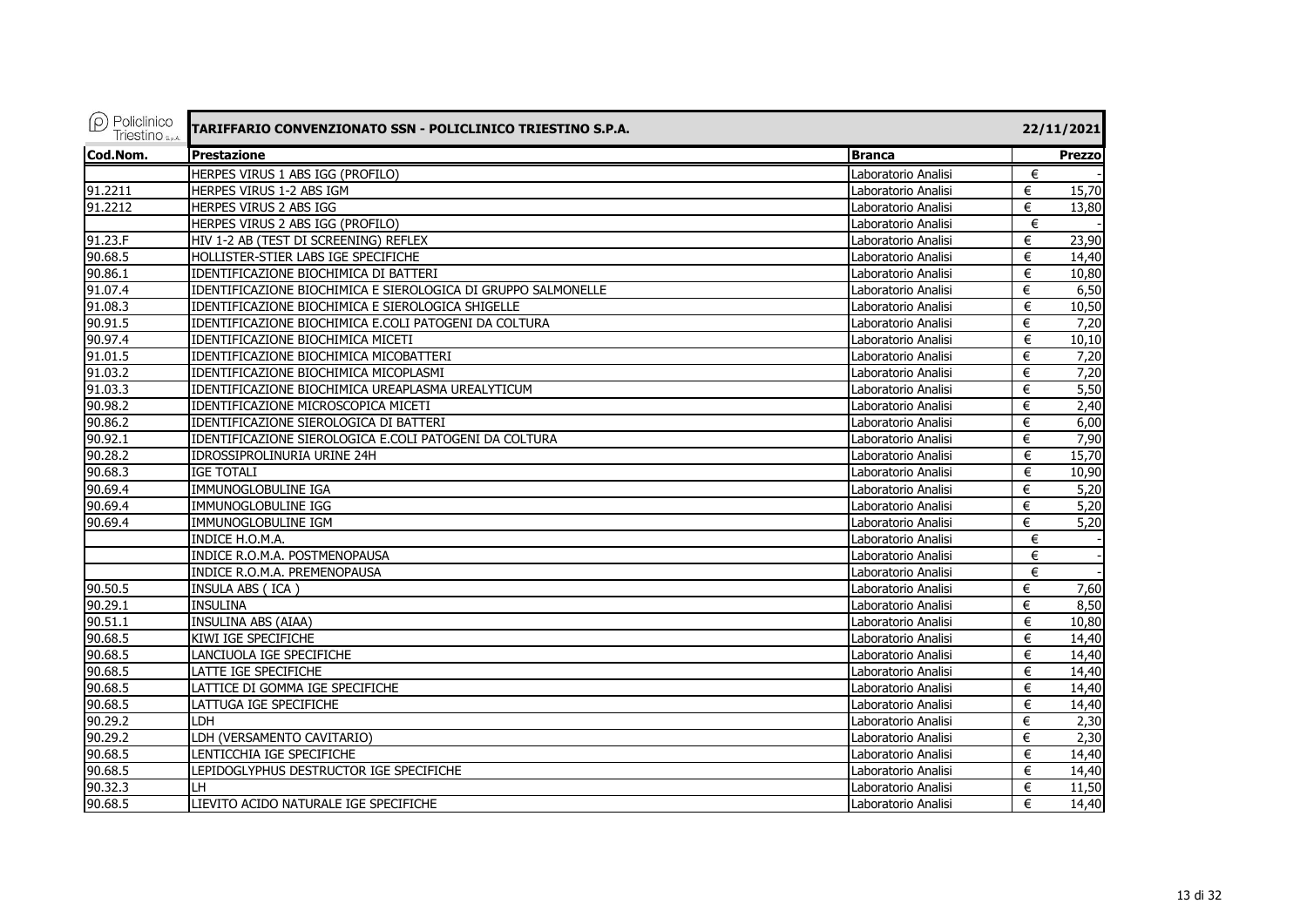| $(\rho)$ Policlinico<br><b>Triestino</b> S.D.A. | TARIFFARIO CONVENZIONATO SSN - POLICLINICO TRIESTINO S.P.A. |                     |   | 22/11/2021 |
|-------------------------------------------------|-------------------------------------------------------------|---------------------|---|------------|
| Cod.Nom.                                        | <b>Prestazione</b>                                          | <b>Branca</b>       |   | Prezzo     |
| 90.68.5                                         | LIEVITO BIRRA IGE SPECIFICHE                                | Laboratorio Analisi | € | 14,40      |
| 90.81.5                                         | LINFOCITI T3 $(CD3 + )$                                     | Laboratorio Analisi | € | 21,90      |
| 90.30.2                                         | <b>LIPASI</b>                                               | Laboratorio Analisi | € | 2,90       |
| 90.30.3                                         | LIPOPROTEINA A                                              | Laboratorio Analisi | € | 12,10      |
| 90.93.L                                         | LIQUIDO ASCITICO (COLTURA)                                  | Laboratorio Analisi | € | 33,60      |
| 90.93.L                                         | LIQUIDO CEFALO RACHIDIANO (COLTURA)                         | Laboratorio Analisi | € | 33,60      |
| 90.93.L                                         | LIQUIDO PERITONEALE (COLTURA)                               | Laboratorio Analisi | € | 33,60      |
| 90.93.L                                         | LIQUIDO PLEURICO (COLTURA)                                  | Laboratorio Analisi | € | 33,60      |
| 90.93.4                                         | LIQUIDO SEMINALE (COLTURA)                                  | Laboratorio Analisi | € | 5,50       |
| 90.93.D                                         | LIQUIDO SEMINALE PROFILO                                    | Laboratorio Analisi | € | 70,50      |
| 90.93.L                                         | LIQUIDO SINOVIALE (COLTURA)                                 | Laboratorio Analisi | € | 33,60      |
| 90.32.2                                         | <b>LITIO</b>                                                | Laboratorio Analisi | € | 3,70       |
| 90.46.5                                         | LUPUS ANTICOAGULANT                                         | Laboratorio Analisi | € | 4,10       |
| 90.32.5                                         | <b>MAGNESIO</b>                                             | Laboratorio Analisi | € | 1,50       |
| 90.32.5                                         | MAGNESIO (URINE 24H)                                        | Laboratorio Analisi | € | 1,50       |
| 90.68.5                                         | MANDORLA IGE SPECIFICHE                                     | Laboratorio Analisi | € | 14,40      |
| 90.68.5                                         | MELA IGE SPECIFICHE                                         | Laboratorio Analisi | € | 14,40      |
| 90.68.5                                         | MELANZANA IGE SPECIFICHE                                    | Laboratorio Analisi | € | 14,40      |
| 90.68.5                                         | MELONE IGE SPECIFICHE                                       | Laboratorio Analisi | € | 14,40      |
| 90.48.9                                         | MEMBRANA BASALE GLOMERULO ABS                               | Laboratorio Analisi | € | 14.00      |
| 90.68.5                                         | MERLUZZO IGE SPEFICICHE                                     | Laboratorio Analisi | € | 14,40      |
| 90.33.4                                         | MICROALBUMINURIA (SECONDE URINE MATTINO)                    | Laboratorio Analisi | € | 4,10       |
| $90.33.\overline{4}$                            | MICROALBUMINURIA (URINE 24)                                 | Laboratorio Analisi | € | 4,10       |
| 90.33.4                                         | MICROALBUMINURIA MINUTATA NOTTURNA                          | Laboratorio Analisi | € | 4,10       |
| 90.51.5                                         | MICROSOMA ABS (LKM)                                         | Laboratorio Analisi | € | 7,30       |
| 90.68.5                                         | MIELE IGE SPECIFICHE                                        | Laboratorio Analisi | € | 14,40      |
| 90.68.5                                         | MITILI IGE SPECIFICHE                                       | Laboratorio Analisi | € | 14,40      |
| 90.52.1                                         | MITOCONDRIO ABS (AMA)                                       | Laboratorio Analisi | € | 8,30       |
| 90.68.5                                         | MIX ALBERI IGE SPECIFICHE (TP6)                             | Laboratorio Analisi | € | 14,40      |
| 90.68.5                                         | MIX ALBERI IGE SPECIFICHE (TP7)                             | Laboratorio Analisi | € | 14,40      |
| 90.68.5                                         | MIX ALBERI PRECOCI IGE SPECIFICHE (TP5)                     | Laboratorio Analisi | € | 14,40      |
| 90.68.5                                         | MIX ALIMENTI IGE SPECIFICHE (FP1)                           | Laboratorio Analisi | € | 14,40      |
| 90.68.5                                         | MIX ALIMENTI IGE SPECIFICHE (FP2)                           | Laboratorio Analisi | € | 14,40      |
| 90.68.5                                         | MIX ALIMENTI IGE SPECIFICHE (FP25)                          | Laboratorio Analisi | € | 14,40      |
| 90.68.5                                         | MIX ALIMENTI IGE SPECIFICHE (FP3)                           | Laboratorio Analisi | € | 14,40      |
| 90.68.5                                         | MIX ALIMENTI IGE SPECIFICHE (FP5)                           | Laboratorio Analisi | € | 14,40      |
| 90.68.5                                         | MIX ALIMENTI IGE SPECIFICHE (FP51)                          | Laboratorio Analisi | € | 14,40      |
| 90.68.5                                         | MIX AMBIENTALE IGE SPECIFICHE                               | Laboratorio Analisi | € | 14,40      |
| 90.68.5                                         | MIX EPITELI IGE SPECIFICHE (EP71)                           | Laboratorio Analisi | € | 14,40      |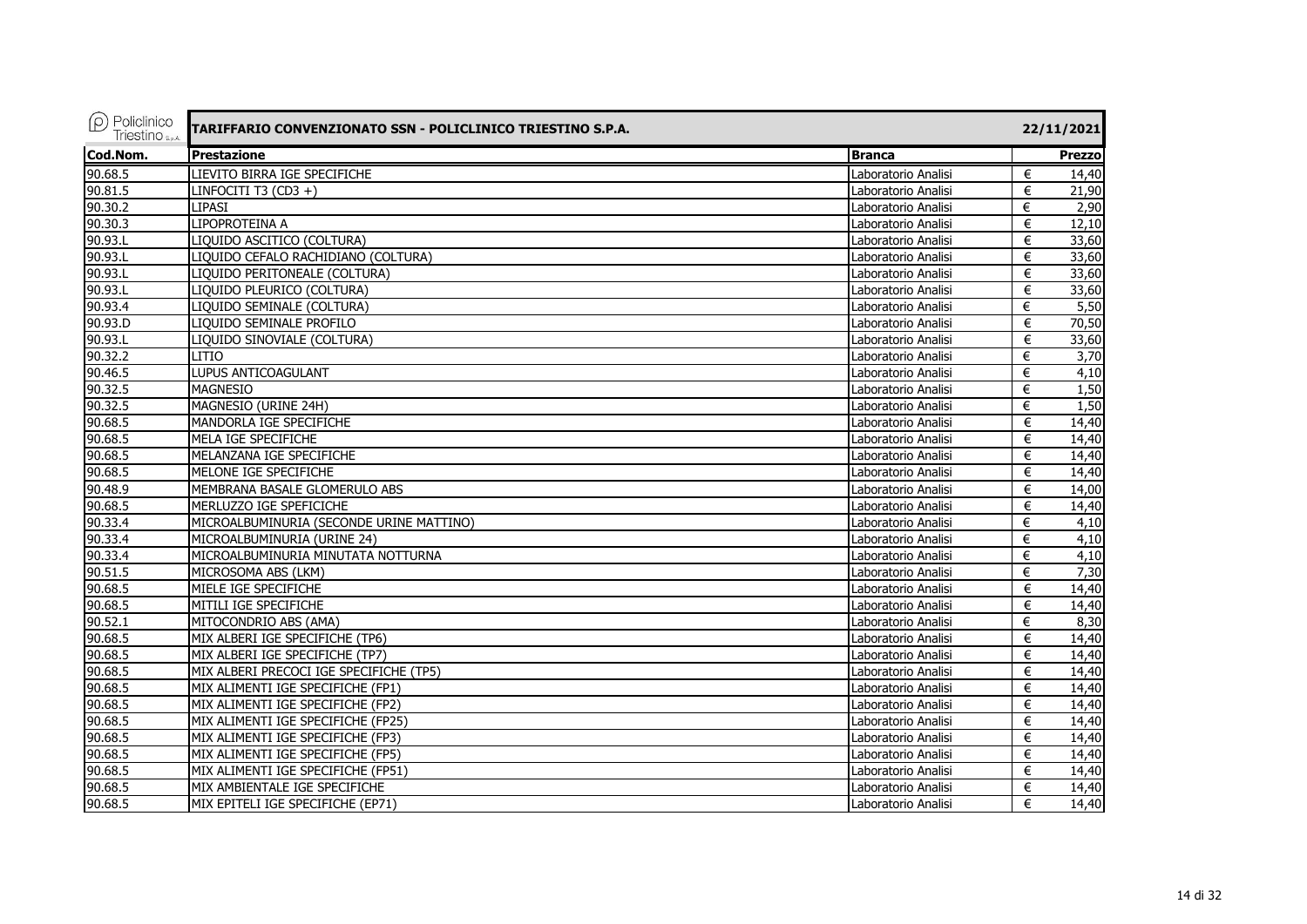| $(\rho)$ Policlinico<br>Triestino <sub>sp.A.</sub> | TARIFFARIO CONVENZIONATO SSN - POLICLINICO TRIESTINO S.P.A. |                     |   | 22/11/2021    |
|----------------------------------------------------|-------------------------------------------------------------|---------------------|---|---------------|
| Cod.Nom.                                           | <b>Prestazione</b>                                          | <b>Branca</b>       |   | <b>Prezzo</b> |
| 90.68.5                                            | MIX ERBE IGE SPECIFICHE (WP1)                               | Laboratorio Analisi | € | 14,40         |
| 90.68.5                                            | MIX ERBE IGE SPECIFICHE (WP3)                               | Laboratorio Analisi | € | 14,40         |
| 90.68.5                                            | MIX ERBE IGE SPECIFICHE (WP5)                               | Laboratorio Analisi | € | 14,40         |
| 90.68.5                                            | MIX FARINE IGE SPECIFICHE                                   | Laboratorio Analisi | € | 14,40         |
| 90.68.5                                            | MIX GRAMINACEE IGE SPECIFICHE (GP1)                         | Laboratorio Analisi | € | 14,40         |
| 90.68.5                                            | MIX GRAMINACEE IGE SPECIFICHE (GP2)                         | Laboratorio Analisi | € | 14,40         |
| 90.68.5                                            | MIX GRAMINACEE IGE SPECIFICHE (GP4)                         | Laboratorio Analisi | € | 14,40         |
| 90.68.5                                            | MIX INALANTI IGE SPECIFICHE (IP8)                           | Laboratorio Analisi | € | 14,40         |
| 90.68.5                                            | MIX MUFFE IGE SPECIFICHE (MP1)                              | Laboratorio Analisi | € | 14,40         |
| 91.21.4                                            | <b>MONOTEST</b>                                             | Laboratorio Analisi | € | 7,70          |
| 91.2432                                            | MORBILLO ABS IGG                                            | Laboratorio Analisi | € | 6,80          |
|                                                    | MORBILLO ABS IGG (PROFILO)                                  | Laboratorio Analisi | € |               |
| 91.2431                                            | MORBILLO ABS IGM                                            | Laboratorio Analisi | € | 9,80          |
|                                                    | MORBILLO ABS IGM (PROFILO)                                  | Laboratorio Analisi | € |               |
| 91.24.F                                            | MORBILLO PROFILO                                            | Laboratorio Analisi | € | 14,90         |
| 90.48.1                                            | MUCOSA GASTRICA ABS (APCA)                                  | Laboratorio Analisi | € | 7,30          |
| 90.52.2                                            | MUSCOLO LISCIO ABS (ASMA)                                   | Laboratorio Analisi | € | 6,60          |
| 90.52.3                                            | MUSCOLO STRIATO ABS                                         | Laboratorio Analisi | € | 6,60          |
| 91.0252                                            | MYCOPLASMA PNEUMONIAE ABS IGG                               | Laboratorio Analisi | € | 10,00         |
| 91.0251                                            | MYCOPLASMA PNEUMONIAE ABS IGM                               | Laboratorio Analisi | € | 14,30         |
| 91.02.A                                            | MYCOPLASMA/UREAPLASMA (COLTURA SEMINALE)                    | Laboratorio Analisi | € | 20,40         |
|                                                    | MYCOPLASMA/UREAPLASMA (COLTURA SEMINALE) (PROFILO)          | Laboratorio Analisi | € |               |
| 91.02.A                                            | MYCOPLASMA/UREAPLASMA (COLTURA URINE)                       | Laboratorio Analisi | € | 20,40         |
|                                                    | MYCOPLASMA/UREAPLASMA (COLTURA URINE) (PROFILO)             | Laboratorio Analisi | € |               |
| 91.02.A                                            | MYCOPLASMA/UREAPLASMA (TAMPONE CERVICALE)                   | Laboratorio Analisi | € | 20,40         |
|                                                    | MYCOPLASMA/UREAPLASMA (TAMPONE CERVICALE) (PROFILO)         | Laboratorio Analisi | € |               |
| 91.02.A                                            | MYCOPLASMA/UREAPLASMA (TAMPONE URETRALE)                    | Laboratorio Analisi | € | 20,40         |
|                                                    | MYCOPLASMA/UREAPLASMA (TAMPONE URETRALE) (PROFILO)          | Laboratorio Analisi | € |               |
|                                                    | NEISSERIA GONORRHOEAE (COLTURA CERVICALE) (PROFILO)         | Laboratorio Analisi | € |               |
|                                                    | NEISSERIA GONORRHOEAE (COLTURA SEMINALE) (PROFILO)          | Laboratorio Analisi | € |               |
|                                                    | NEISSERIA GONORRHOEAE (COLTURA URETRALE) (PROFILO)          | Laboratorio Analisi | € |               |
|                                                    | NEISSERIA GONORRHOEAE (COLTURA URINE) (PROFILO)             | Laboratorio Analisi | € |               |
| 91.03.5                                            | NEISSERIA GONORRHOEAE (COLTURA)                             | Laboratorio Analisi | € | 2,80          |
| 90.68.5                                            | NOCCIOLA IGE SPECIFICHE                                     | Laboratorio Analisi | € | 14,40         |
| 90.68.5                                            | NOCCIOLO IGE SPECIFICHE                                     | Laboratorio Analisi | € | 14,40         |
| 90.68.5                                            | NOCE IGE SPECIFICHE                                         | Laboratorio Analisi | € | 14,40         |
| 90.52.4                                            | <b>NUCLEO ABS</b>                                           | Laboratorio Analisi | € | 8,50          |
| 90.68.5                                            | OLIVE VERDI IGE SPECIFICHE                                  | Laboratorio Analisi | € | 14,40         |
| 90.68.5                                            | <b>OLIVO IGE SPECIFICHE</b>                                 | Laboratorio Analisi | € | 14,40         |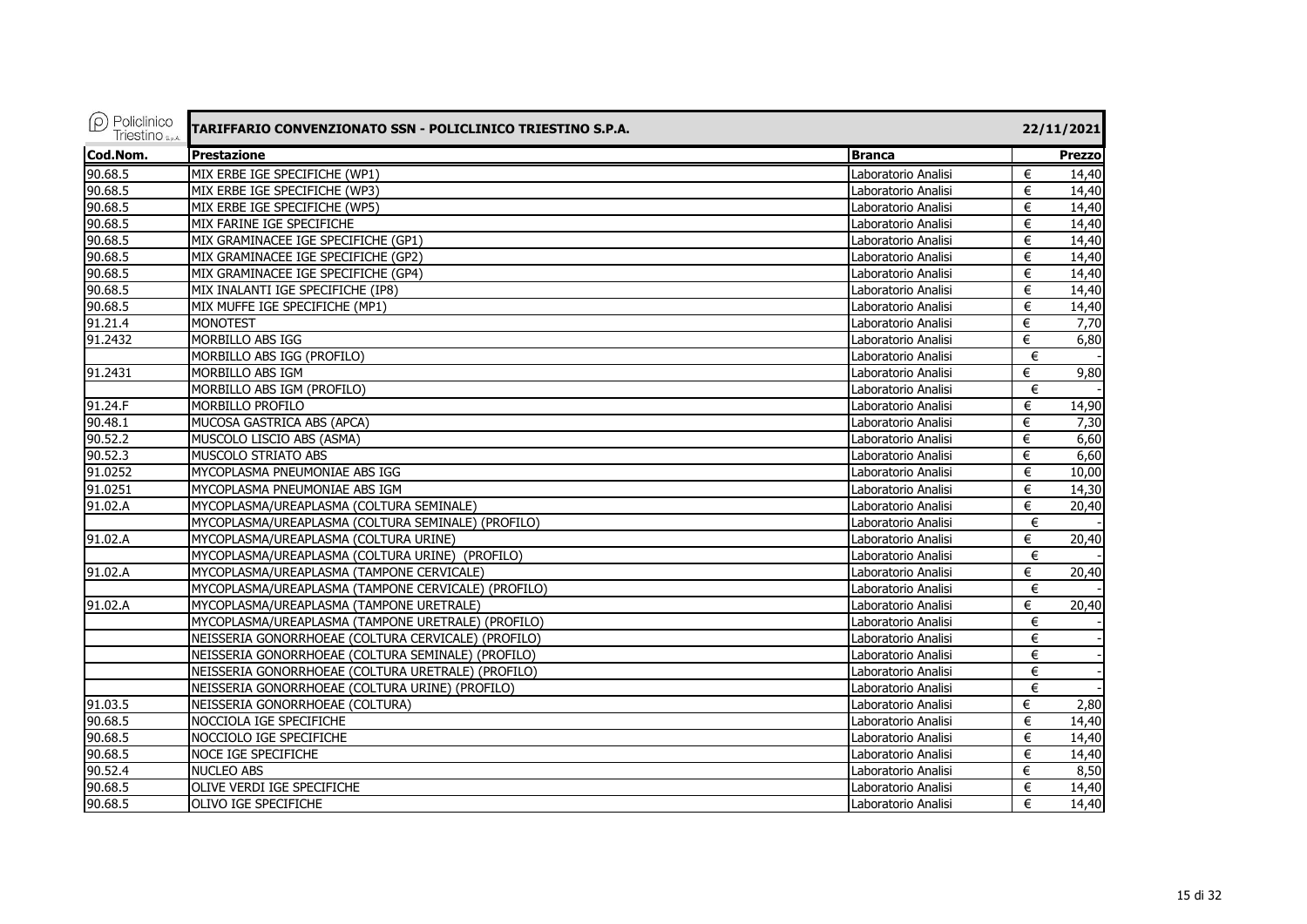| $(\rho)$ Policlinico<br><b>Triestino</b> S.D.A. | TARIFFARIO CONVENZIONATO SSN - POLICLINICO TRIESTINO S.P.A. |                     | 22/11/2021              |
|-------------------------------------------------|-------------------------------------------------------------|---------------------|-------------------------|
| Cod.Nom.                                        | Prestazione                                                 | <b>Branca</b>       | Prezzo                  |
| 90.3441                                         | <b>OMOCISTEINA</b>                                          | Laboratorio Analisi | €<br>22,40              |
| 90.35.1                                         | ORMONE SOMATOTROPO                                          | Laboratorio Analisi | €<br>9,30               |
| 90.68.5                                         | ORZO IGE SPECIFICHE                                         | Laboratorio Analisi | €<br>14,40              |
| 90.35.4                                         | <b>OSTEOCALCINA</b>                                         | Laboratorio Analisi | 22,40<br>€              |
| 90.68.5                                         | OSTRICA IGE SPECIFICHE                                      | Laboratorio Analisi | 14,40<br>€              |
| 90.53.1                                         | <b>OVAIO ABS</b>                                            | Laboratorio Analisi | 6,60<br>€               |
| 90.68.5                                         | PALEINO ODOROSO IGE SPECIFICHE                              | Laboratorio Analisi | 14,40<br>€              |
| 90.35.5                                         | <b>PARATORMONE</b>                                          | Laboratorio Analisi | 18,50<br>€              |
| 90.68.5                                         | PARIETARIA JUDAICA IGE SPECIFICHE                           | Laboratorio Analisi | 14,40<br>€              |
| 90.68.5                                         | PARIETARIA OFFICINALIS IGE SPECIFICHE                       | Laboratorio Analisi | 14,40<br>€              |
| 91.2512                                         | PAROTITE ABS IGG                                            | Laboratorio Analisi | 8,40<br>€               |
|                                                 | PAROTITE ABS IGG (PROFILO)                                  | Laboratorio Analisi | €                       |
| 91.2511                                         | PAROTITE ABS IGM                                            | Laboratorio Analisi | 11,80<br>€              |
|                                                 | PAROTITE ABS IGM (PROFILO)                                  | Laboratorio Analisi | €                       |
| 91.24.G                                         | PAROTITE PROFILO                                            | Laboratorio Analisi | 16,20<br>€              |
|                                                 | PARVOVIRUS B19 ABS IGG (PROFILO)                            | Laboratorio Analisi | €                       |
|                                                 | PARVOVIRUS B19 ABS IGM (PROFILO)                            | Laboratorio Analisi | €                       |
| 91.25.8                                         | PARVOVIRUS PROFILO                                          | Laboratorio Analisi | $\overline{17,10}$<br>€ |
| 90.68.5                                         | PATATA IGE SPECIFICHE                                       | Laboratorio Analisi | €<br>14,40              |
| 90.72.3                                         | PCR QUANTITATIVA                                            | Laboratorio Analisi | 10,00<br>€              |
| 90.68.5                                         | PENICILLINA G IGE SPECIFICHE                                | Laboratorio Analisi | €<br>14,40              |
| 90.68.5                                         | PENICILLINA V IGE SPECIFICHE                                | Laboratorio Analisi | €<br>14,40              |
| 90.68.5                                         | PENICILLIUM NOTATUM IGE SPECIFICHE                          | Laboratorio Analisi | €<br>14,40              |
| 90.68.5                                         | PEPE NERO IGE SPECIFICHE                                    | Laboratorio Analisi | €<br>14,40              |
| 90.11.1                                         | PEPTIDE C                                                   | Laboratorio Analisi | 10,20<br>€              |
| 90.68.5                                         | PERA IGE SPECIFICHE                                         | Laboratorio Analisi | €<br>14,40              |
| 90.68.5                                         | PESCA IGE SPECIFICHE                                        | Laboratorio Analisi | 14,40<br>€              |
| 90.09.3                                         | PHENOBARBITAL (GARDENALE)                                   | Laboratorio Analisi | 7,10<br>€               |
| 90.36.3                                         | PIOMBEMIA                                                   | Laboratorio Analisi | €<br>17,90              |
| 90.68.5                                         | PISELLO IGE SPECIFICHE                                      | Laboratorio Analisi | 14,40<br>€              |
| 90.68.5                                         | PISTACCHIO IGE SPECIFICHE                                   | Laboratorio Analisi | €<br>14,40              |
| 90.68.5                                         | POLPO IGE SPECIFICHE                                        | Laboratorio Analisi | 14,40<br>€              |
| 90.68.5                                         | POMODORO IGE SPECIFICHE                                     | Laboratorio Analisi | €<br>14,40              |
| 90.37.4                                         | <b>POTASSIO</b>                                             | Laboratorio Analisi | 1,10<br>€               |
| 90.37.4                                         | POTASSIO (URINE 24H)                                        | Laboratorio Analisi | €<br>1,10               |
| 91.48.5                                         | PRELIEVO ARTERIOSO                                          | Laboratorio Analisi | 4,50<br>€               |
| 91.48.4                                         | PRELIEVO CITOLOGICO                                         | Laboratorio Analisi | 3,40<br>€               |
| 91.49.2                                         | PRELIEVO DI SANGUE VENOSO                                   | Laboratorio Analisi | 3,60<br>€               |
| 91.49.3                                         | PRELIEVO MICROBIOLOGICO                                     | Laboratorio Analisi | 3,40<br>€               |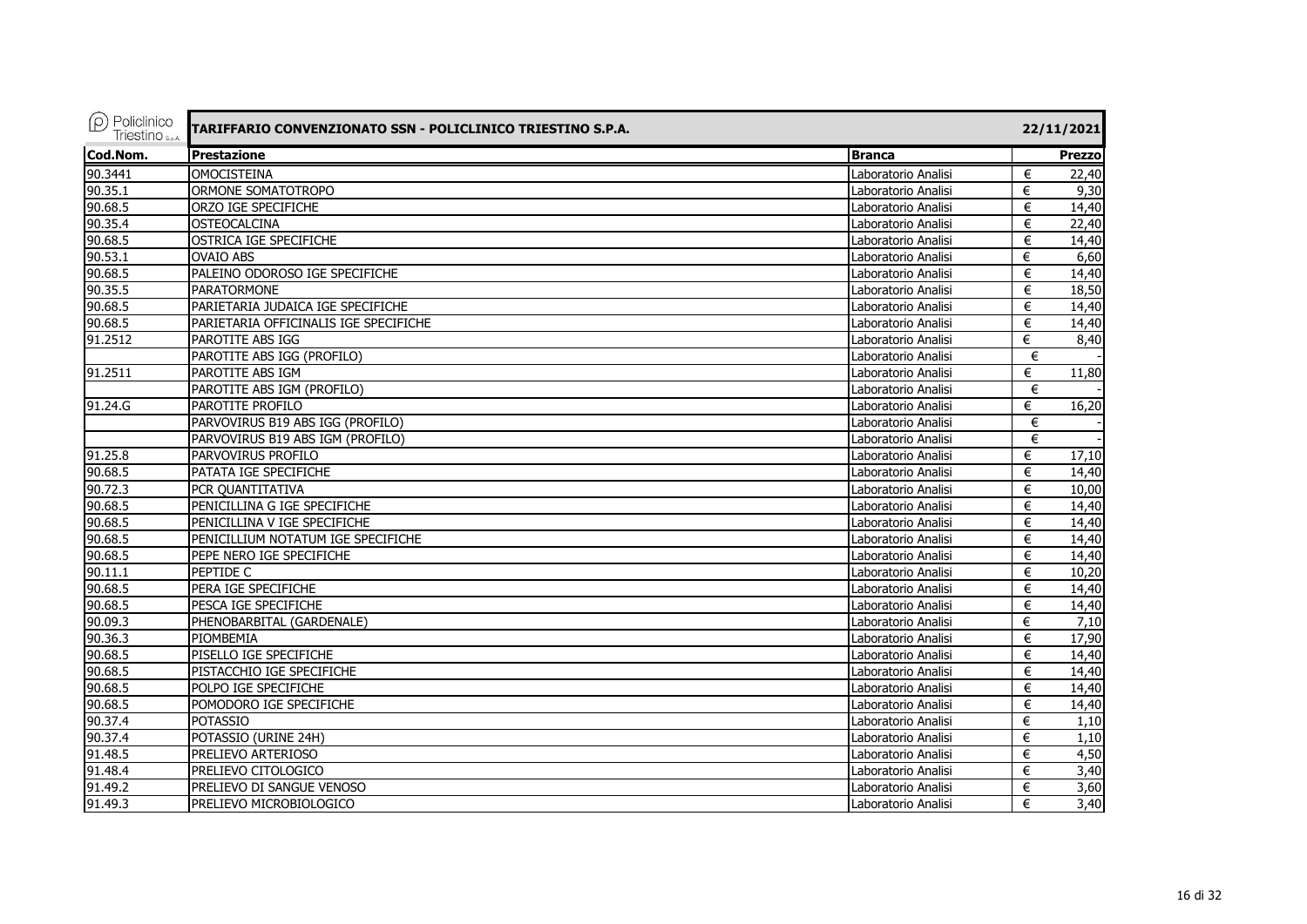| $(\rho)$ Policlinico<br><b>Triestino</b> S.D.A. | TARIFFARIO CONVENZIONATO SSN - POLICLINICO TRIESTINO S.P.A. |                     | 22/11/2021 |
|-------------------------------------------------|-------------------------------------------------------------|---------------------|------------|
| Cod.Nom.                                        | <b>Prestazione</b>                                          | <b>Branca</b>       | Prezzo     |
| 91.49.1                                         | PRELIEVO SANGUE CAPILLARE                                   | Laboratorio Analisi | €<br>3,40  |
| 90.68.5                                         | PREZZEMOLO IGE SPECIFICHE                                   | Laboratorio Analisi | €<br>14,40 |
| 90.38.1                                         | <b>PROGESTERONE</b>                                         | Laboratorio Analisi | 11,50<br>€ |
| 90.38.2                                         | PROLATTINA                                                  | Laboratorio Analisi | 11,50<br>€ |
| 90.72.2                                         | PROTEINA C ANTICOAGULANTE FUNZIONALE                        | Laboratorio Analisi | €<br>8,10  |
| 90.72.4                                         | PROTEINA S LIBERA                                           | Laboratorio Analisi | 8,70<br>€  |
| 90.38.5                                         | PROTEINE TOTALI                                             | Laboratorio Analisi | €<br>1,10  |
| 90.38.5                                         | PROTEINURIA (24 H)                                          | Laboratorio Analisi | 1,10<br>€  |
| 90.38.5                                         | PROTEINURIA (CAMPIONE SPONTANEO)                            | Laboratorio Analisi | €<br>1,10  |
| 90.73.2                                         | PROVA CROCIATA DI COMPATIBILITA' TRASFUSIONALE              | Laboratorio Analisi | €<br>7,50  |
| 90.56.5                                         | <b>PSA</b>                                                  | Laboratorio Analisi | €<br>16,10 |
| 90.56.6                                         | PSA FREE                                                    | Laboratorio Analisi | 16,40<br>€ |
| 90.56.9                                         | <b>PSA REFLEX</b>                                           | Laboratorio Analisi | 15,40<br>€ |
| 90.93.3                                         | PUNTA CATETERE (COLTURA)                                    | Laboratorio Analisi | 5,90<br>€  |
| 90.93.K                                         | PUS (COLTURA)                                               | Laboratorio Analisi | 19,30<br>€ |
| 90.68.5                                         | <b>QUERCIA IGE SPECIFICHE</b>                               | Laboratorio Analisi | 14,40<br>€ |
| 90.39.4                                         | <b>RAME</b>                                                 | Laboratorio Analisi | €<br>4,30  |
| <b>MICRE</b>                                    | RAPPORTO MICROALBUMINURIA/CREATININURIA                     | Laboratorio Analisi | €          |
|                                                 | RAPPORTO PSA FREE/TOTALE                                    | Laboratorio Analisi | €          |
| 90.53.5                                         | <b>RECETTORI TSH ABS</b>                                    | Laboratorio Analisi | 22,30<br>€ |
| 90.40.2                                         | RENINA IN CLINOSTATISMO                                     | Laboratorio Analisi | €<br>22,80 |
| 90.40.2                                         | RENINA IN ORTOSTATISMO                                      | Laboratorio Analisi | €<br>22,80 |
| 90.74.3                                         | RESISTENZE OSMOTICA ERITROCITARIA                           | Laboratorio Analisi | 3,70<br>€  |
| 90.74.5                                         | <b>RETICOLOCITI</b>                                         | Laboratorio Analisi | 4,80<br>€  |
| 90.64.2                                         | <b>REUMA TEST</b>                                           | Laboratorio Analisi | 4,20<br>€  |
| 90.98.4                                         | RICERCA DERMATOFITI                                         | Laboratorio Analisi | 2,90<br>€  |
| 91.02.4                                         | RICERCA DIRETTA B.K. (BRONCOASPIRATO)                       | Laboratorio Analisi | €<br>3,10  |
| 91.02.4                                         | RICERCA DIRETTA B.K. (ESPETTORATO)                          | Laboratorio Analisi | 3,10<br>€  |
| 91.02.4                                         | RICERCA DIRETTA B.K. (LIQUIDO PLEURICO)                     | Laboratorio Analisi | 3,10<br>€  |
| 91.02.4                                         | RICERCA DIRETTA B.K. (URINE)                                | Laboratorio Analisi | 3,10<br>€  |
| 90.85.3                                         | RICERCA DIRETTA DELLO STREPTOCOCCO DI GRUPPO A              | Laboratorio Analisi | 5,20<br>€  |
| 91.04.6                                         | RICERCA MICRO E MACROSCOPICA PARASSITI INTESTINALI          | Laboratorio Analisi | €<br>13,30 |
| 90.86.4                                         | RICERCA MICROSCOPICA DI GARDNERELLA VAGINALIS               | Laboratorio Analisi | 1,70<br>€  |
| 90.86.4                                         | RICERCA MICROSCOPICA GONOCOCCO                              | Laboratorio Analisi | €<br>1,70  |
| 91.1121                                         | RICERCA MICROSCOPICA TRICHOMONAS VAGINALIS                  | Laboratorio Analisi | 2,40<br>€  |
| 91.08.4                                         | RICERCA STREPTOCOCCO GR. B (RETTALE)                        | Laboratorio Analisi | €<br>3,30  |
| 91.08.4                                         | RICERCA STREPTOCOCCO GR. B (VAGINALE)                       | Laboratorio Analisi | 3,30<br>€  |
| 91.07.1                                         | RICKETTSIE WEIL-FELIX ABS                                   | Laboratorio Analisi | 7,30<br>€  |
| 90.68.5                                         | <b>RISO IGE SPECIFICHE</b>                                  | Laboratorio Analisi | €<br>14,40 |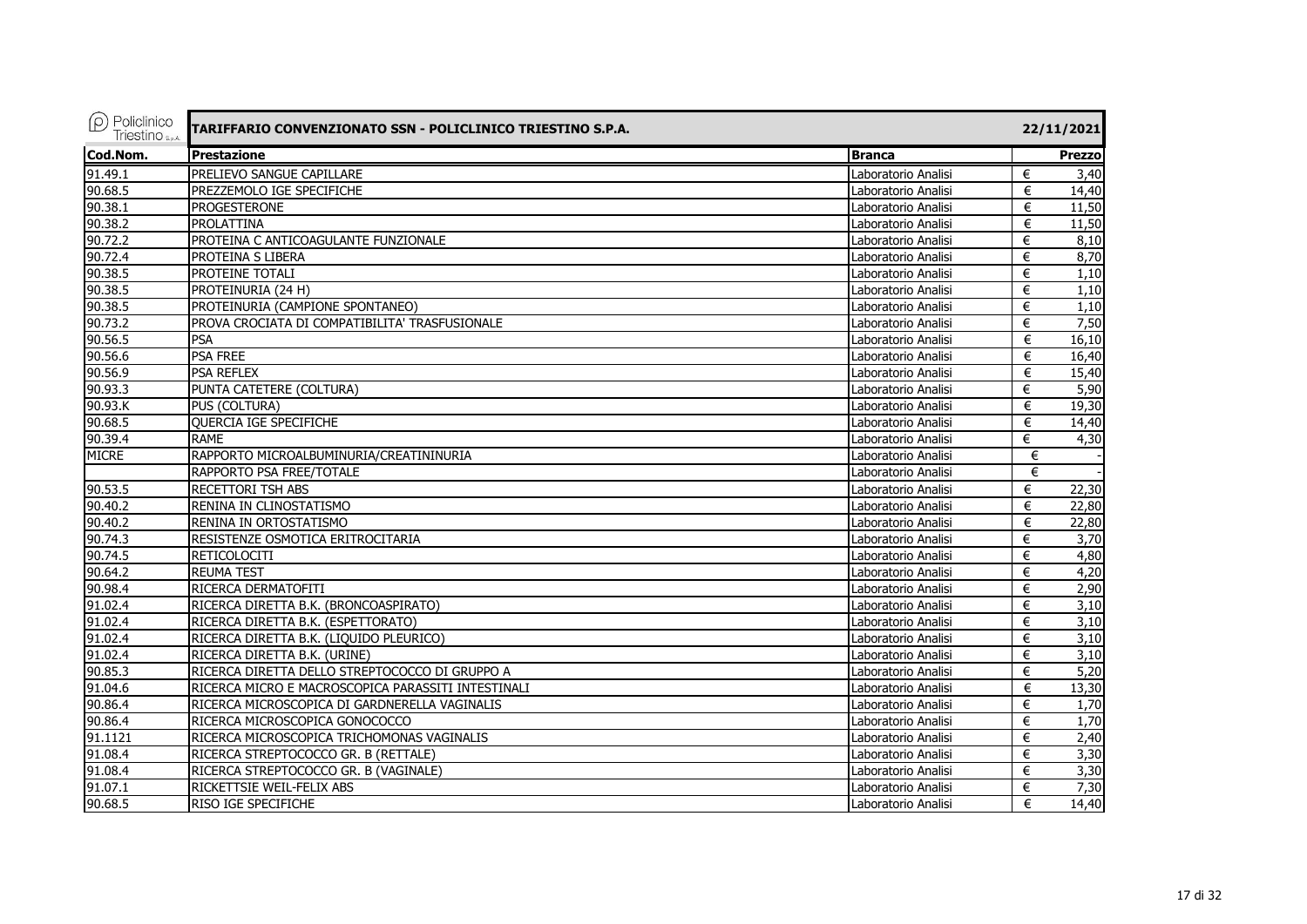| $(\rho)$ Policlinico<br>Triestino <sub>sp.A.</sub> | TARIFFARIO CONVENZIONATO SSN - POLICLINICO TRIESTINO S.P.A. |                     | 22/11/2021    |
|----------------------------------------------------|-------------------------------------------------------------|---------------------|---------------|
| Cod.Nom.                                           | <b>Prestazione</b>                                          | <b>Branca</b>       | <b>Prezzo</b> |
| 91.26.E                                            | ROSOLIA ABS IGG                                             | Laboratorio Analisi | €<br>4,80     |
|                                                    | ROSOLIA ABS IGG (REFLEX)                                    | Laboratorio Analisi | €             |
| 91.2641                                            | ROSOLIA ABS IGM                                             | Laboratorio Analisi | 15,70<br>€    |
|                                                    | ROSOLIA ABS IGM (REFLEX)                                    | Laboratorio Analisi | €             |
| 91.26.D                                            | ROSOLIA REFLEX                                              | Laboratorio Analisi | 29,50<br>€    |
| 91.13.3                                            | ROTAVIRUS RICERCA ANTIGENE (FECI)                           | Laboratorio Analisi | 5,50<br>€     |
| 90.53.A                                            | SACCHAROMYCES CEREVISIAE ABS IGA                            | Laboratorio Analisi | €<br>10,90    |
| 90.53.A                                            | SACCHAROMYCES CEREVISIAE ABS IGG                            | Laboratorio Analisi | 10,90<br>€    |
| 90.68.5                                            | SALMONE IGE SPECIFICHE                                      | Laboratorio Analisi | €<br>14,40    |
| 91.07.6                                            | SALMONELLA FECI (COLTURA)                                   | Laboratorio Analisi | 11,90<br>€    |
| 91.07.3                                            | SALMONELLA WIDAL ABS                                        | Laboratorio Analisi | €<br>2,90     |
| 90.21.4                                            | SANGUE NELLE FECI                                           | Laboratorio Analisi | 3,40<br>€     |
| 90.68.5                                            | SARDINA IGE SPECIFICHE                                      | Laboratorio Analisi | 14,40<br>€    |
| 90.42.4                                            | SATURAZIONE DELLA TRANSFERRINA                              | Laboratorio Analisi | €             |
| 90.68.5                                            | SCARAFAGGIO IGE SPECIFICHE                                  | Laboratorio Analisi | 14,40<br>€    |
| 90.93.2                                            | SCOTCH TEST PER OSSIURI                                     | Laboratorio Analisi | 6,80<br>€     |
| 90.93.3                                            | SCREENING TAMPONE RETTALE PER CRE                           | Laboratorio Analisi | 5,90<br>€     |
| 90.93.4                                            | SECRETO URETRALE (COLTURA)                                  | Laboratorio Analisi | 5,50<br>€     |
| 90.68.5                                            | SEDANO IGE SPECIFICHE                                       | Laboratorio Analisi | €<br>14,40    |
| 90.68.5                                            | SEGALE IGE SPECIFICHE                                       | Laboratorio Analisi | 14,40<br>€    |
| 90.68.5                                            | SEMI DI SESAMO IGE SPECIFICHE                               | Laboratorio Analisi | €<br>14,40    |
| 90.68.5                                            | SEMI DI SOIA IGE SPECIFICHE                                 | Laboratorio Analisi | 14,40<br>€    |
| 90.68.5                                            | SENAPE IGE SPECIFICHE                                       | Laboratorio Analisi | €<br>14,40    |
| 90.68.5                                            | <b>SGOMBRO IGE SPECIFICHE</b>                               | Laboratorio Analisi | €<br>14,40    |
| 90.25.7                                            | SHBG (SEX HORMON BINDING GLYCOPROTEIN)                      | Laboratorio Analisi | €<br>10,20    |
| 91.07.7                                            | SHIGELLA FECI (COLTURA)                                     | Laboratorio Analisi | 11,10<br>€    |
| 90.22.5                                            | <b>SIDEREMIA</b>                                            | Laboratorio Analisi | €<br>2,30     |
| 90.40.4                                            | <b>SODIO</b>                                                | Laboratorio Analisi | 1,10<br>€     |
| 90.40.4                                            | SODIO (URINE 24H)                                           | Laboratorio Analisi | €<br>1,10     |
| 90.68.5                                            | SOGLIOLA IGE SPECIFICHE                                     | Laboratorio Analisi | 14,40<br>€    |
| 90.93.3                                            | SOUAME PLANTARI (COLTURA)                                   | Laboratorio Analisi | 5,90<br>€     |
| 90.68.5                                            | TAFANO IGE SPECIFICHE (TABANUS SPECIES)                     | Laboratorio Analisi | €<br>14,40    |
| 90.93.3                                            | <b>TAMPONE</b>                                              | Laboratorio Analisi | 5,90<br>€     |
| 90.93.3                                            | <b>TAMPONE ANALE</b>                                        | Laboratorio Analisi | 5,90<br>€     |
| 90.93.J                                            | <b>TAMPONE ASCESSO 2</b>                                    | Laboratorio Analisi | €<br>33,50    |
| 90.93.8                                            | TAMPONE AURICOLARE DX                                       | Laboratorio Analisi | €<br>16,20    |
| 90.93.8                                            | TAMPONE AURICOLARE SX                                       | Laboratorio Analisi | 16,20<br>€    |
| 90.93.4                                            | TAMPONE BALANO PREPUZIALE                                   | Laboratorio Analisi | 5,50<br>€     |
| 90.93.4                                            | <b>TAMPONE CERVICALE</b>                                    | Laboratorio Analisi | 5,50<br>€     |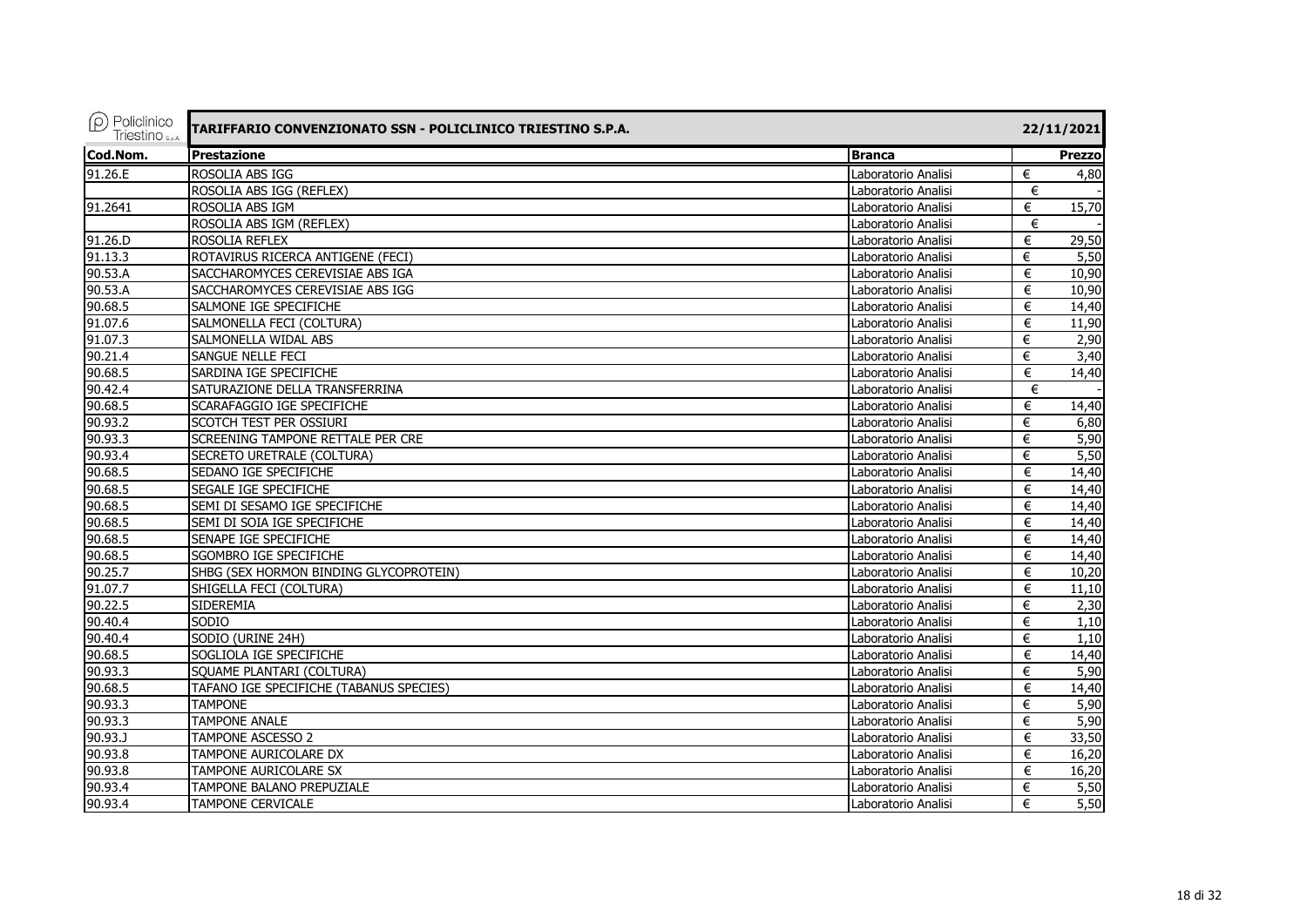| $(\rho)$ Policlinico<br>Triestino <sub>sp.A.</sub> | TARIFFARIO CONVENZIONATO SSN - POLICLINICO TRIESTINO S.P.A. |                     | 22/11/2021             |
|----------------------------------------------------|-------------------------------------------------------------|---------------------|------------------------|
| Cod.Nom.                                           | <b>Prestazione</b>                                          | <b>Branca</b>       | Prezzo                 |
| 90.93.C                                            | TAMPONE CERVICALE PROFILO                                   | Laboratorio Analisi | €<br>133,20            |
| 90.93.J                                            | <b>TAMPONE CISTI</b>                                        | Laboratorio Analisi | €<br>33,50             |
| 90.93.3                                            | TAMPONE CUOIO CAPELLUTO                                     | Laboratorio Analisi | €<br>5,90              |
| 90.93.3                                            | <b>TAMPONE CUTANEO</b>                                      | Laboratorio Analisi | 5,90<br>€              |
| 90.93.K                                            | TAMPONE DECUBITO                                            | Laboratorio Analisi | €<br>19,30             |
| 90.93.K                                            | TAMPONE DECUBITO MALLEOLO                                   | Laboratorio Analisi | €<br>19,30             |
| 90.93.K                                            | <b>TAMPONE DECUBITO SACRO</b>                               | Laboratorio Analisi | €<br>19,30             |
| 90.93.K                                            | <b>TAMPONE DECUBITO TALLONE</b>                             | Laboratorio Analisi | 19,30<br>€             |
| 90.93.K                                            | TAMPONE DECUBITO TROCANTERE                                 | Laboratorio Analisi | 19,30<br>€             |
| 90.93.K                                            | <b>TAMPONE FERITA</b>                                       | Laboratorio Analisi | 19,30<br>€             |
| 90.93.K                                            | <b>TAMPONE FISTOLA</b>                                      | Laboratorio Analisi | €<br>19,30             |
| 90.93.4                                            | <b>TAMPONE GLANDE</b>                                       | Laboratorio Analisi | 5,50<br>€              |
| 90.93.3                                            | TAMPONE INTERDIGITALE                                       | Laboratorio Analisi | 5,90<br>€              |
| 90.93.3                                            | TAMPONE INTERGLUTEO                                         | Laboratorio Analisi | 5,90<br>€              |
| 90.93.3                                            | <b>TAMPONE NASALE</b>                                       | Laboratorio Analisi | €<br>5,90              |
| 90.93.3                                            | TAMPONE NASALE PER MRSA                                     | Laboratorio Analisi | 5,90<br>€              |
| $90.93.\overline{3}$                               | TAMPONE NASALE PER MSSA                                     | Laboratorio Analisi | €<br>5,90              |
| 90.93.A                                            | TAMPONE OCULARE DX                                          | Laboratorio Analisi | 13,60<br>€             |
| 90.93.A                                            | TAMPONE OCULARE SX                                          | Laboratorio Analisi | €<br>13,60             |
| 90.93.5                                            | TAMPONE OROFARINGEO (STREPTOCOCCHI)                         | Laboratorio Analisi | $\overline{5,50}$<br>€ |
| 90.93.3                                            | <b>TAMPONE PERIANALE</b>                                    | Laboratorio Analisi | 5,90<br>€              |
| 90.93.3                                            | TAMPONE PIEGHE INGUINALI                                    | Laboratorio Analisi | 5,90<br>€              |
| 90.93.J                                            | <b>TAMPONE PROTESI</b>                                      | Laboratorio Analisi | 33,50<br>€             |
| 90.93.3                                            | <b>TAMPONE RETTALE</b>                                      | Laboratorio Analisi | 5,90<br>€              |
| 90.93.J                                            | TAMPONE RICOSTRUZIONE LEGAMENTO GINOCCHIO                   | Laboratorio Analisi | 33,50<br>€             |
| 90.93.3                                            | TAMPONE SOTTOMAMMARIO                                       | Laboratorio Analisi | 5,90<br>€              |
| 90.93.K                                            | <b>TAMPONE ULCERA</b>                                       | Laboratorio Analisi | €<br>19,30             |
| 90.93.K                                            | <b>TAMPONE ULCUS CRURIS</b>                                 | Laboratorio Analisi | 19,30<br>€             |
| 90.93.3                                            | <b>TAMPONE UNGUEALE</b>                                     | Laboratorio Analisi | €<br>5,90              |
| $90.93 \overline{D}$                               | TAMPONE URETRALE PROFILO                                    | Laboratorio Analisi | 70,50<br>€             |
| 90.93.4                                            | <b>TAMPONE VAGINALE</b>                                     | Laboratorio Analisi | €<br>5,50              |
| 90.93.B                                            | TAMPONE VAGINALE (LIEVITI, TRICHOMONAS)                     | Laboratorio Analisi | €<br>15,40             |
| 90.93.4                                            | <b>TAMPONE VULVARE</b>                                      | Laboratorio Analisi | €<br>5,50              |
| 90.93.B                                            | TAMPONE VULVARE (LIEVITI, TRICHOMONAS)                      | Laboratorio Analisi | 15,40<br>€             |
| 91.08.5                                            | <b>TAS</b>                                                  | Laboratorio Analisi | €<br>4,30              |
| 90.75.4                                            | TEMPO DI PROTROMBINA                                        | Laboratorio Analisi | €<br>2,30              |
| 90.41.2                                            | <b>TEOFILLINA</b>                                           | Laboratorio Analisi | 9,70<br>€              |
| 90.44.2                                            | TEST DI ADDIS (URINE 24H)                                   | Laboratorio Analisi | 3,40<br>€              |
| 90.27.3                                            | TEST DI GRAVIDANZA (URINE SPONTANEE)                        | Laboratorio Analisi | €<br>11,50             |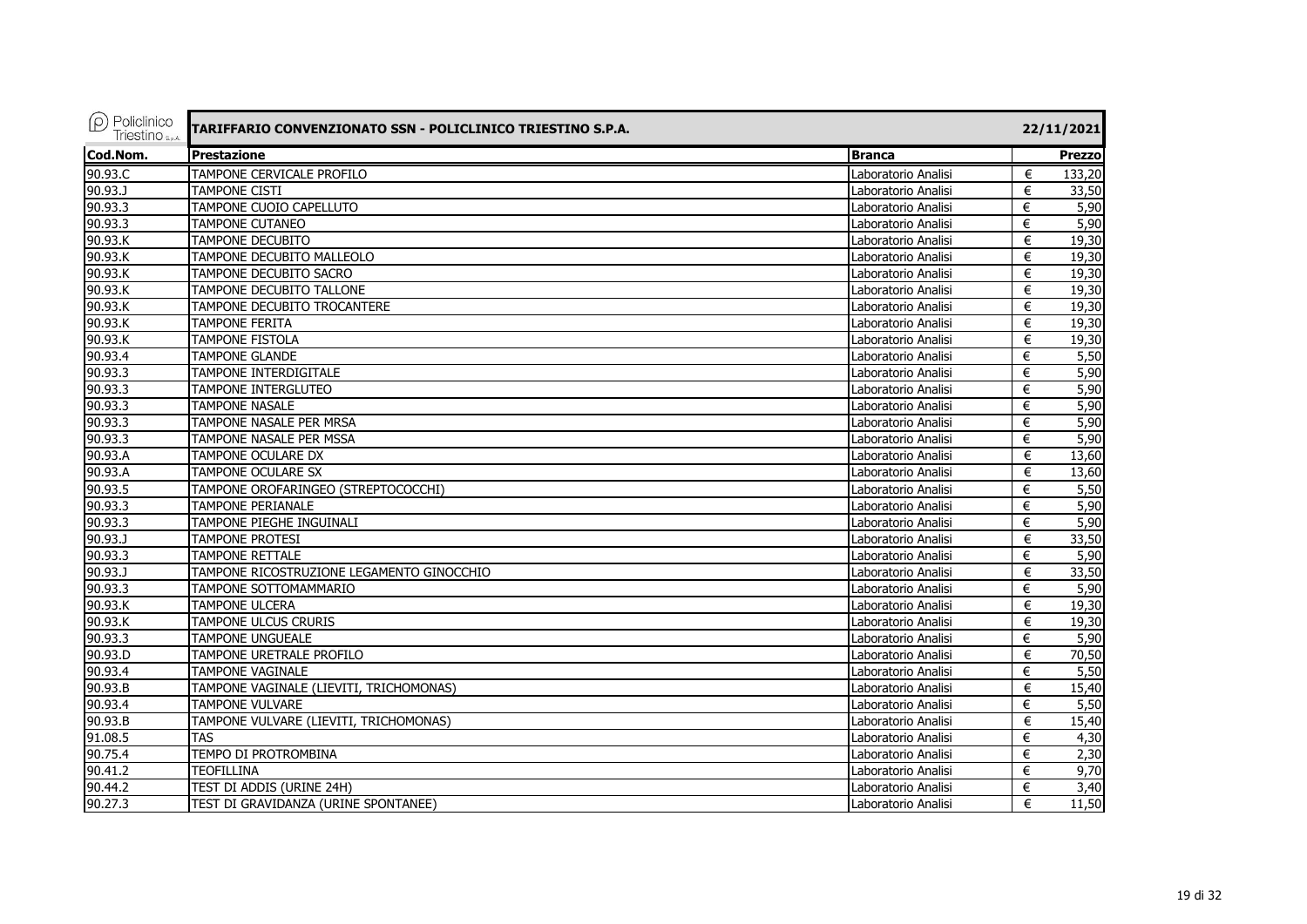| $(\rho)$ Policlinico<br><b>Triestino</b> S.D.A. | TARIFFARIO CONVENZIONATO SSN - POLICLINICO TRIESTINO S.P.A. |                     | 22/11/2021 |                   |
|-------------------------------------------------|-------------------------------------------------------------|---------------------|------------|-------------------|
| Cod.Nom.                                        | <b>Prestazione</b>                                          | <b>Branca</b>       |            | Prezzo            |
| 90.41.3                                         | <b>TESTOSTERONE</b>                                         | Laboratorio Analisi | €          | 11,50             |
| 90.41.4                                         | <b>TESTOSTERONE LIBERO</b>                                  | Laboratorio Analisi | €          | 13,90             |
| 90.68.5                                         | THE IGE SPECIFICHE                                          | Laboratorio Analisi | €          | 14,40             |
| 90.41.5                                         | TIREOGLOBULINA                                              | Laboratorio Analisi | €          | 13,80             |
| 90.54.4                                         | TIREOGLOBULINA ABS                                          | Laboratorio Analisi | €          | 11,20             |
| 90.51.4                                         | TIREOPEROSSIDASI ABS                                        | Laboratorio Analisi | €          | 10,10             |
| 90.54.8                                         | TIROSINFOSFATASI ABS (IA2)                                  | Laboratorio Analisi | €          | 25,60             |
| 90.68.5                                         | TONNO IGE SPECIFICHE                                        | Laboratorio Analisi | €          | 14,40             |
| 91.0942                                         | TOXOPLASMA ABS IGG                                          | Laboratorio Analisi | €          | 9,70              |
|                                                 | TOXOPLASMA ABS IGG (REFLEX)                                 | Laboratorio Analisi | €          |                   |
| 91.0941                                         | <b>TOXOPLASMA ABS IGM</b>                                   | Laboratorio Analisi | €          | 13,80             |
|                                                 | TOXOPLASMA ABS IGM (REFLEX)                                 | Laboratorio Analisi | €          |                   |
| 91.09.D                                         | <b>TOXOPLASMA REFLEX</b>                                    | Laboratorio Analisi | €          | 26,50             |
| 90.56.4                                         | <b>TPA</b>                                                  | Laboratorio Analisi | €          | 16,30             |
| 91.10.5                                         | TPHA (QUANTITATIVO)                                         | Laboratorio Analisi | €          | $\overline{5,10}$ |
|                                                 | TPHA QUANTITATIVO (REFLEX)                                  | Laboratorio Analisi | €          |                   |
| 90.42.5                                         | TRANSFERRINA                                                | Laboratorio Analisi | €          | 4,50              |
| 90.53.D                                         | TRANSGLUTAMINASI ABS IGA                                    | Laboratorio Analisi | €          | 9,70              |
| 90.53.D                                         | TRANSGLUTAMINASI ABS IGG                                    | Laboratorio Analisi | €          | 9,70              |
| 91.1022                                         | TREPONEMA PALLIDUM ABS IGG                                  | Laboratorio Analisi | €          | 6,00              |
| 91.1021                                         | TREPONEMA PALLIDUM ABS IGM                                  | Laboratorio Analisi | €          | 5,80              |
| 91.10.B                                         | <b>TREPONEMA REFLEX</b>                                     | Laboratorio Analisi | €          | 18,70             |
| 90.43.2                                         | <b>TRIGLICERIDI</b>                                         | Laboratorio Analisi | €          | 2,80              |
| 90.82.3                                         | <b>TROPONINA T</b>                                          | Laboratorio Analisi | €          | 14,40             |
| 90.42.1                                         | <b>TSH</b>                                                  | Laboratorio Analisi | €          | 11,50             |
| 90.41.8                                         | <b>TSH REFLEX</b>                                           | Laboratorio Analisi | €          | 13,50             |
| 90.68.5                                         | <b>TUORLO IGE SPECIFICHE</b>                                | Laboratorio Analisi | €          | 14,40             |
| 90.68.5                                         | TYROPHAGUS PUTRESCENTIAE IGE SPECIFICHE                     | Laboratorio Analisi | €          | 14,40             |
| 90.44.1                                         | <b>UREA</b>                                                 | Laboratorio Analisi | €          | 1,40              |
| 90.44.1                                         | UREA (URINE)                                                | Laboratorio Analisi | €          | 1,40              |
| 90.94.2                                         | <b>URINOCOLTURA</b>                                         | Laboratorio Analisi | €          | 14,70             |
| 90.93.D                                         | URINOCOLTURA (PRIMO MITTO) PROFILO                          | Laboratorio Analisi | €          | 70,50             |
| 90.94.2                                         | URINOCOLTURA II GETTO                                       | Laboratorio Analisi | €          | 14,70             |
| 90.1452                                         | <b>UROPORFIRINE</b>                                         | Laboratorio Analisi | €          | 8,20              |
| 90.68.5                                         | URTICACEE IGE SPECIFICHE                                    | Laboratorio Analisi | €          | 14,40             |
| 90.68.5                                         | UVA IGE SPECIFICHE                                          | Laboratorio Analisi | €          | 14,40             |
| 91.26.C                                         | VARICELLA PROFILO                                           | Laboratorio Analisi | €          | 14,00             |
| 91.2712                                         | VARICELLA ZOSTER ABS IGG                                    | Laboratorio Analisi | €          | 6,80              |
|                                                 | VARICELLA ZOSTER ABS IGG (PROFILO)                          | Laboratorio Analisi | €          |                   |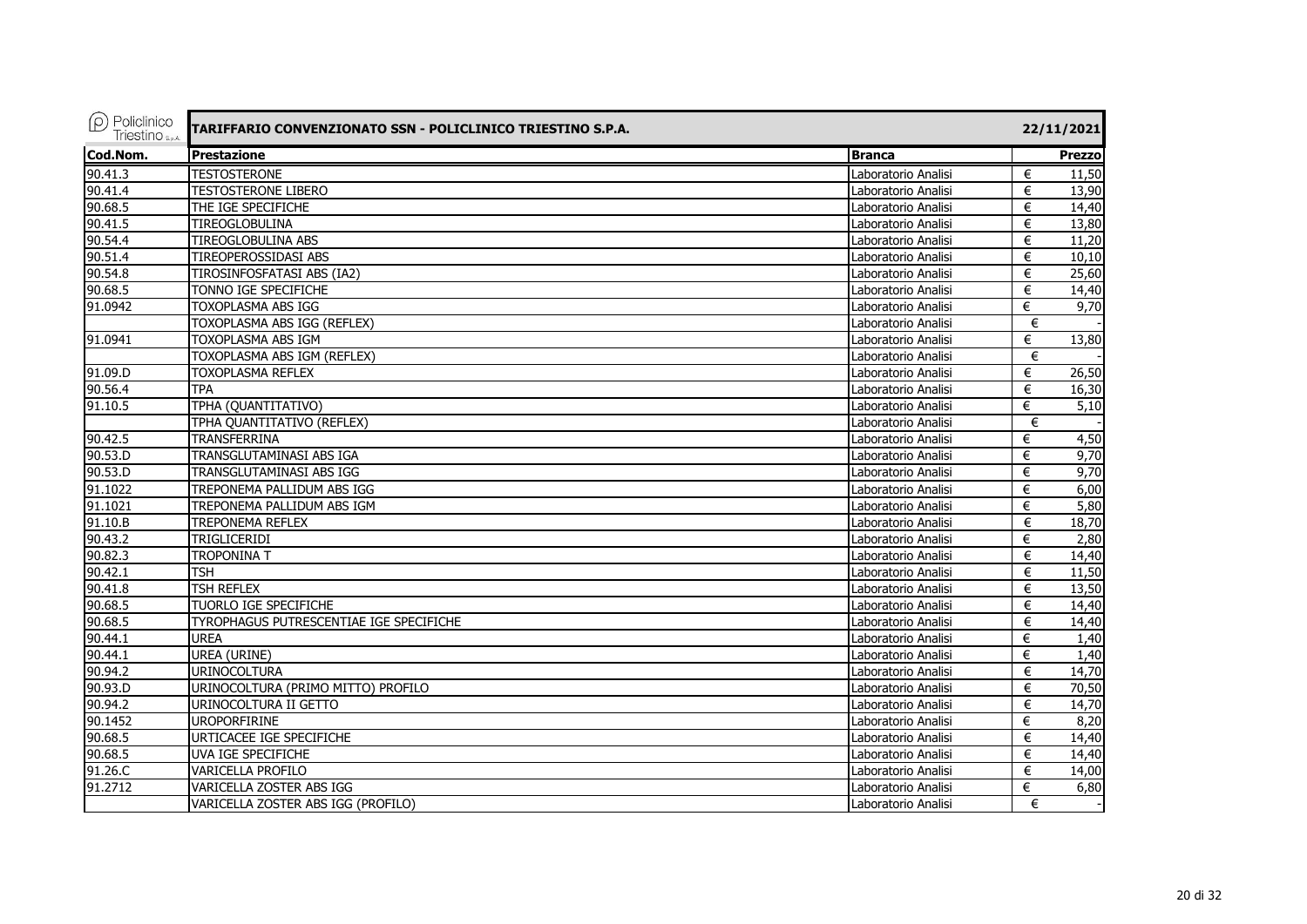| $\rho$ Policlinico<br>Triestino <sub>sp.A.</sub> | TARIFFARIO CONVENZIONATO SSN - POLICLINICO TRIESTINO S.P.A.                                   |                     |   | 22/11/2021    |
|--------------------------------------------------|-----------------------------------------------------------------------------------------------|---------------------|---|---------------|
| Cod.Nom.                                         | <b>Prestazione</b>                                                                            | <b>Branca</b>       |   | <b>Prezzo</b> |
| 91.2711                                          | VARICELLA ZOSTER ABS IGM                                                                      | Laboratorio Analisi | € | 9,80          |
|                                                  | VARICELLA ZOSTER ABS IGM (PROFILO)                                                            | Laboratorio Analisi | € |               |
| 91.11.1                                          | <b>VDRL</b>                                                                                   | Laboratorio Analisi | € | 3,00          |
|                                                  | <b>VDRL (REFLEX)</b>                                                                          | Laboratorio Analisi | € |               |
| 90.82.5                                          | <b>VES</b>                                                                                    | Laboratorio Analisi | € | 1,60          |
| 90.68.5                                          | VESPA IGE SPECIFICHE                                                                          | Laboratorio Analisi | € | 14,40         |
| 90.13.5                                          | <b>VITAMINA B12</b>                                                                           | Laboratorio Analisi | € | 13,80         |
| 90.44.5                                          | VITAMINA D3 25 OH                                                                             | Laboratorio Analisi | € | 20,60         |
| 90.68.5                                          | VONGOLA IGE SPECIFICHE                                                                        | Laboratorio Analisi | € | 14,40         |
| 90.74.2                                          | <b>WAALER ROSE</b>                                                                            | Laboratorio Analisi | € | 2,70          |
| 91.08.1                                          | <b>WIDAL WRIGHT</b>                                                                           | Laboratorio Analisi | € | 5,80          |
| 90.68.5                                          | ZANZARA IGE SPECIFICHE (AEDES COMMUNIS)                                                       | Laboratorio Analisi | € | 14,40         |
| 90.68.5                                          | ZENZERO IGE SPECIFICHE                                                                        | Laboratorio Analisi | € | 14,40         |
| 90.45.4                                          | <b>ZINCO</b>                                                                                  | Laboratorio Analisi | € | 5,50          |
| 93.08.4                                          | ELETTROMIOGRAFIA DI MUSCOLI SPECIALI (PERINEALI)                                              | Neurologia          | € | 17,20         |
| 88.73.5                                          | ECO(COLOR)DOPPLER DEI TRONCHI SOVRAAORTICI (NEURO)                                            | Neurologia          | € | 56,10         |
| 93.08.3                                          | ELETTROMIOGRAFIA DI UNITA' MOTORIAL                                                           | Neurologia          | € | 13,20         |
|                                                  | <b>ESAME AD AGO</b>                                                                           |                     |   |               |
| 93.08.1                                          | ELETTROMIOGRAFIA SEMPLICE NEURO                                                               | Neurologia          | € | 13,20         |
| 93.08.1                                          | ELETTROMIOGRAFIA SEMPLICE NEURO (NR. PRESTAZIONI)                                             | Neurologia          | € | 13,20         |
| 93.08.5                                          | RISPOSTE RIFLESSE (R.R.)                                                                      | Neurologia          | € | 13,20         |
| 93.08.6                                          | STIMOLAZIONE RIPETITIVA (S.R.)                                                                | Neurologia          | € | 13,20         |
| 93.08.8                                          | TEST DI ISCHEMIA PROLUNGATA (ISCH)                                                            | Neurologia          | € | 13,20         |
| 93.08.7                                          | TEST PER TETANIA LATENTE                                                                      | Neurologia          | € | 13,20         |
| 93.09.1                                          | VELOCITA' DI CONDUZIONE NERVOSA MOTORIA (NEURO)                                               | Neurologia          | € | 13,20         |
| 93.09.2                                          | VELOCITA' DI CONDUZIONE NERVOSA SENSITIVA (NEURO)                                             | Neurologia          | € | 13,20         |
| 89.13                                            | VISITA NEUROLOGICA                                                                            | Neurologia          | € | 39,00         |
| 89.01.C                                          | VISITA NEUROLOGICA DI CONTROLLO SSN                                                           | Neurologia          | € | 17,00         |
| 11.39                                            | ALTRA ASPORTAZIONE DELLO PTERIGIUM                                                            | Oculistica          | € | 72,50         |
| 08.09                                            | ALTRA INCISIONE DELLA PALBEBRA                                                                | Oculistica          | € | 17,40         |
|                                                  | RIAPERTURA ANCHILOBLEFARON                                                                    |                     |   |               |
| 08.7                                             | ALTRA RICOSTRUZIONE DELLA PALPEBRA                                                            | Oculistica          | € | 1.143,30      |
|                                                  | INCLUDE ESAMI PRE-INTERVENTO E CONTROLLI POST-INTERVENTO. DA UTILIZZARE PER I CODICI INTERVEN |                     |   |               |
| 08.83                                            | ALTRA RIPARAZIONE DI LACERAZIONE DELLA PALPEBRA, NON A TUTTO SPESSORE                         | Oculistica          | € | 43,40         |
| 09.19                                            | ALTRE PROCEDURE DIAGNOSTICHE SULL'APPARATO LACRIMALE                                          | Oculistica          | € | 3,40          |
|                                                  | <b>TEST DI SCHIRMER</b>                                                                       |                     |   |               |
|                                                  | ESCLUSO: DACRIOCISTOGRAMMA PER CONTRASTO (87.05), RX DEL T                                    |                     |   |               |
| 10.33                                            | ALTRI INTERVENTI DI DEMOLIZIONE DELLA CONGIUNTIVA                                             | Oculistica          | € | 35,00         |
|                                                  | RIMOZIONE DI FOLLICOLI DI TRACOMA                                                             |                     |   |               |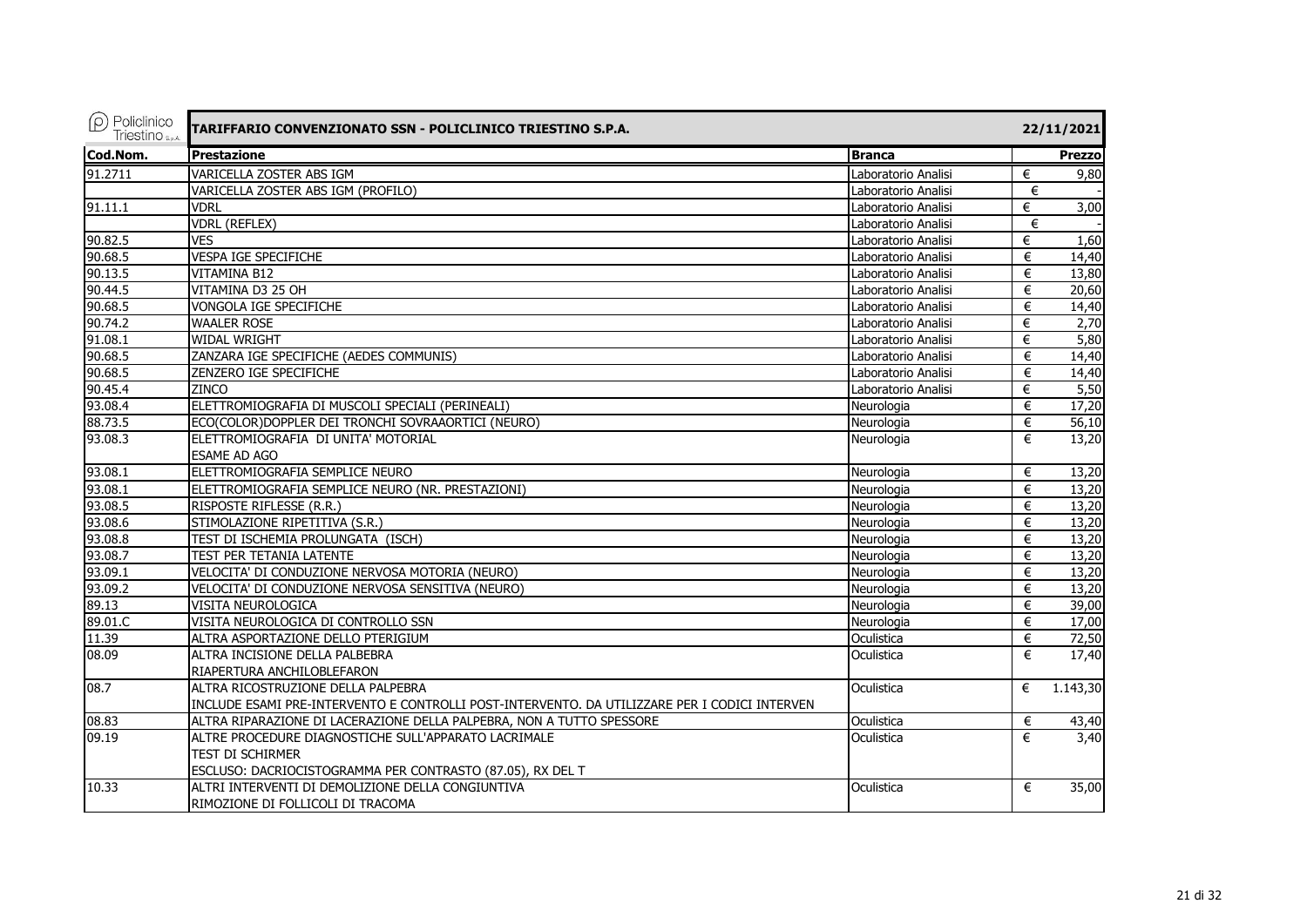| $(\rho)$ Policlinico<br>Triestino <sub>sp.A.</sub> | TARIFFARIO CONVENZIONATO SSN - POLICLINICO TRIESTINO S.P.A.                                  |               |   | 22/11/2021 |
|----------------------------------------------------|----------------------------------------------------------------------------------------------|---------------|---|------------|
| Cod.Nom.                                           | <b>Prestazione</b>                                                                           | <b>Branca</b> |   | Prezzo     |
| 08.02                                              | APERTURA DI BLEFARORRAFIA                                                                    | Oculistica    | € | 17,40      |
| 08.22                                              | ASPORTAZIONE ALTRA LESIONE MINORE PALPEBRA                                                   | Oculistica    | € | 35,00      |
| 09.6                                               | ASPORTAZIONE DEL SACCO E DELLE VIE LACRIMALI                                                 | Oculistica    | € | 329,40     |
|                                                    | ESCLUSO: BIOPSIA DEL SACCO LACRIMALE (09.12)                                                 |               |   |            |
| 08.21                                              | ASPORTAZIONE DI CALAZIO                                                                      | Oculistica    | € | 35,00      |
| 09.21                                              | ASPORTAZIONE DI LESIONE DELLA GHIANDOLA LACRIMALE                                            | Oculistica    | € | 72,50      |
|                                                    | ESCLUSO: BIOPSIA DELLA GHIANDOLA LACRIMALE (09.11)                                           |               |   |            |
| 08.24                                              | ASPORTAZIONE DI LESIONE MAGGIORE DELLA PALPEBRA A TUTTO SPESSORE                             | Oculistica    | € | 58,10      |
| 10.31                                              | ASPORTAZIONE DI LESIONE O TESSUTO DELLA CONGIUNTIVA                                          | Oculistica    | € | 35,00      |
| 08.23                                              | ASPORTAZIONE DI LESIONI MAGGIORE DELLA PALPEBRA (XANTELASMA)                                 | Oculistica    | € | 35,00      |
| 95.13.2                                            | BIOMICROSCOPIA CORNEALE (CONTA ENDOTELIALE)                                                  | Oculistica    | € | 39,60      |
| 10.21                                              | BIOPSIA DELLA CONGIUNTIVA                                                                    | Oculistica    | € | 20,20      |
| 08.11                                              | BIOPSIA DELLA PALPEBRA                                                                       | Oculistica    | € | 17,40      |
| 08.52                                              | BLEFARORRAFIA (CANTORRAFIA, TARSORRAFIA)                                                     | Oculistica    | € | 52,20      |
| 95.05                                              | CAMPO VISIVO (CAMPIMETRIA)                                                                   | Oculistica    | € | 26,00      |
| 13.64                                              | CAPSULOTOMIA YAG-LASER PER CATARATTA SECONDARIA                                              | Oculistica    | € | 101,40     |
| 10.4                                               | CONGIUNTIVOPLASTICA                                                                          | Oculistica    | € | 116,00     |
| 08.38                                              | CORREZIONE DI RETRAZIONE DELLA PALPEBRA                                                      | Oculistica    | € | 1.143,30   |
|                                                    | INCLUDE ESAMI PRE-INTERVENTO E CONTROLLI POST-INTERVENTO                                     |               |   |            |
| 10.32                                              | DEMOLIZIONE DI LESIONE DELLA CONGIUNTIVA                                                     | Oculistica    | € | 35,00      |
|                                                    | ESCLUSO: ASPORTAZIONE DI LESIONE (10.31), TERMOCAUTERIZZAZIONE PER ENTROPION (08.41)         |               |   |            |
| 08.25                                              | DEMOLIZIONE DI LESIONE DELLA PALPEBRA                                                        | Oculistica    | € | 43,40      |
| 08.91                                              | DEPILAZIONE ELETTROCHIRURGICA DELLA PALPEBRA                                                 | Oculistica    | € | 29,00      |
| 95.02                                              | ESAME COMPLESSIVO DELL'OCCHIO (VISITA OCULISTICA COMPLETA)                                   | Oculistica    | € | 39,00      |
| 95.09.1                                            | ESAME DEL FUNDUS OCULI                                                                       | Oculistica    | € | 9,80       |
| 95.12                                              | FLUORANGIOGRAFIA RETINICA                                                                    | Oculistica    | € | 59,40      |
| 95.11                                              | FOTOGRAFIA DEL FUNDUS                                                                        | Oculistica    | € | 8,80       |
|                                                    | PER OCCHIO                                                                                   |               |   |            |
| 08.01                                              | INCISIONE DEL MARGINE PALPEBRALE                                                             | Oculistica    | € | 17,40      |
| 09.53                                              | INCISIONE DEL SACCO LACRIMALE                                                                | Oculistica    | € | 43,40      |
| 13.41                                              | INTERVENTO SUL CRISTALLINO CON E SENZA VITRECTOMIA                                           | Oculistica    | € | 1.250,00   |
| 09.44                                              | INTUBAZIONE E INSERIMENTO DI SONDINO O STENT NEL DOTTO NASO-LACRIMALE. INCLUSO: SONDINO      | Oculistica    | € | 1.032,00   |
| 12.14                                              | <b>IRIDECTOMIA</b>                                                                           | Oculistica    | € | 116,00     |
|                                                    | LASER TERAPIA OCULISTICA                                                                     | Oculistica    | € | 6,00       |
| 95.13.1                                            | PACHIMETRIA CORNEALE                                                                         | Oculistica    | € | 49,40      |
| 08.74                                              | RICOSTRUZIONE DELLA PALPEBRA A TUTTO SPESSORE. ESCLUSO: RIPARAZIONE DI ENTROPION O ECTROPION | Oculistica    | € | 1.002,00   |
|                                                    | CON RICOSTRUZIONE DELLA PALPEBRA (0                                                          |               |   |            |
| 08.72                                              | RICOSTRUZIONE DELLA PALPEBRA NON A TUTTO SPESSORE. ESCLUSO: RIPARAZIONE DI ENTROPION O       | Oculistica    | € | 1.002,00   |
|                                                    | ECTROPION CON RICOSTRUZIONE DELLA PALPEBR                                                    |               |   |            |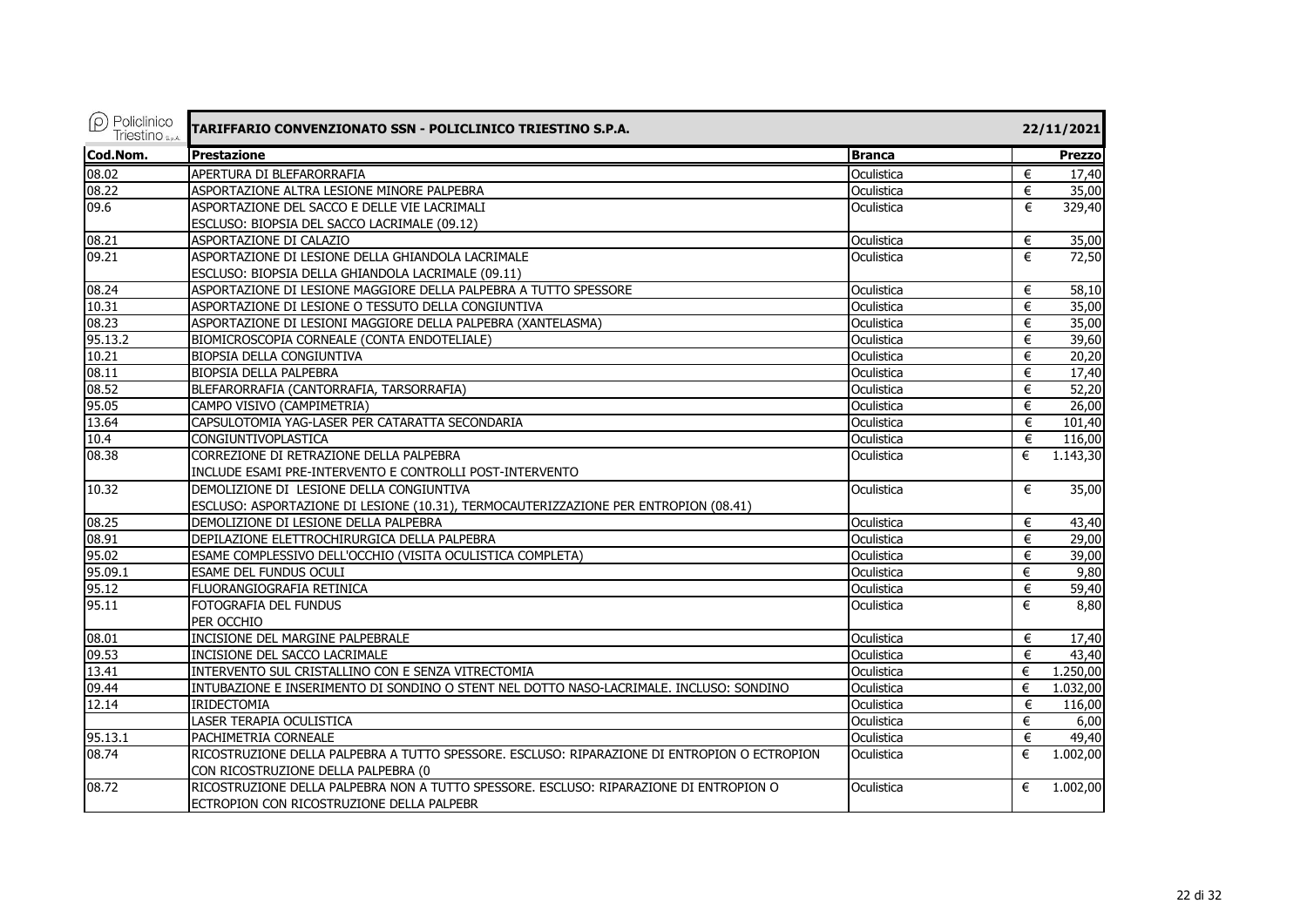| $(\rho)$ Policlinico<br><b>Triestino</b> s.p.A. | TARIFFARIO CONVENZIONATO SSN - POLICLINICO TRIESTINO S.P.A.                                        |                           |   | 22/11/2021            |
|-------------------------------------------------|----------------------------------------------------------------------------------------------------|---------------------------|---|-----------------------|
| Cod.Nom.                                        | <b>Prestazione</b>                                                                                 | <b>Branca</b>             |   | <b>Prezzol</b>        |
| 08.6                                            | RICOSTRUZIONE DELLA PALPEBRA                                                                       | Oculistica                | € | 1.143,30              |
|                                                 | INCLUDE ESAMI PRE-INTERVENTO E CONTROLLI POST-INTERVENTO DA UTILIZZARE PER I CODICI INTERVENTO     |                           |   |                       |
|                                                 | ICD-                                                                                               |                           |   |                       |
| 97.89                                           | RIMOZIONE DI ALTRO DISPOSITIVO TERAPEUTICO                                                         | Oculistica                | € | 6,50                  |
| 08.43                                           | RIPARAZIONE DI ENTROPION O ECTROPION CON RESEZIONE CUNEIFORME                                      | Oculistica                | € | 86,90                 |
| 08.44                                           | RIPARAZIONE DI ENTROPION O ECTROPION CON RICOSTRUZIONE PALPEBRA                                    | Oculistica                | € | $\overline{197}$ , 70 |
| 08.42                                           | RIPARAZIONE DI ENTROPION O ECTROPION CON TECNICA DI SUTURA                                         | Oculistica                | € | 52,20                 |
| 08.41                                           | RIPARAZIONE DI ENTROPION O ECTROPION CON TERMOCOAGULAZIONE                                         | Oculistica                | € | 52,20                 |
| 08.82                                           | RIPARAZIONE DI LACERAZIONE DELLA PALPEBRA INTERESSANTE IL MARGINE PALPEBRALE, NON A TUTTO          | Oculistica                | € | 43,40                 |
|                                                 | <b>SPESSORE</b>                                                                                    |                           |   |                       |
| 08.84                                           | RIPARAZIONE DI LACERAZIONE DELLA PALPEBRA INTERESSANTE IL MARGINE PALPEBRALE,                      | Oculistica                | € | 86,90                 |
|                                                 | A TUTTO SPESSORE                                                                                   |                           |   |                       |
| 14.34                                           | RIPARAZIONE DI LACERAZIONE RETINA MEDIANTE FOTOCOAGULAZIONE CON ARGON (BARRAGE LASER)              | Oculistica                | € | 72,50                 |
| 08.81                                           | RIPARAZIONE LINEARE DI LACERAZIONE DELLA PALPEBRA E DELLE SOPRACCIGLIA                             | Oculistica                | € | 43,40                 |
| 09.42                                           | SPECILLAZIONE DEI CANALICOLI LACRIMALI                                                             | Oculistica                | € | 20,20                 |
| 09.41                                           | SPECILLAZIONE DEL PUNTO LACRIMALE                                                                  | Oculistica                | € | 17,40                 |
| 95.07.1                                         | STUDIO DELLA SENSIBILITA' AL CONTRASTO                                                             | Oculistica                | € | 9,80                  |
| 95.03.1                                         | STUDIO DELLA TOPOGRAFIA CORNEALE                                                                   | Oculistica                | € | 74,10                 |
| 14.24.2                                         | TERAPIA LASER DELLE PATOLOGIE VASCOLARI RETINICHE                                                  | Oculistica                | € | 115,00                |
| 95.03.3                                         | TOMOGRAFIA A COERENZA OTTICA (OCT)                                                                 | Oculistica                | € | 26,00                 |
| 95.26                                           | TONOGRAFIA, TEST DI PROVOCAZIONE E ALTRI TEST PER GLAUCOMA                                         | Oculistica                | € | 9,80                  |
| 89.11                                           | <b>TONOMETRIA</b>                                                                                  | Oculistica                | € | 17,80                 |
| 12.59                                           | <b>TRABECULOPLASTICA</b>                                                                           | Oculistica                | € | 116,00                |
| 12.59                                           | TRABECULOPLASTICA LASER (SLT)                                                                      | Oculistica                | € | 116,00                |
| 11.31                                           | TRASPOSIZIONE DELLO PTERIGIUM                                                                      | Oculistica                | € | 72,50                 |
| 89.01.D                                         | VISITA OCULISTICA DI CONTROLLO SSN                                                                 | Oculistica                | € | 17,00                 |
| 84.11                                           | AMPUTAZIONE DI DITA DEL PIEDE. INCLUSO: VISITA ANESTESIOLOGICA ED ANESTESIA, ESAMI PRE INTERVENTO, | Ortopedia e Traumatologia | € | 826,00                |
|                                                 | INTERVENTO, MEDICAZIONI, RIMO                                                                      |                           |   |                       |
| 84.01.1                                         | AMPUTAZIONE DI PICCOLI SEGMENTI                                                                    | Ortopedia e Traumatologia | € | 42,60                 |
| 93.54.7                                         | APPARECCHIO GESSATO POLSO, MANO, PIEDE                                                             | Ortopedia e Traumatologia | € | 15,00                 |
| 81.91                                           | <b>ARTROCENTESI</b>                                                                                | Ortopedia e Traumatologia | € | 35,60                 |
| 93.56.4                                         | BENDAGGIO ADESIVO ELASTICO                                                                         | Ortopedia e Traumatologia | € | 9,80                  |
| 93.56.3                                         | BENDAGGIO COLLA DI ZINCO GAMBA/PIEDE                                                               | Ortopedia e Traumatologia | € | 27,10                 |
| 93.54.2                                         | BENDAGGIO DESAULT AMIDATO O GESSATO                                                                | Ortopedia e Traumatologia | € | 17,40                 |
| 80.30                                           | BIOPSIA DELLE STRUTTURE ARTICOLARI                                                                 | Ortopedia e Traumatologia | € | 53,50                 |
| 83.98                                           | INIEZIONE DI SOSTANZE TERAPEUTICHE AD AZIONE LOCALE ALL' INTERNO                                   | Ortopedia e Traumatologia | € | 8,90                  |
|                                                 | DI ALTRI TESSUTI MOLLI                                                                             |                           |   |                       |
|                                                 | ESCLUSO: INIEZIONI SOTTOCUTANEE O INTRAM                                                           |                           |   |                       |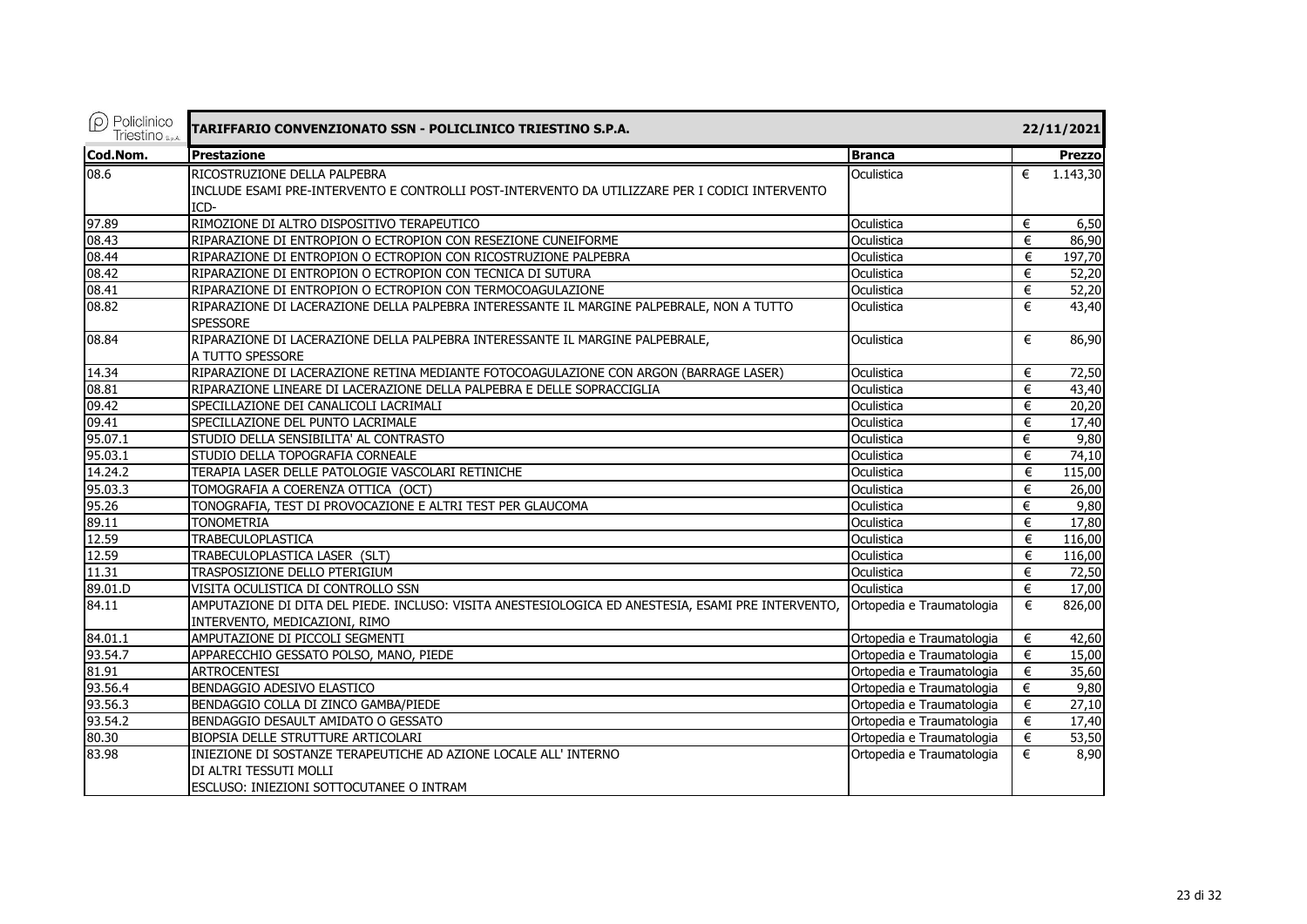| $(\rho)$ Policlinico<br>Triestino <sub>S.p.A.</sub> | TARIFFARIO CONVENZIONATO SSN - POLICLINICO TRIESTINO S.P.A.                                                                         |                           |       | 22/11/2021    |
|-----------------------------------------------------|-------------------------------------------------------------------------------------------------------------------------------------|---------------------------|-------|---------------|
| Cod.Nom.                                            | <b>Prestazione</b>                                                                                                                  | <b>Branca</b>             |       | <b>Prezzo</b> |
| 81.92.1                                             | INIEZIONE DI SOSTANZE TERAPEUTICHE SPECIFICHE NEL LEGAMENTO [CORDONE RETRAENTE] DELLA MANO.                                         | Ortopedia e Traumatologia | €     | 290,00        |
|                                                     | INCLUSO: VISITA PRE E POST PROCEDURA                                                                                                |                           |       |               |
| 81.92                                               | INIEZIONE SOSTANZE TERAPEUTICHE NELL'ARTICOLAZIONE                                                                                  | Ortopedia e Traumatologia | €     | 35,60         |
| 04.43                                               | LIBERAZIONE DEL TUNNEL CARPALE                                                                                                      | Ortopedia e Traumatologia | €     | 654,00        |
| $\sqrt{04.49}$                                      | LIBERAZIONE DEL TUNNEL CUBITALE, SCIATICO POPLITEO ESTERNO (SPE) AL CAPITELLO PERONEALE                                             | Ortopedia e Traumatologia | €     | 1.612,65      |
| 82.91                                               | LISI DI ADERENZE DELLA MANO [DITO A SCATTO]. INCLUSO: VISITA ANESTESIOLOGICA ED ANESTESIA, ESAMI<br>PRE INTERVENTO, INTERVENTO, MED | Ortopedia e Traumatologia | €     | 1.080,10      |
| 04.44                                               | LLIBERAZIONE DEL TUNNEL TARSALE                                                                                                     | Ortopedia e Traumatologia | €     | 1.612,65      |
| 93.57.2                                             | MEDICAZIONE ORTOPEDICA                                                                                                              | Ortopedia e Traumatologia | €     | 12,50         |
| 83.83                                               | PULEGGIOTOMIA                                                                                                                       | Ortopedia e Traumatologia | €     | 42,60         |
| 97.89                                               | RIMOZIONE DI ALTRO DISPOSITIVO TERAPEUTICO                                                                                          | Ortopedia e Traumatologia | €     | 6,50          |
| 97.88                                               | RIMOZIONE DI DISPOSITIVO ESTERNO DI IMMOBILIZZAZIONE                                                                                | Ortopedia e Traumatologia | €     | 12,50         |
| 97.89.1                                             | RIMOZIONE DI MEZZO DI SINTESI INTERNO                                                                                               | Ortopedia e Traumatologia | €     | 12,50         |
| 77.56                                               | RIPARAZIONE DI DITO A MARTELLO                                                                                                      | Ortopedia e Traumatologia | €     | 1.254,20      |
| 93.82.2                                             | TERAPIA EDUCAZIONALE (CICLO 10 SEDUTE)                                                                                              | Ortopedia e Traumatologia | €     | 1,30          |
| 89.01.G                                             | VISITA ORTOPEDICA DI CONTROLLO SSN                                                                                                  | Ortopedia e Traumatologia | €     | 17,00         |
| 89.7B.7                                             | VISITA ORTOPEDICA SSN                                                                                                               | Ortopedia e Traumatologia | €     | 29,00         |
| 27.49.1                                             | ALTRA ASPORTAZIONE DI LESIONE DELLA BOCCA                                                                                           | Otorinolaringoiatria      | €     | 24,80         |
| 96.59                                               | ALTRA IRRIGAZIONE DI FERITA                                                                                                         | Otorinolaringoiatria      | €     | 5,00          |
| 22.9                                                | ALTRI INTERVENTI SUI SENI NASALI                                                                                                    | Otorinolaringoiatria      | €     | 98,80         |
| 95.46                                               | ALTRI TEST AUDIOMETRICI O DELLA FUNZIONALITA' VESTIBOLARE                                                                           | Otorinolaringoiatria      | €     | 20,60         |
| 93.57.2                                             | APPLICAZIONE DI ALTRA MEDICAZIONE IN FERITA                                                                                         | Otorinolaringoiatria      | €     | 12,50         |
| 22.02                                               | ASPIRAZIONE O LAVAGGIO DEI SENI NASALI NON ASSOCIABILE A PUNTURA DEI SENI NASALI PER ASPIRAZIONE O<br>LAVAGGIO (22.01)              | Otorinolaringoiatria      | €     | 25,90         |
| 27.43                                               | ASPORTAZIONE DI LESIONE O NEOFORMAZIONE DEL LABBRO                                                                                  | Otorinolaringoiatria      | €     | 62,00         |
| 24.31                                               | ASPORTAZIONE DI LESIONE O TESSUTO DELLA GENGIVA<br>ASPORTAZIONE DI EPULIDI                                                          | Otorinolaringoiatria      | €     | 35,60         |
|                                                     | ESCLUSO: BIOPSIA DELLA GENGIVA (24.11), ASPORTAZIONE DI                                                                             |                           |       |               |
| 18.29                                               | ASPORTAZIONE O DEMOLIZIONE DI ALTRA LESIONE DELL'ORECCHIO ESTERNO                                                                   | Otorinolaringoiatria      | €     | 18,10         |
| 25.1                                                | ASPORTAZIONE O DEMOLIZIONE DI LESIONE O TESSUTO DELLA LINGUA                                                                        | Otorinolaringoiatria      | €     | 24,00         |
| 21.31                                               | ASPORTAZIONE O DEMOLIZIONE LOCALE DI LESIONE INTRANASALE                                                                            | Otorinolaringoiatria      | €     | 27,60         |
| 18.31.1                                             | ASPORTAZIONE RADICALE DI NEOFORMAZIONE DELL'ORECCHIO ESTERNO                                                                        | Otorinolaringoiatria      | €     | 241,00        |
| 86.4                                                | ASPORTAZIONE RADICALE LESIONE DELLA CUTE                                                                                            | Otorinolaringoiatria      | €     | 36,20         |
| 95.41.1                                             | AUDIOMETRIA DI BASE (ESAME AUDIOMETRICO TONALE)                                                                                     | Otorinolaringoiatria      | €     | 12,60         |
| 25.01                                               | BIOPSIA (AGOBIOPSIA) DELLA LINGUA                                                                                                   | Otorinolaringoiatria      | €     | 24,80         |
| 22.11                                               | BIOPSIA DEI SENI NASALI                                                                                                             | Otorinolaringoiatria      | $\in$ | 25,90         |
| 27.23                                               | <b>BIOPSIA DEL LABBRO</b>                                                                                                           | Otorinolaringoiatria      | €     | 17,80         |
| 21.22                                               | <b>BIOPSIA DEL NASO</b>                                                                                                             | Otorinolaringoiatria      | €     | 27,60         |
| 27.24                                               | BIOPSIA DELLA BOCCA, STRUTTURA NON SPECIFICATA                                                                                      | Otorinolaringoiatria      | €     | 17,80         |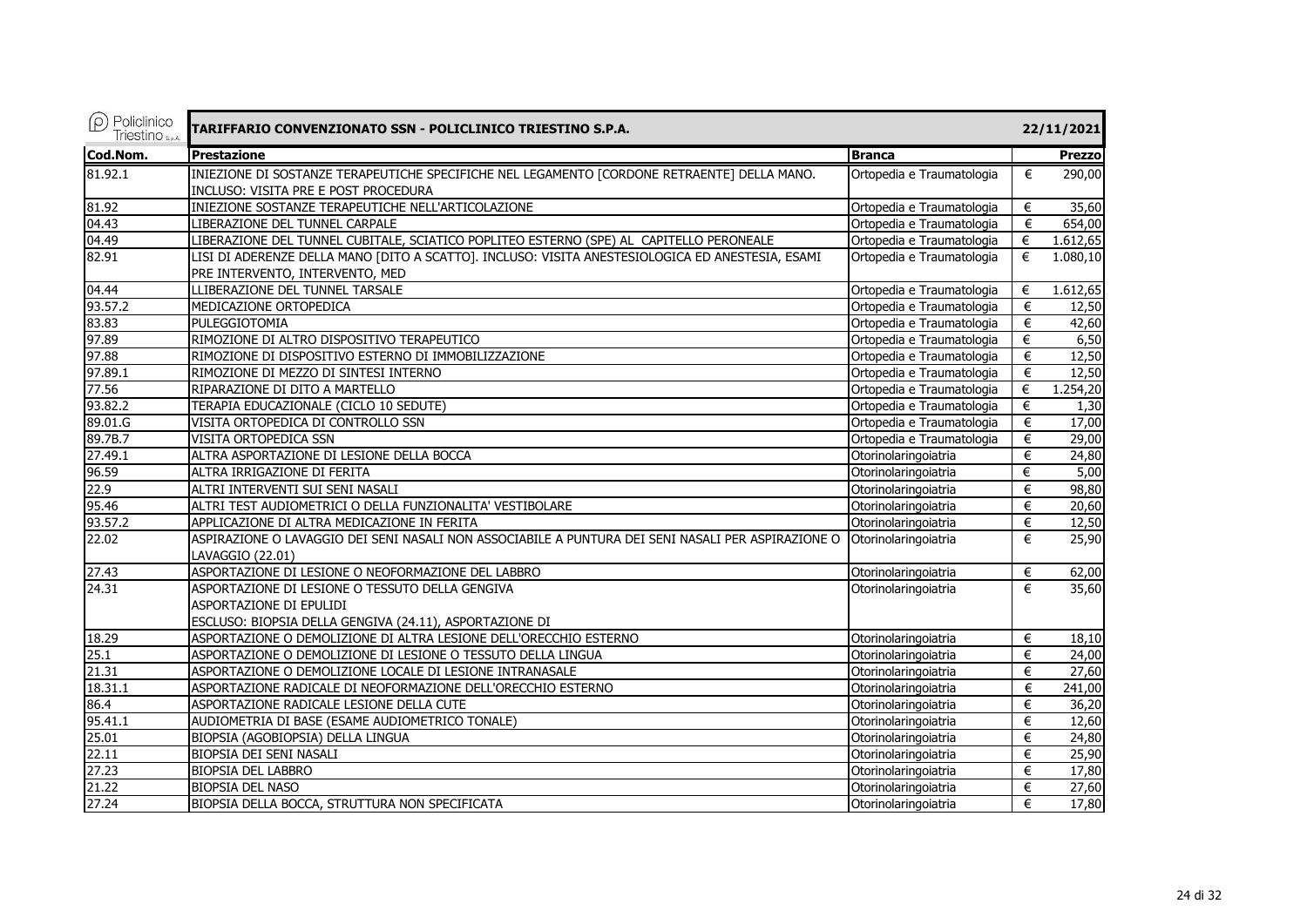| $(\rho)$ Policlinico<br>Triestino S.p.A. | TARIFFARIO CONVENZIONATO SSN - POLICLINICO TRIESTINO S.P.A.                                  |                      |   | 22/11/2021 |
|------------------------------------------|----------------------------------------------------------------------------------------------|----------------------|---|------------|
| Cod.Nom.                                 | <b>Prestazione</b>                                                                           | <b>Branca</b>        |   | Prezzo     |
| 86.11                                    | BIOPSIA DELLA CUTE E DEL TESSUTO SOTTOCUTANEO                                                | Otorinolaringoiatria | € | 17,80      |
| 24.11                                    | <b>BIOPSIA DELLA GENGIVA</b>                                                                 | Otorinolaringoiatria | € | 17,80      |
| 31.43                                    | <b>BIOPSIA DELLA LARINGE</b>                                                                 | Otorinolaringoiatria | € | 31,30      |
| 18.12                                    | BIOPSIA DELL'ORECCHIO ESTERNO                                                                | Otorinolaringoiatria | € | 16,40      |
| 20.32.1                                  | BIOPSIA DELL'ORECCHIO MEDIO                                                                  | Otorinolaringoiatria | € | 27,60      |
|                                          | <b>BIOPSIA DI STRUTTURA LINFATICHE</b>                                                       | Otorinolaringoiatria | € | 51,70      |
| 29.12                                    | <b>BIOPSIA FARINGEA</b>                                                                      | Otorinolaringoiatria | € | 24,80      |
| 86.59.4                                  | CHIUSURA DI TRACHEOSTOMIA                                                                    | Otorinolaringoiatria | € | 12,00      |
| 21.03                                    | CONTROLLO DI EPISTASSI MEDIANTE CAUTERIZZAZIONE                                              | Otorinolaringoiatria | € | 20,60      |
| 21.01                                    | CONTROLLO DI EPISTASSI MEDIANTE TAMPONAMENTO NASALE ANTERIORE                                | Otorinolaringoiatria | € | 16,00      |
| 21.02                                    | CONTROLLO DI EPISTASSI MEDIANTE TAMPONAMENTO NASALE POSTERIORE                               | Otorinolaringoiatria | € | 29,60      |
| 27.00.1                                  | DRENAGGIO DELLA FACCIA E DEL PAVIMENTO DELLA BOCCA, DELLA REGIONE FACCIALE, REGIONE FASCIALE | Otorinolaringoiatria | € | 51,90      |
|                                          | DELLA FACCIA, ANGINA DI LUDWIG (ASC                                                          |                      |   |            |
| 95.44.2                                  | ESAME CLINICO DELLA FUNZIONALITA' VESTIBOLARE                                                | Otorinolaringoiatria | € | 20,60      |
| 86.30.4                                  | FOTOCOAGULAZIONE DI LESIONE DI CUTE CON ARGON LASER                                          | Otorinolaringoiatria | € | 21,10      |
| 27.41                                    | FRENULECTOMIA LABIALE                                                                        | Otorinolaringoiatria | € | 18,70      |
|                                          | ESCLUSO: SEZIONE DEL FRENULO LABIALE (27.91)                                                 |                      |   |            |
| 27.91                                    | FRENULOTOMIA LABIALE                                                                         | Otorinolaringoiatria | € | 18,70      |
|                                          | SEZIONE DEL FRENULO LABIALE                                                                  |                      |   |            |
|                                          | ESCLUSO: FRENULOTOMIA LINGUALE (25.91)                                                       |                      |   |            |
| 95.42                                    | IMPEDENZOMETRIA                                                                              | Otorinolaringoiatria | € | 11,00      |
| 18.02                                    | INCISIONE DEL CANALE UDITIVO ESTERNO E DEL PADIGLIONE AURICOLARE                             | Otorinolaringoiatria | € | 14,60      |
| 26.0                                     | INCISIONE DELLE GHIANDOLE O DOTTI SALIVARI                                                   | Otorinolaringoiatria | € | 24,80      |
| 27.71                                    | INCISIONE DELL'UGOLA                                                                         | Otorinolaringoiatria | € | 12,60      |
| 28.00.1                                  | INCISIONE E DRENAGGIO ASCESSO PERINTOSILLARE                                                 | Otorinolaringoiatria | € | 24,80      |
| 99.22                                    | INIEZIONE O INFUSIONE ALTRE SOSTANZE TERAPEUTICHE O PROFILATTICHE                            | Otorinolaringoiatria | € | 12,50      |
| 96.52                                    | IRRIGAZIONE DELL'ORECCHIO                                                                    | Otorinolaringoiatria | € | 9,80       |
| 31.42                                    | LARINGOSCOPIA E ALTRA TRACHEOSCOPIA                                                          | Otorinolaringoiatria | € | 34,50      |
| 31.42.1                                  | LARINGOSCOPIA INDIRETTA                                                                      | Otorinolaringoiatria | € | 8,90       |
| 21.91                                    | LISI DI ADERENZE DEL NASO                                                                    | Otorinolaringoiatria | € | 27,60      |
| 20.94.A                                  | MEDICAZIONE IN OTOMICROSCOPIA                                                                | Otorinolaringoiatria | € | 22,00      |
| 93.57.2                                  | MEDICAZIONE OTORINOLARINGOIATRICA                                                            | Otorinolaringoiatria | € | 12,50      |
| 20.0                                     | MIRINGOTOMIA                                                                                 | Otorinolaringoiatria | € | 25,40      |
| 18.19                                    | <b>OTOMICROSCOPIA</b>                                                                        | Otorinolaringoiatria | € | 13,20      |
| 22.01                                    | PUNTURA DEI SENI NASALI PER ASPIRAZIONE O LAVAGGIO                                           | Otorinolaringoiatria | € | 27,60      |
| 25.93                                    | RESEZIONE DI LESIONE LINGUALE                                                                | Otorinolaringoiatria | € | 24,80      |
| 04.07.1                                  | RESEZIONE O ASPORTAZIONE DEI NERVI PERIFERICI                                                | Otorinolaringoiatria | € | 65,20      |
| 21.71                                    | RIDUZIONE FRATTURA NASALE NON A CIELO APERTO                                                 | Otorinolaringoiatria | € | 27,60      |
| 97.89                                    | RIMOZIONE DI ALTRO DISPOSITIVO TERAPEUTICO                                                   | Otorinolaringoiatria | € | 6,50       |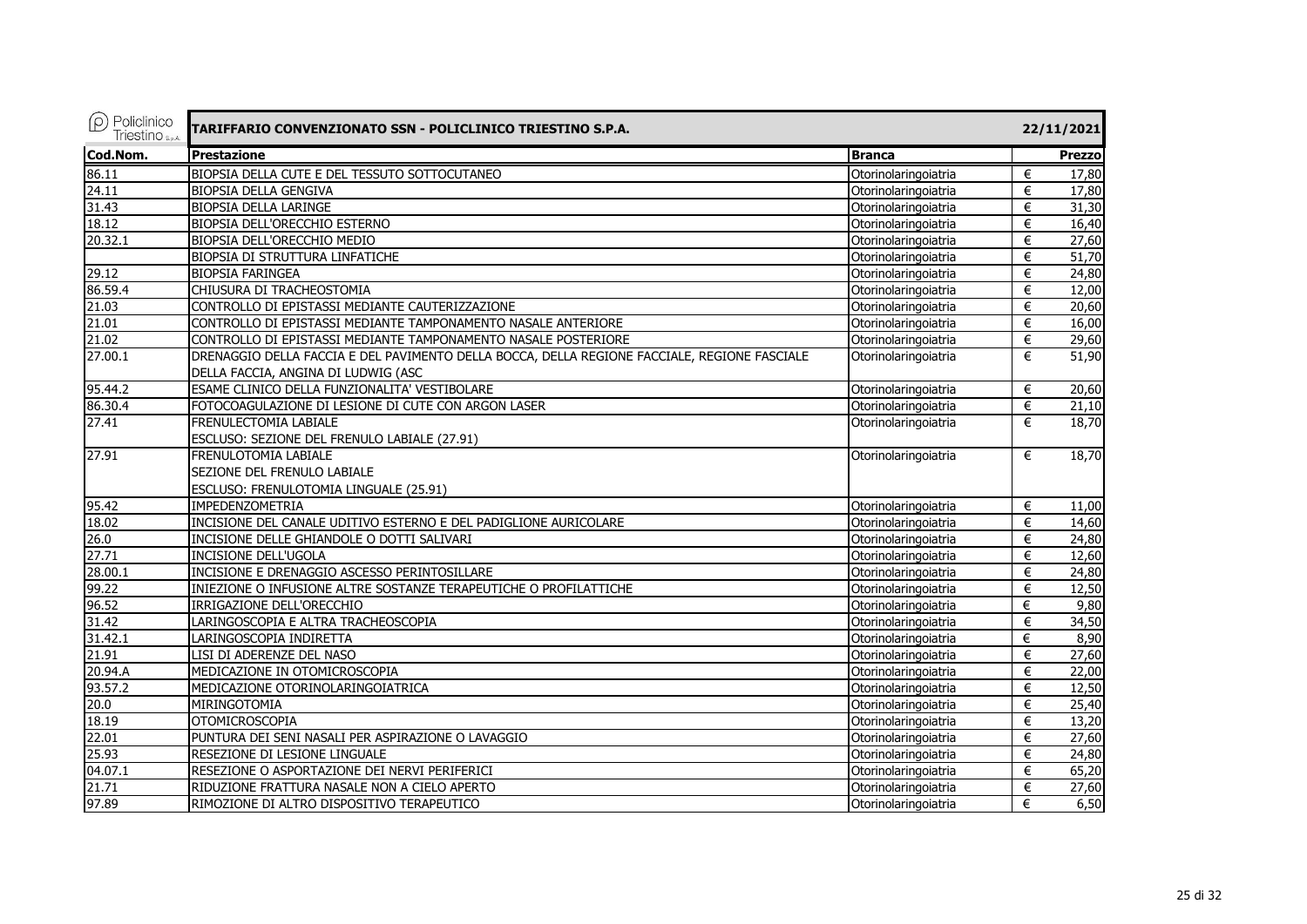| $\rho$ Policlinico<br>Triestino <sub>s.p.A.</sub> | TARIFFARIO CONVENZIONATO SSN - POLICLINICO TRIESTINO S.P.A.                                                                         |                      |       | 22/11/2021    |  |  |
|---------------------------------------------------|-------------------------------------------------------------------------------------------------------------------------------------|----------------------|-------|---------------|--|--|
| Cod.Nom.                                          | <b>Prestazione</b>                                                                                                                  | <b>Branca</b>        |       | <b>Prezzo</b> |  |  |
| 98.12                                             | RIMOZIONE DI CORPO ESTRANEO INTRALUMINALE DAL NASO                                                                                  | Otorinolaringoiatria | €     | 10,80         |  |  |
| 98.13                                             | RIMOZIONE DI CORPO ESTRANEO INTRALUMINALE DALLA FARINGE                                                                             | Otorinolaringoiatria | €     | 19,40         |  |  |
| 98.14                                             | RIMOZIONE DI CORPO ESTRANEO INTRALUMINALE DALLA LARINGE                                                                             | Otorinolaringoiatria | €     | 19,40         |  |  |
| 98.11                                             | RIMOZIONE DI CORPO ESTRANEO INTRALUMINALE DALL'ORECCHIO, SENZA INCISIONE                                                            | Otorinolaringoiatria | €     | 10,80         |  |  |
|                                                   | RIMOZIONE DI CORPO ESTRANEO INTRALUMINALE DELL'ORECCHIO                                                                             | Otorinolaringoiatria | €     | 10,40         |  |  |
| 27.00.2                                           | RIMOZIONE DRENAGGIO DELLA FACCIA E DEL PAVIMENTO DELLA BOCCA, DELLA REGIONE FACCIALE, REGIONE<br>FASCIALE DELLA FACCIA, ANGINA DI L | Otorinolaringoiatria | €     | 9,70          |  |  |
| 21.21                                             | RINOSCOPIA                                                                                                                          | Otorinolaringoiatria | €     | 19,80         |  |  |
| 19.5                                              | RIPARAZIONE LACERAZIONE TIMPANICA CON INNESTO                                                                                       | Otorinolaringoiatria | €     | 25,90         |  |  |
|                                                   | INCLUSO: APPOSIZIONE DI PATCH SINTETICO                                                                                             |                      |       |               |  |  |
| 26.91                                             | SPECILLAZIONE DI DOTTO SALIVARE E INCANNULAZIONE                                                                                    | Otorinolaringoiatria | €     | 18,70         |  |  |
| 27.51                                             | SUTURA DI LACERAZIONE DEL LABBRO                                                                                                    | Otorinolaringoiatria | €     | 24,80         |  |  |
| 27.52                                             | SUTURA DI LACERAZIONE DI ALTRA PARTE DELLA BOCCA                                                                                    | Otorinolaringoiatria | €     | 24,80         |  |  |
| 95.44.1                                           | TEST CLINICO DELLA FUNZIONALITA' VESTIBOLARE                                                                                        | Otorinolaringoiatria | €     | 20,60         |  |  |
| 89.01.H                                           | VISITA ORL DI CONTROLLO SSN                                                                                                         | Otorinolaringoiatria | €     | 17,00         |  |  |
| 89.7B.8                                           | VISITA ORL SSN                                                                                                                      | Otorinolaringoiatria | €     | 29,00         |  |  |
| 89.7                                              | VISITA OTORINO MEDICINA DELLO SPORT                                                                                                 | Otorinolaringoiatria | €     | 29,00         |  |  |
| 89.7                                              | VISITA OTORINOLARINGOIATRICA                                                                                                        | Otorinolaringoiatria | €     | 29,00         |  |  |
| 33.22                                             | <b>BRONCOSCOPIA</b>                                                                                                                 | Pneumologia          | €     | 105,50        |  |  |
| 33.24.1                                           | BRONCOSCOPIA CON PRELIEVI                                                                                                           | Pneumologia          | €     | 164,90        |  |  |
| 89.38.7                                           | DETERMINAZ. MASSIME PRESSIONI                                                                                                       | Pneumologia          | $\in$ | 59,40         |  |  |
| 89.38.3                                           | DIFFUSIONE ALVEOLO - CAPILLARE                                                                                                      | Pneumologia          | €     | 29,60         |  |  |
| 89.66                                             | EMOGAS DI SANGUE MISTO VENOSO                                                                                                       | Pneumologia          | €     | 15,70         |  |  |
| 89.65.1                                           | EMOGASANALISI ARTERIOSA SIST.                                                                                                       | Pneumologia          | €     | 12,60         |  |  |
| 93.18.2                                           | ESERCIZI RESPIRATORI (PER SEDUTA COLLETTIVA)                                                                                        | Pneumologia          | €     | 4,20          |  |  |
| 93.18.1                                           | ESERCIZI RESPIRATORI (PER SEDUTA INDIVIDUALE)                                                                                       | Pneumologia          | €     | 14,60         |  |  |
| 89.65.5                                           | MONITORAGGIO INCRUENTO SATURAZIONE ARTERIOSA                                                                                        | Pneumologia          | €     | 12,00         |  |  |
| 89.37.1                                           | PFR - SPIROMETRIA SEMPLICE                                                                                                          | Pneumologia          | €     | 29,60         |  |  |
| 89.37.5                                           | PFR + BRONCOCOSTRITTORE ASPEC. (89.37.5)                                                                                            | Pneumologia          | €     | 71,10         |  |  |
| 89.37.4                                           | PFR + TEST DI BRONCODILAT.FARMACOLOGICA                                                                                             | Pneumologia          | €     | 47,40         |  |  |
| 89.37.2                                           | PFR GLOBALE                                                                                                                         | Pneumologia          | €     | 47,40         |  |  |
| 89.17.3                                           | POLISONNOGRAMMA DOMICILIO MCRC (89.17.3)                                                                                            | Pneumologia          | €     | 139,00        |  |  |
| 89.17                                             | POLISONNOGRAMMA SEDE SCREEN (89.17)                                                                                                 | Pneumologia          | €     | 178,00        |  |  |
| 91.48.5                                           | PRELIEVO DI SANGUE ARTERIOSO                                                                                                        | Pneumologia          | €     | 4,50          |  |  |
| 91.49.2                                           | PRELIEVO DI SANGUE VENOSO PNEUMO                                                                                                    | Pneumologia          | €     | 3,60          |  |  |
| 91.49.1                                           | PRELIEVO SANGUE CAPILLARE                                                                                                           | Pneumologia          | €     | 3,40          |  |  |
| 89.44.1                                           | PROVA DA SFORZO CARDIORESPIRATORIO                                                                                                  | Pneumologia          | €     | 106,70        |  |  |
| 89.44.2                                           | TEST DEL CAMMINO                                                                                                                    | Pneumologia          | €     | 23,70         |  |  |
| 34.91.2                                           | TORACENTESI ECOGUIDATA                                                                                                              | Pneumologia          | €     | 127,10        |  |  |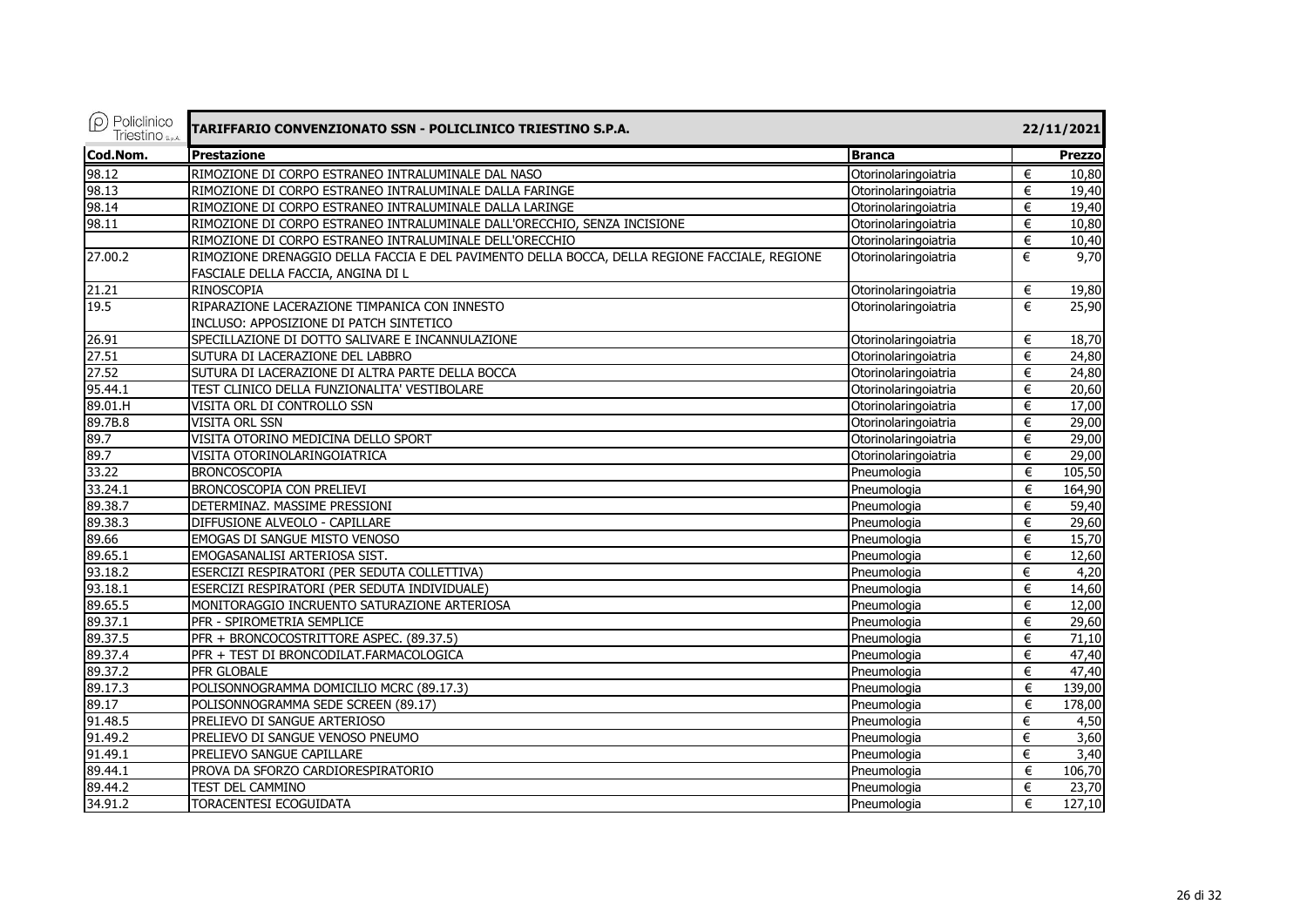| $\rho$ ) Policlinico<br>Triestino <sub>s.p.A.</sub> | TARIFFARIO CONVENZIONATO SSN - POLICLINICO TRIESTINO S.P.A.                                          |               |   | 22/11/2021    |  |  |
|-----------------------------------------------------|------------------------------------------------------------------------------------------------------|---------------|---|---------------|--|--|
| Cod.Nom.                                            | <b>Prestazione</b>                                                                                   | <b>Branca</b> |   | <b>Prezzo</b> |  |  |
| 93.01.1                                             | VALUTAZIONE FUNZIONALE GLOBALE                                                                       | Pneumologia   | € | 16,60         |  |  |
| 89.7B.9                                             | <b>VISITA PNEUMOLOGICA</b>                                                                           | Pneumologia   | € | 39,00         |  |  |
| 89.01.L                                             | VISITA PNEUMOLOGICA DI CONTROLLO                                                                     | Pneumologia   | € | 17,00         |  |  |
| 88.91.5                                             | ANGIO RM DEL DISTRETTO VASCOLARE INTRACRANICO                                                        | Radiologia    | € | 266,40        |  |  |
| 88.48.1                                             | ANGIO TC [ARTERIOSA E VENOSA] DEGLI ARTI INFERIORI. NON ASSOCIABILE A ANGIO TC DELL'AORTA            | Radiologia    | € | 141,50        |  |  |
|                                                     | ADDOMINALE (88.47.1) E ANGIO TC DI AOR                                                               |               |   |               |  |  |
| 88.9571                                             | ANGIO TC DEI VASI ADDOMINALI                                                                         | Radiologia    | € | 216,40        |  |  |
| 88.9181                                             | ANGIO TC DEI VASI DEL COLLO                                                                          | Radiologia    | € | 216,40        |  |  |
| 88.41.2                                             | ANGIO TC DEI VASI DEL COLLO [CAROTIDI]. NON ASSOCIABILE A ANGIO TC DEI VASI INTRACRANICI (88.41.1) E | Radiologia    | € | 141,50        |  |  |
|                                                     | ANGIO TC DEI VASI INTRACRAN                                                                          |               |   |               |  |  |
| 88.41.3                                             | ANGIO TC DEI VASI INTRACRANICI E DEL COLLO [CAROTIDI] NON ASSOCIABILE A 88.41.1 E 88.41.2            | Radiologia    | € | 141,50        |  |  |
| 88.41.1                                             | ANGIO TC DEI VASI INTRACRANICI. NON ASSOCIABILE A ANGIO TC DEI VASI DEL COLLO [CAROTIDI] (88.41.2) E | Radiologia    | € | 141,50        |  |  |
|                                                     | ANGIO TC DEI VASI INTRACRA                                                                           |               |   |               |  |  |
| 88.43                                               | ANGIO TC DEL CIRCOLO POLMONARE                                                                       | Radiologia    | € | 141,50        |  |  |
| 88.9221                                             | ANGIO TC DEL DISTRETTO TORACICO                                                                      | Radiologia    | € | 216,40        |  |  |
| 88.47.1                                             | ANGIO TC DELL'AORTA ADDOMINALE. NON ASSOCIABILE A ANGIO TC DELL'AORTA TORACICA (88.44.1) E ANGIO     | Radiologia    | € | 141,50        |  |  |
|                                                     | TC DELL'AORTA TORACO ADDOMINALE                                                                      |               |   |               |  |  |
| 88.44.1                                             | ANGIO TC DELL'AORTA TORACICA. NON ASSOCIABILE A ANGIO TC DELL'AORTA TORACO ADDOMINALE (88.47.1) E    | Radiologia    | € | 141,50        |  |  |
|                                                     | ANGIO TC DELL'AORTA TORACO ADD                                                                       |               |   |               |  |  |
| 88.47.2                                             | ANGIO TC DELL'AORTA TORACO ADDOMINALE. NON ASSOCIABILE A ANGIO TC DELL'AORTA TORACICA (88.44.1) E    | Radiologia    | € | 141,50        |  |  |
|                                                     | ANGIO TC DELL'AORTA TORACO ADD                                                                       |               |   |               |  |  |
| 88.9434                                             | ANGIO TC DELL'ARTO INFERIORE                                                                         | Radiologia    | € | 216,40        |  |  |
| 88.9433                                             | ANGIO TC DELL'ARTO SUPERIORE                                                                         | Radiologia    | € | 216,40        |  |  |
| 88.45                                               | ANGIO TC DELLE ARTERIE RENALI. NON ASSOCIABILE A ANGIO TC DI AORTA ADDOMINALE E ARTERIE RENALI       | Radiologia    | € | 141,50        |  |  |
|                                                     | (88.45.1)                                                                                            |               |   |               |  |  |
| 88.45.1                                             | ANGIO TC DI AORTA ADDOMINALE E ARTERIE RENALI. NON ASSOCIABILE A ANGIO TC DELLE ARTERIE RENALI       | Radiologia    | € | 141,50        |  |  |
|                                                     | (88.45) E ANGIO TC DELL'AORTA TOR                                                                    |               |   |               |  |  |
| 88.47.3                                             | ANGIO TC DI AORTA ADDOMINALE E ARTI INFERIORI. NON ASSOCIABILE A ANGIO TC [ARTERIOSA E VENOSA]       | Radiologia    | € | 141,50        |  |  |
|                                                     | DEGLI ARTI INFERIORI (88.48.1) E                                                                     |               |   |               |  |  |
| 88.9151                                             | ANGIO TC DISTRETTO VASCOLARE INTRACRANICO                                                            | Radiologia    | € | 216,40        |  |  |
| 88.38.8                                             | <b>ARTRO TC GINOCCHIO</b>                                                                            | Radiologia    | € | 197,50        |  |  |
| 88.38.8                                             | ARTRO TC GOMITO                                                                                      | Radiologia    | € | 197,50        |  |  |
| 88.38.8                                             | <b>ARTRO TC SPALLA</b>                                                                               | Radiologia    | € | 197,50        |  |  |
| 88.97.A                                             | <b>COLANGIO RM</b>                                                                                   | Radiologia    | € | 184,00        |  |  |
| 87.0342                                             | DENTASCAN DI AMBEDUE ARCATE                                                                          | Radiologia    | € | 111,70        |  |  |
| 87.0341                                             | DENTASCAN MANDIBOLARE                                                                                | Radiologia    | € | 131,70        |  |  |
| 87.0341                                             | DENTASCAN MASCELLARE SUPERIORE                                                                       | Radiologia    | € | 131,70        |  |  |
| 88.74.3                                             | ECO(COLOR)DOPPLER DEL PANCREAS                                                                       | Radiologia    | € | 55,40         |  |  |
|                                                     | NON ASSOCIABILE AI CODICI:88.74.2, 88.74.4 E 88.74.5                                                 |               |   |               |  |  |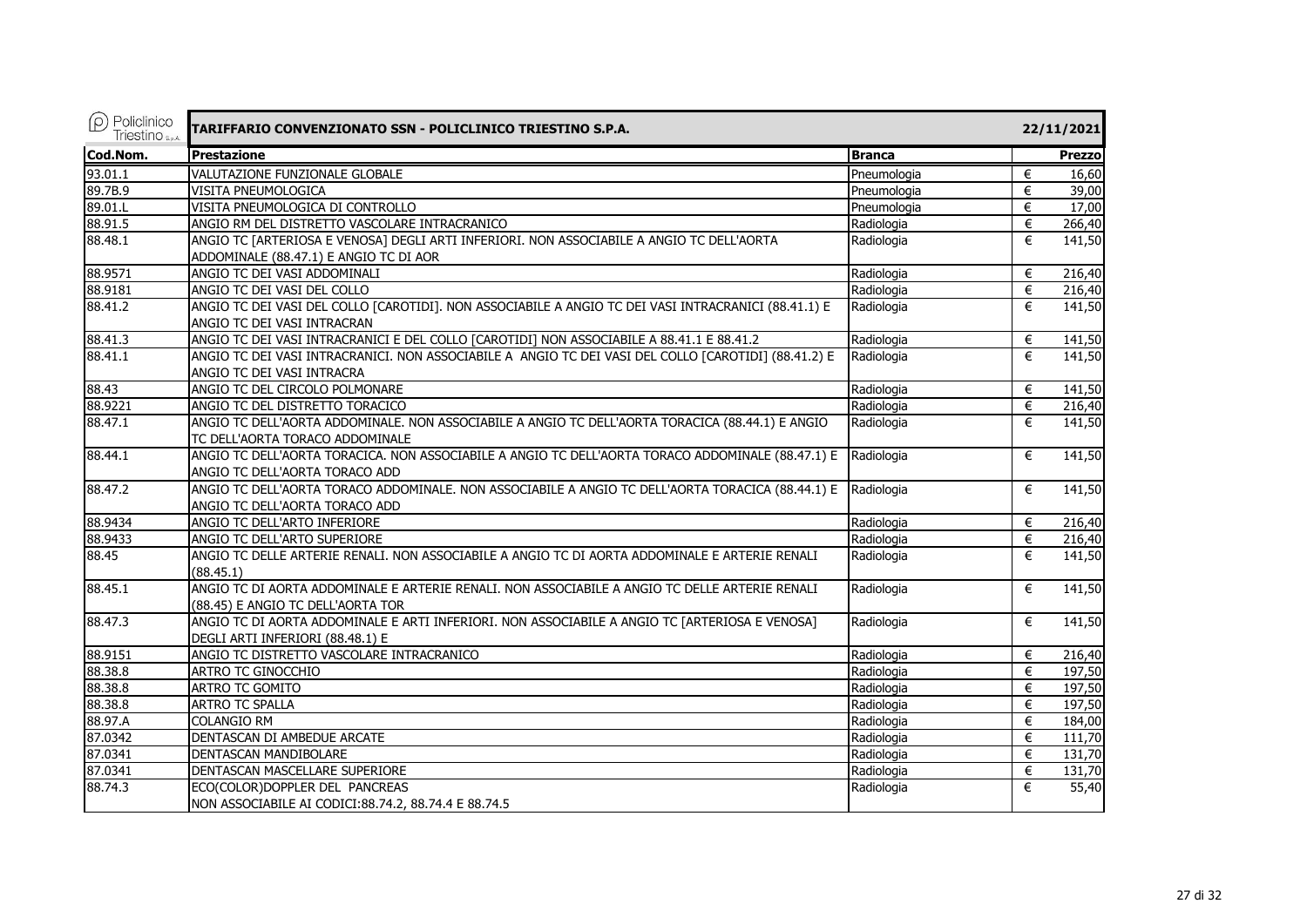| $\rho$ Policlinico<br>Triestino S.p.A. | TARIFFARIO CONVENZIONATO SSN - POLICLINICO TRIESTINO S.P.A.           |               | 22/11/2021    |
|----------------------------------------|-----------------------------------------------------------------------|---------------|---------------|
| Cod.Nom.                               | <b>Prestazione</b>                                                    | <b>Branca</b> | <b>Prezzo</b> |
| 88.74.2                                | ECO(COLOR)DOPPLER DEL FEGATO E DELLE VIE BILIARI                      | Radiologia    | €<br>55,40    |
|                                        | NON ASSOCIABILE AI CODICI 88.74.3, 88.74.4 E 88.74.5                  |               |               |
| 88.73.4                                | ECO(COLOR)DOPPLER DELLA MAMMELLA                                      | Radiologia    | €<br>33,20    |
| 88.74.4                                | ECO(COLOR)DOPPLER DELLA MILZA                                         | Radiologia    | €<br>55,40    |
|                                        | NON ASSOCIABILE AI CODICI:88.74.2, 88.74.3 E 88.74.5                  |               |               |
| 88.7961                                | ECO(COLOR)DOPPLERGRAFIA TESTICOLARE                                   | Radiologia    | €<br>43,40    |
|                                        | ECO(COLOR)DOPPLER DI: TESTICOLO, SACCO SCROTALE, ANNESSI TESTICOLARI. |               |               |
| 88.71.5                                | ECOCOLOR DOPPLER TIROIDE                                              | Radiologia    | €<br>43,40    |
| 88.7961                                | ECOGRAFIA (COLOR) DOPPLER TESTICOLARE                                 | Radiologia    | €<br>43,40    |
| 88.76.1                                | ECOGRAFIA ADDOME COMPLETO                                             | Radiologia    | €<br>80,20    |
| 88.75.1                                | ECOGRAFIA ADDOME INFERIORE                                            | Radiologia    | 43,90<br>€    |
| 88.74.1                                | ECOGRAFIA ADDOME SUPERIORE                                            | Radiologia    | €<br>56,10    |
| 88.79.6                                | ECOGRAFIA DEI TESTICOLI                                               | Radiologia    | 33,50<br>€    |
| 88.71.4                                | ECOGRAFIA DEL COLLO                                                   | Radiologia    | €<br>36,20    |
| 88.79.5                                | ECOGRAFIA DEL PENE                                                    | Radiologia    | 33,50<br>€    |
| 88.79.1                                | ECOGRAFIA DELLA CUTE E DEL TESSUTO SOTTOCUTANEO                       | Radiologia    | 33,50<br>€    |
| 88.76.2                                | ECOGRAFIA DI GROSSI VASI ADDOMINALI                                   | Radiologia    | €<br>40,90    |
| 88.71.4                                | ECOGRAFIA GHIANDOLE SALIVARI                                          | Radiologia    | 36,20<br>€    |
| 88.73.1                                | ECOGRAFIA MAMMARIA BILATERALE                                         | Radiologia    | €<br>38,80    |
| 88.73.2                                | ECOGRAFIA MAMMARIA MONOLATERALE                                       | Radiologia    | €<br>22,90    |
| 88.79.3                                | ECOGRAFIA MUSCOLOTENDINEA                                             | Radiologia    | €<br>36,20    |
| 88.79.2                                | ECOGRAFIA OSTEOARTICOLARE                                             | Radiologia    | 42,60<br>€    |
| 88.79.3                                | ECOGRAFIA PARTI MOLLI                                                 | Radiologia    | €<br>36,20    |
| 88.75.1                                | ECOGRAFIA PELVICA                                                     | Radiologia    | 43,90<br>€    |
| 88.73.3                                | ECOGRAFIA POLMONARE                                                   | Radiologia    | €<br>33,80    |
| 88.79.8                                | ECOGRAFIA PROSTATICA TRANS-RETTALE                                    | Radiologia    | 57,60<br>€    |
| 88.75.1                                | ECOGRAFIA RENALE E VESCICALE                                          | Radiologia    | 43,90<br>€    |
| 88.71.4                                | ECOGRAFIA TIROIDEA                                                    | Radiologia    | 36,20<br>€    |
| 87.37.1                                | MAMMOGRAFIA BILATERALE                                                | Radiologia    | €<br>37,80    |
| 87.37.2                                | MAMMOGRAFIA MONOLATERALE                                              | Radiologia    | 24,90<br>€    |
| 88.95.4                                | RM ADDOME INFERIORE E SCAVO PELVICO                                   | Radiologia    | €<br>210,10   |
| 88.95.5                                | RM ADDOME INFERIORE E SCAVO PELVICO SENZA E CON CONTRASTO             | Radiologia    | €<br>323,10   |
| 88.94.1                                | RM ART. COXO-FEMORALE                                                 | Radiologia    | €<br>192,10   |
| 88.94.2                                | RM ART. COXO-FEMORALE SENZA E CON CONTRASTO                           | Radiologia    | €<br>279,20   |
| 88.94.1                                | RM AVAMBRACCIO                                                        | Radiologia    | €<br>192,10   |
| 88.94.2                                | RM AVAMBRACCIO SENZA E CON CONTRASTO                                  | Radiologia    | €<br>279,20   |
| 88.94.1                                | <b>RM BACINO</b>                                                      | Radiologia    | €<br>192,10   |
| 88.94.2                                | RM BACINO SENZA E CON CONTRASTO                                       | Radiologia    | €<br>279,20   |
| 88.94.1                                | <b>RM BRACCIO</b>                                                     | Radiologia    | €<br>192,10   |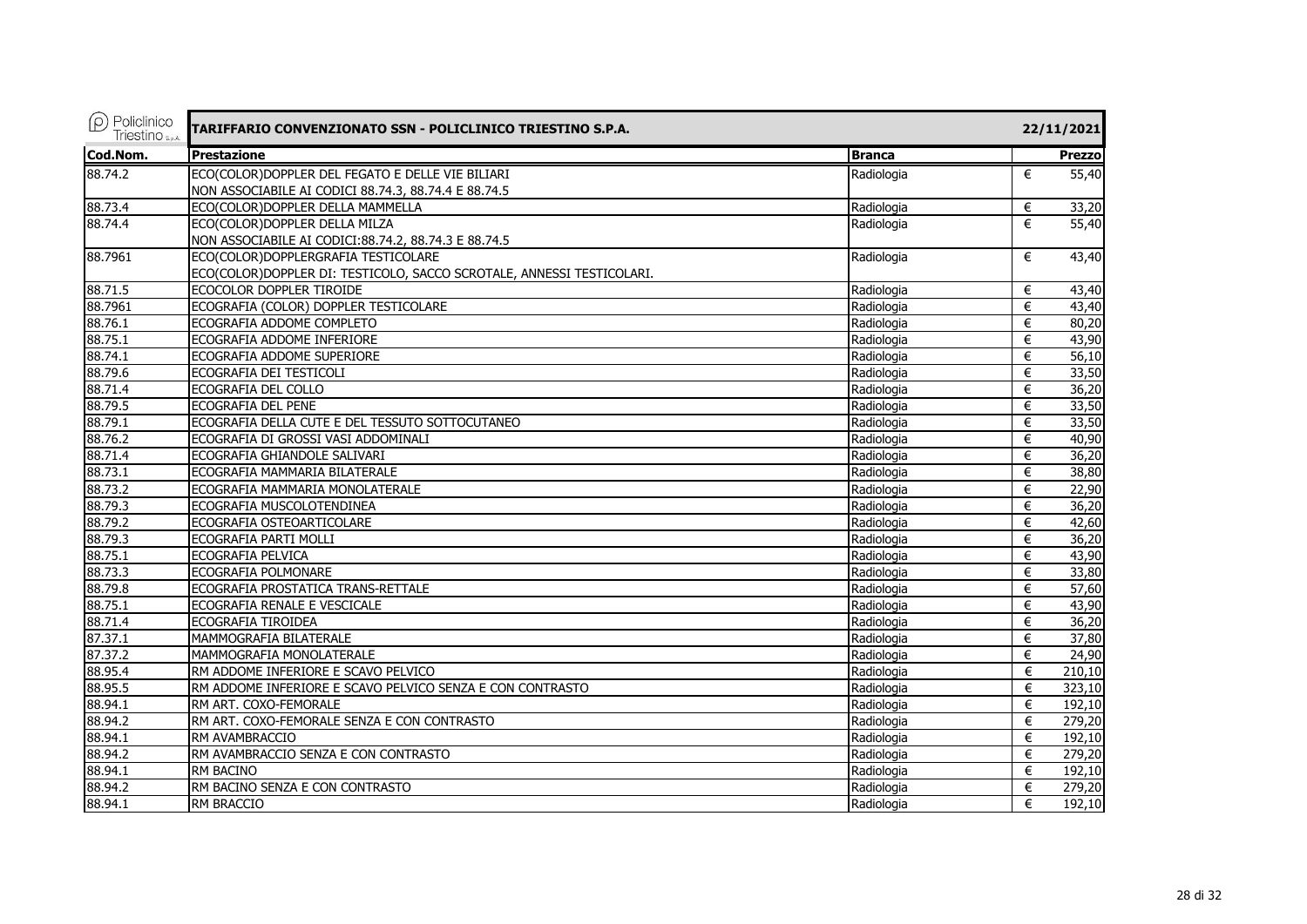| $(\rho)$ Policlinico<br>Triestino <sub>sp.A.</sub> | TARIFFARIO CONVENZIONATO SSN - POLICLINICO TRIESTINO S.P.A.<br>22/11/2021 |               |             |
|----------------------------------------------------|---------------------------------------------------------------------------|---------------|-------------|
| Cod.Nom.                                           | <b>Prestazione</b>                                                        | <b>Branca</b> | Prezzo      |
| 88.94.2                                            | RM BRACCIO SENZA E CON CONTRASTO                                          | Radiologia    | 279,20<br>€ |
| 88.94.1                                            | RM CAVIGLIA                                                               | Radiologia    | €<br>192,10 |
| 88.94.2                                            | RM CAVIGLIA SENZA E CON CONTRASTO                                         | Radiologia    | €<br>279,20 |
| 88.91.1                                            | RM CERVELLO E TRONCO ENCEFALICO                                           | Radiologia    | €<br>240,10 |
| 88.91.2                                            | RM CERVELLO E TRONCO ENCEFALICO SENZA E CON CONTRASTO                     | Radiologia    | €<br>356,80 |
| 88.93                                              | <b>RM CERVICALE</b>                                                       | Radiologia    | €<br>203,80 |
| 88.93.1                                            | RM CERVICALE CON M.D.C.                                                   | Radiologia    | €<br>316,70 |
| 88.91.6                                            | <b>RM COLLO</b>                                                           | Radiologia    | €<br>173,10 |
| 88.91.7                                            | RM COLLO SENZA E CON CONTRASTO                                            | Radiologia    | €<br>312,60 |
| 88.93                                              | RM DORSALE                                                                | Radiologia    | €<br>203,80 |
| 88.93.1                                            | RM DORSALE CON M.D.C.                                                     | Radiologia    | €<br>316,70 |
| 88.94.1                                            | RM FEMORE                                                                 | Radiologia    | €<br>192,10 |
| 88.94.2                                            | RM FEMORE SENZA E CON CONTRASTO                                           | Radiologia    | €<br>279,20 |
| 88.94.1                                            | <b>RM GAMBA</b>                                                           | Radiologia    | €<br>192,10 |
| 88.94.2                                            | RM GAMBA SENZA E CON CONTRASTO                                            | Radiologia    | 279,20<br>€ |
| 88.94.1                                            | RM GINOCCHIO                                                              | Radiologia    | €<br>192,10 |
| 88.94.2                                            | RM GINOCCHIO SENZA E CON CONTRASTO                                        | Radiologia    | €<br>279,20 |
| 88.94.1                                            | RM GOMITO                                                                 | Radiologia    | €<br>192,10 |
| 88.94.2                                            | RM GOMITO SENZA E CON CONTRASTO                                           | Radiologia    | 279,20<br>€ |
| 88.93                                              | RM LOMBO-SACRALE                                                          | Radiologia    | 203,80<br>€ |
| 88.93.1                                            | RM LOMBO-SACRALE CON M.D.C.                                               | Radiologia    | €<br>316,70 |
| 88.94.1                                            | <b>RM MANO</b>                                                            | Radiologia    | €<br>192,10 |
| 88.94.2                                            | RM MANO SENZA E CON CONTRASTO                                             | Radiologia    | €<br>279,20 |
| 88.91.3                                            | RM MASSICCIO FACCIALE                                                     | Radiologia    | €<br>210,10 |
| 88.91.4                                            | RM MASSICCIO FACCIALE SENZA E CON CONTRASTO                               | Radiologia    | €<br>326,10 |
| 88.94.1                                            | RM PIEDE                                                                  | Radiologia    | €<br>192,10 |
| 88.94.2                                            | RM PIEDE SENZA E CON CONTRASTO                                            | Radiologia    | 279,20<br>€ |
| 88.94.1                                            | <b>RM POLSO</b>                                                           | Radiologia    | €<br>192.10 |
| 88.94.2                                            | RM POLSO SENZA E CON CONTRASTO                                            | Radiologia    | €<br>279,20 |
| 88.94.1                                            | <b>RM SPALLA</b>                                                          | Radiologia    | €<br>192,10 |
| 88.94.2                                            | RM SPALLA SENZA E CON CONTRASTO                                           | Radiologia    | €<br>279,20 |
| 88.92                                              | <b>RM TORACE</b>                                                          | Radiologia    | €<br>203,80 |
| 88.92.1                                            | RM TORACE SENZA E CON CONTRASTO                                           | Radiologia    | €<br>273,60 |
| 88.19                                              | <b>RX ADDOME</b>                                                          | Radiologia    | €<br>29,60  |
| 88.26                                              | <b>RX ANCA (88.26)</b>                                                    | Radiologia    | €<br>26,80  |
| 87.4312                                            | RX ARTICOLAZIONE STERNO-CLAVEARE                                          | Radiologia    | €<br>30,90  |
| 87.16.1                                            | RX ARTICOLAZIONE TEMPORO-MANDIBOLARE                                      | Radiologia    | €<br>19,10  |
| 88.21                                              | RX ARTO SUPERIORE (88.21)                                                 | Radiologia    | 32,10<br>€  |
| 88.29.2                                            | RX ASSIALE ROTULA (88.29.2)                                               | Radiologia    | €<br>28,50  |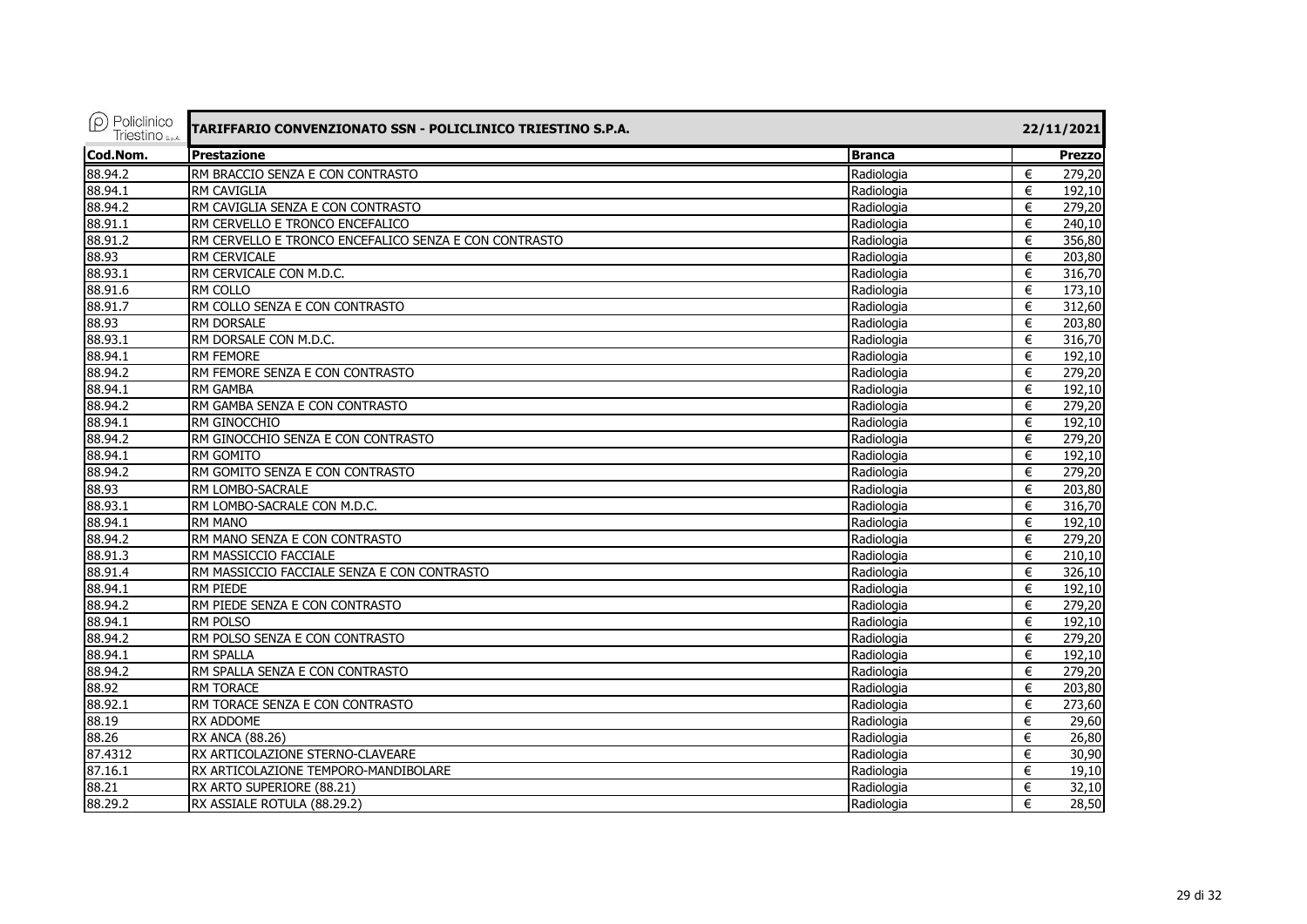| $(\rho)$ Policlinico<br>Triestino S.p.A. | TARIFFARIO CONVENZIONATO SSN - POLICLINICO TRIESTINO S.P.A. |               |                |
|------------------------------------------|-------------------------------------------------------------|---------------|----------------|
| Cod.Nom.                                 | Prestazione                                                 | <b>Branca</b> | <b>Prezzo</b>  |
| 88.22                                    | RX AVAMBRACCIO                                              | Radiologia    | €<br>22,90     |
| 88.26                                    | <b>RX BACINO</b>                                            | Radiologia    | €<br>26,80     |
| 88.21                                    | <b>RX BRACCIO</b>                                           | Radiologia    | €<br>32,10     |
| 88.28                                    | <b>RX CALCAGNO</b>                                          | Radiologia    | €<br>27,20     |
| 88.28                                    | <b>RX CAVIGLIA</b>                                          | Radiologia    | 27,20<br>€     |
| 87.4323                                  | <b>RX CLAVICOLA</b>                                         | Radiologia    | €<br>20,30     |
| 87.4312                                  | RX CLAVICOLA (BILATERALE)                                   | Radiologia    | 30,90<br>€     |
| 87.22                                    | RX COLONNA CERVICALE                                        | Radiologia    | €<br>32,70     |
| 87.22                                    | RX COLONNA CERVICALE (4 PR.)                                | Radiologia    | 32,70<br>€     |
| 87.24.1                                  | RX COLONNA LOMBOSACRALE                                     | Radiologia    | €<br>31,30     |
| 87.24.1                                  | RX COLONNA LOMBOSACRALE (4 PR.)                             | Radiologia    | 32,70<br>€     |
| 87.24.2                                  | RX COLONNA SACROCOCCIGEA                                    | Radiologia    | 22,10<br>€     |
| 87.23                                    | RX COLONNA TORACICA (DORSALE)                               | Radiologia    | 26,50<br>€     |
| 88.29.1                                  | RX COMPLETA DEGLI ARTI INFERIORI DEL BACINO SOTTO CARICO    | Radiologia    | 32,70<br>€     |
| 87.29                                    | RX COMPLETA DELLA COLONNA (2 PROIEZIONI)                    | Radiologia    | 53,00<br>€     |
| 87.4321                                  | <b>RX COSTE</b>                                             | Radiologia    | 20,30<br>€     |
| 87.17.1                                  | RX CRANIO E SENI PARANASALI (87.17.1)                       | Radiologia    | €<br>33,00     |
| 87.4321                                  | RX EMICOSTATO                                               | Radiologia    | 20,30<br>€     |
| 87.4311                                  | RX EMICOSTATO (BILATERALE)                                  | Radiologia    | 30,90<br>€     |
| 88.27.1                                  | <b>RX FEMORE</b>                                            | Radiologia    | 26,90<br>€     |
| 88.27.3                                  | RX GAMBA                                                    | Radiologia    | 22,60<br>€     |
| 88.27.2                                  | RX GINOCCHIO                                                | Radiologia    | 22,60<br>€     |
| 88.27.2                                  | RX GINOCCHIO IN ORTOSTATISMO                                | Radiologia    | 22,60<br>€     |
| 88.22                                    | <b>RX GOMITO</b>                                            | Radiologia    | 22,90<br>€     |
| 88.23                                    | <b>RX MANO</b>                                              | Radiologia    | 21,80<br>€     |
| 88.21                                    | <b>RX OMERO</b>                                             | Radiologia    | 32,10<br>€     |
| 87.11.3                                  | RX ORTOPANORAMICA                                           | Radiologia    | 22,80<br>€     |
| 87.16.1                                  | RX OSSA DELLA FACCIA                                        | Radiologia    | 19,10<br>$\in$ |
| 87.16.1                                  | RX OSSA NASALI                                              | Radiologia    | €<br>19,10     |
| 88.28                                    | <b>RX PIEDE</b>                                             | Radiologia    | $\in$<br>27,20 |
| 88.28                                    | RX PIEDE IN ORTOSTATISNO                                    | Radiologia    | 27,20<br>€     |
| 88.23                                    | <b>RX POLSO</b>                                             | Radiologia    | 21,80<br>€     |
| 88.21                                    | <b>RX SCAPOLA</b>                                           | Radiologia    | 32,10<br>€     |
| 87.17.2                                  | RX SELLA TURCICA (87.17.2)                                  | Radiologia    | 19,50<br>€     |
| 88.21                                    | <b>RX SPALLA</b>                                            | Radiologia    | 32,10<br>$\in$ |
| 87.4322                                  | <b>RX STERNO</b>                                            | Radiologia    | €<br>20,30     |
| 88.3311                                  | RX STUDIO ETA' OSSEA MANO                                   | Radiologia    | 15,50<br>€     |
| 87.09.1                                  | RX TESSUTI MOLLI FACCIA/CAPO/COLLO                          | Radiologia    | 16,40<br>€     |
| 87.44.1                                  | <b>RX TORACE</b>                                            | Radiologia    | €<br>25,10     |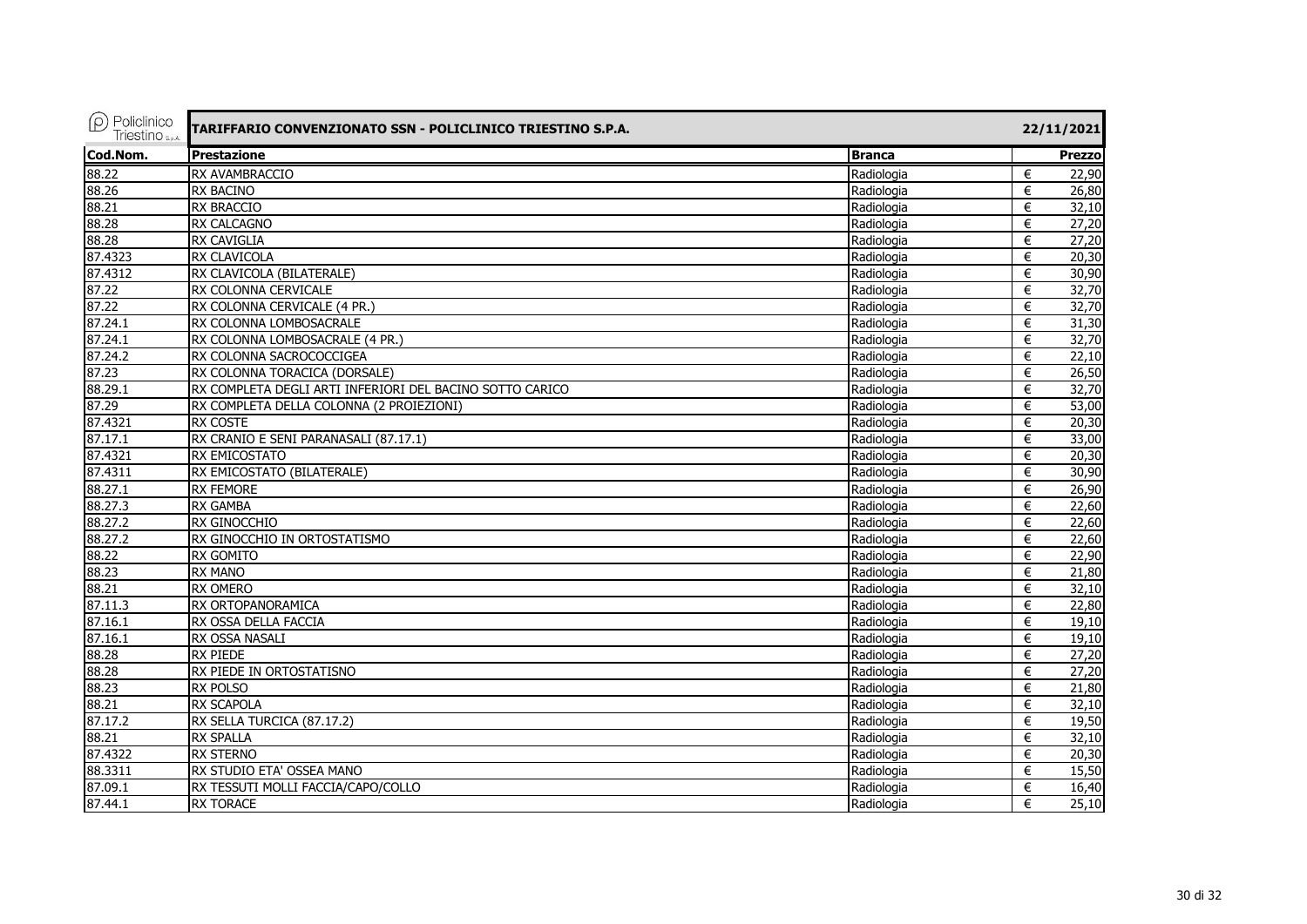| $(\rho)$ Policlinico<br>Triestino <sub>S.p.A.</sub> | TARIFFARIO CONVENZIONATO SSN - POLICLINICO TRIESTINO S.P.A.                                                 |               |   | 22/11/2021    |  |  |
|-----------------------------------------------------|-------------------------------------------------------------------------------------------------------------|---------------|---|---------------|--|--|
| Cod.Nom.                                            | <b>Prestazione</b>                                                                                          | <b>Branca</b> |   | <b>Prezzo</b> |  |  |
| 87.44.1                                             | RX TORACE DI ROUTINE                                                                                        | Radiologia    | € | 25,10         |  |  |
| 87.49.1                                             | <b>RX TRACHEA</b>                                                                                           | Radiologia    | € | 16,20         |  |  |
| 88.90.3                                             | SPAZIO INTERSOMATICO AGGIUNTIVO                                                                             | Radiologia    | € | 31,90         |  |  |
| 88.01.5                                             | TC ADDOME COMPLETO                                                                                          | Radiologia    | € | 124,50        |  |  |
| 88.01.6                                             | TC ADDOME COMPLETO SENZA E CON MDC                                                                          | Radiologia    | € | 248,90        |  |  |
| 88.01.3                                             | TC ADDOME INFERIORE                                                                                         | Radiologia    | € | 95,50         |  |  |
| 88.01.4                                             | TC ADDOME INFERIORE SENZA E CON M.D.C.                                                                      | Radiologia    | € | 194,40        |  |  |
| 88.01.1                                             | TC ADDOME SUPERIORE                                                                                         | Radiologia    | € | 95,50         |  |  |
| 88.01.2                                             | TC ADDOME SUPERIORE SENZA E CON M.D.C.                                                                      | Radiologia    | € | 188,20        |  |  |
| 88.38.5                                             | <b>TC BACINO</b>                                                                                            | Radiologia    | € | 93,50         |  |  |
| 87.03                                               | <b>TC CEREBRALE</b>                                                                                         | Radiologia    | € | 85,50         |  |  |
| 87.03.1                                             | TC CEREBRALE CON M.D.C.                                                                                     | Radiologia    | € | 175,50        |  |  |
| 87.03.1                                             | TC CEREBRALE SENZA E CON M.D.C.                                                                             | Radiologia    | € | 175,50        |  |  |
| 87.03.7                                             | <b>TC COLLO</b>                                                                                             | Radiologia    | € | 90,00         |  |  |
| 87.03.8                                             | TC COLLO CON M.D.C.                                                                                         | Radiologia    | € | 175,50        |  |  |
| 88.01.9                                             | TC COLON.INCLUSO EVENT.STUDIO DELL'ADDOME EXTRAINTESTINALE E COLONSCOPIA VIRTUALE                           | Radiologia    | € | 210,00        |  |  |
| 88.38.D                                             | TC DEL RACHIDE E DELLO SPECO VERTEBRALE CERVICALE SENZA E CON MDC. INCLUSO: EVENTUALE                       | Radiologia    | € | 188,20        |  |  |
|                                                     | VALUTAZIONE DELLE STRUTTURE DEL COLLO. NO                                                                   |               |   |               |  |  |
| 88.38.A                                             | TC DEL RACHIDE E DELLO SPECO VERTEBRALE CERVICALE. INCLUSO: EVENTUALE VALUTAZIONE DELLE                     | Radiologia    | € | 122,30        |  |  |
|                                                     | STRUTTURE DEL COLLO. NON ASSOCIABILE A:                                                                     |               |   |               |  |  |
| 88.38.F                                             | TC DEL RACHIDE E DELLO SPECO VERTEBRALE LOMBOSACRALE E DEL SACRO COCCIGE SENZA E CON MDC.                   | Radiologia    | € | 188,20        |  |  |
|                                                     | INCLUSO: EVENTUALE VALUTAZIONE DELLE S                                                                      |               |   |               |  |  |
| 88.38.C                                             | TC DEL RACHIDE E DELLO SPECO VERTEBRALE LOMBOSACRALE E DEL SACRO COCCIGE. INCLUSO: EVENTUALE                | Radiologia    | € | 122,30        |  |  |
|                                                     | VALUTAZIONE DELLE STRUTTURE ADDOMIN                                                                         |               |   |               |  |  |
| 88.38.E                                             | TC DEL RACHIDE E DELLO SPECO VERTEBRALE TORACICO SENZA E CON MDC. INCLUSO: EVENTUALE VALUTAZIONE Radiologia |               | € | 188,20        |  |  |
|                                                     | DELLE STRUTTURE TORACICHE. NON                                                                              |               |   |               |  |  |
| 88.38.B                                             | TC DEL RACHIDE E DELLO SPECO VERTEBRALE TORACICO. INCLUSO: EVENTUALE VALUTAZIONE DELLE STRUTTURE Radiologia |               | € | 122,30        |  |  |
|                                                     | TORACICHE. NON ASSOCIABILE A T                                                                              |               |   |               |  |  |
| 88.38.6                                             | <b>TC GINOCCHIO</b>                                                                                         | Radiologia    | € | 116,00        |  |  |
| 87.03.2                                             | TC MASSICCIO FACCIALE                                                                                       | Radiologia    | € | 96,70         |  |  |
| 87.03.3                                             | TC MASSICCIO FACCIALE SENZA E CON M.D.C.                                                                    | Radiologia    | € | 153,60        |  |  |
| 87.03.7                                             | TC OROFARINGE                                                                                               | Radiologia    | € | 90,00         |  |  |
| 87.03.8                                             | TC OROFARINGE SENZA E CON M.D.C.                                                                            | Radiologia    | € | 175,50        |  |  |
| 88.38.6                                             | TC OSTEOARTICOLARE DELL'ARTO INFERIORE                                                                      | Radiologia    | € | 116,00        |  |  |
| 88.38.7                                             | TC OSTEOARTICOLARE DELL'ARTO INFERIORE SENZA E CON M.D.C.                                                   | Radiologia    | € | 181,80        |  |  |
| 88.38.3                                             | TC OSTEOARTICOLARE DELL'ARTO SUPERIORE                                                                      | Radiologia    | € | 122,30        |  |  |
| 88.38.4                                             | TC OSTEOARTICOLARE DELL'ARTO SUPERIORE SENZA E CON M.D.C.                                                   | Radiologia    | € | 191,30        |  |  |
| 88.38.1                                             | <b>TC RACHIDE</b>                                                                                           | Radiologia    | € | 122,30        |  |  |
| 88.38.1                                             | TC RACHIDE CERVICALE                                                                                        | Radiologia    | € | 122,30        |  |  |